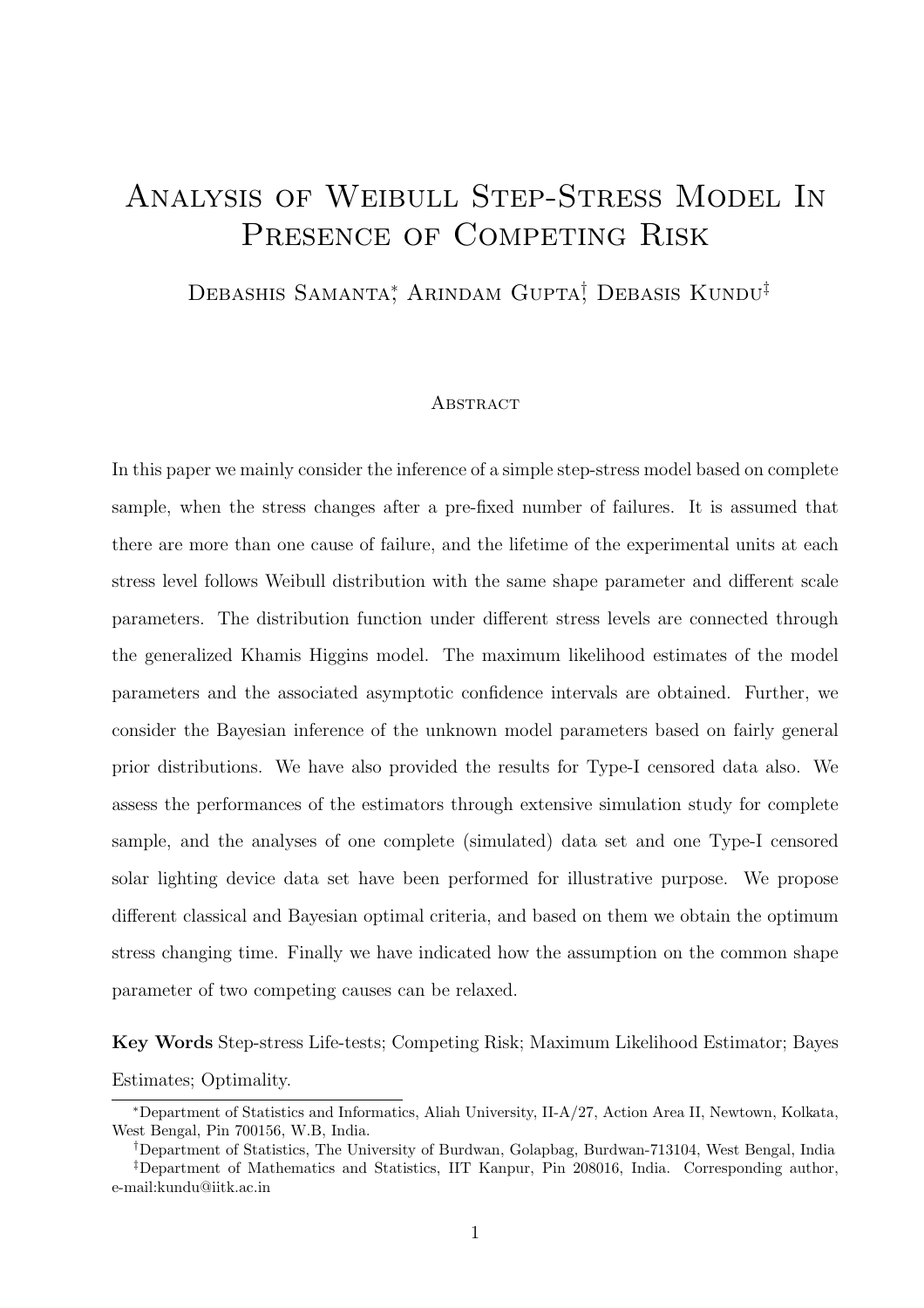# 1 INTRODUCTION

Analysis of time-to-failure data plays an important role to understand the life characteristics of the products. But sufficient amount of data may not be available due to high reliability of the products, small duration time between production and release in the market etc. One way to overcome such difficulty is to conduct an accelerated life testing (ALT) experiment where units are exposed to higher stress level than the usual one. Due to higher stress, units are failed earlier than the usual time, hence, an experimenter has more failure data in a shorter period of time. Key references on ALT model are Nelson [33] and Bagdonavicius and Nikulin [2], see also Kateri and Kamps [22], Ismail [19, 20, 21] and the references cited therein for some recent developments.

Stress can be applied in many ways such as constant stress, step-stress, random stress etc. One particular type of ALT model is known as the step-stress life testing (SSLT) model, where stress changes at pre-fixed time(s). In a SSLT experiment a pre-fixed number of experimental units are put into an experiment with an initial stress level and then the stress level increases to its next level at a pre-fixed time and so on. If there are only two stress levels then it is known as the simple step-stress model. Different distributions are assumed for the failure time under different stress levels. To relate those failure time distributions between two stress levels one needs to make some assumptions. The most popular model assumption for this purpose is the cumulative exposure model (CEM) introduced by Sediakin [38]. The SSLT under the assumption of CEM has been studied by many authors such as Balakrishnan and Xie [9, 8], Balakrishnan [5]. Interested readers are also referred to a review article by Balakrishnan [5] on exact inference of the model parameters for exponential distributions, under different censoring schemes or see the recent monograph on this topic by Kundu and Ganguly [29]. An alternative model mainly for the Weibull lifetime distribution has been proposed by Khamis and Higgins [23], and it is popularly known as the KH model. The KH model is mathematically more tractable than the CEM in case of the Weibull lifetime distribution.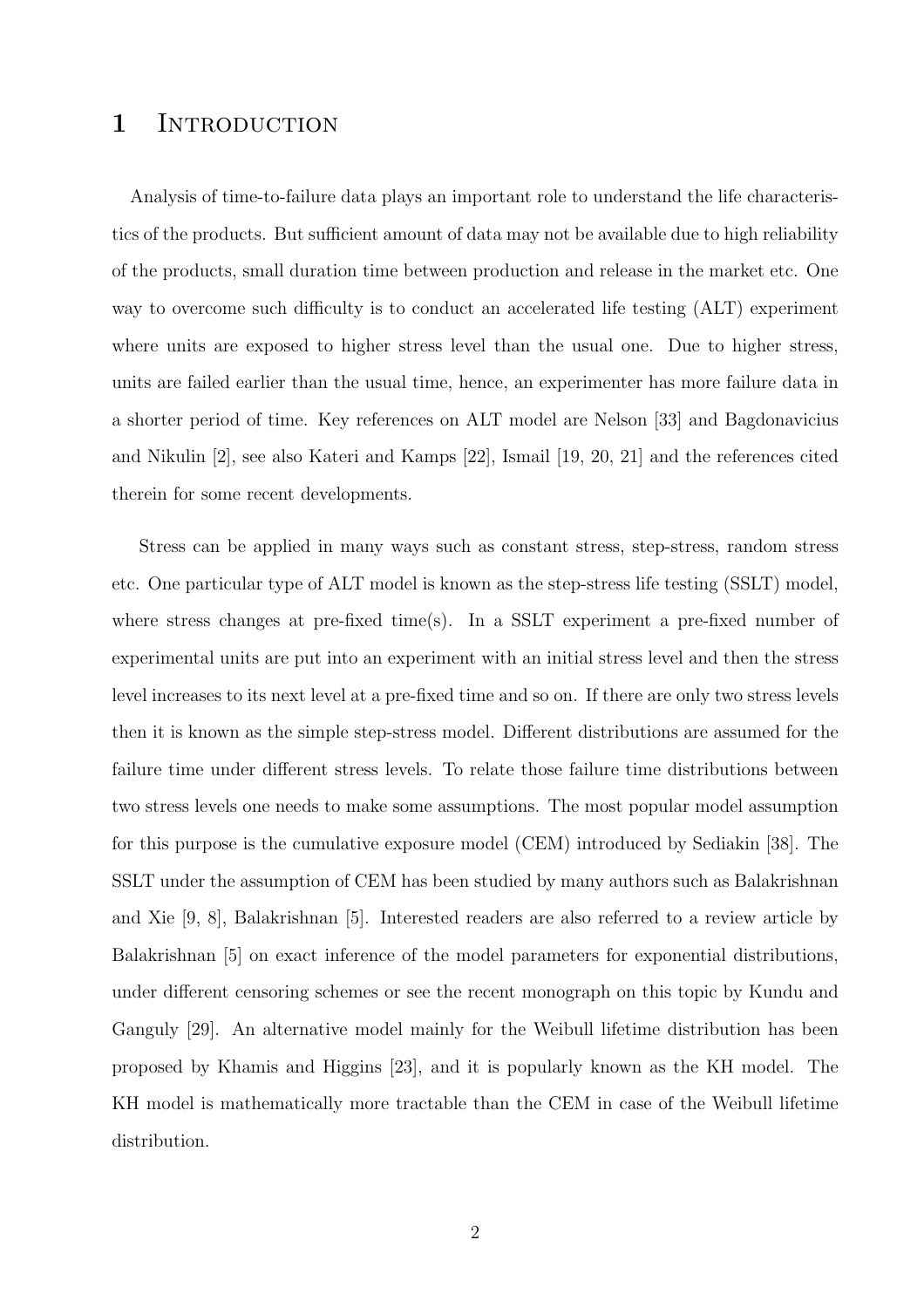In many life testing experiment the experimental units may fail due to more than one cause. In such a situation one needs to study each cause of failure separately in presence of the other risk factors. Therefore, each failure data consists of two components; one is the time to failure and the other one is the cause of failure. Competing risk data is analyzed by Cox [13], David and Moeschberger [15] and Crowder [14] by assuming a parametric distribution for lifetime under each cause of failure. Key references on the analysis of stepstress competing risk data are by Beltrami [10, 11], Balakrishnan and Han [6], Liu and Shi [30], Liu and Qiu [31], Srivastava and Sharma [39], Xu et al. [41], Zhang et al. [42], and see the references cited therein. Recently Ganguly and Kundu [17] developed the exact distribution of the maximum likelihood estimators (MLEs) for exponential step-stress model in presence of competing risks.

In addition to multiple cause of failure, another common problem is to choose an optimal stress changing time. Running an experiment at the higher stress level results in more failures but it is also important to consider the performance of the parameter estimates under all the stress levels. Therefore, the problem of optimal design of the SSLT experiment is important for estimation precision of all the parameters. Bai et al. [3] obtained the optimum test plans to minimize the asymptotic variance of maximum likelihood estimators of the mean life at the designed stress level. Other key references on optimal step-stress models are Alhadeed and Yang [1], Balakrishnan and Han [7], see the references cited therein for some recent developments.

In this article we mainly consider the analysis of a SSLT model for complete sample in the presence of two different stress levels, say,  $s_1$  and  $s_2$  and two causes of failure only, say, Cause  $-1$  and Cause  $-2$ . Although, in this article we have considered only two causes of failure for brevity, more than two causes also can be handled along the same manner. Here, it is assumed that the stress level changes from  $s_1$  to  $s_2$  after a pre-fixed number of failures, say r. Therefore, the stress changing time is random, which has been first considered by Xiong and Milliken [40]. Later the step-stress model with random stress changing time has been studied by several authors, see for example Balakrishan et al. [4], Kundu and Balakrishnan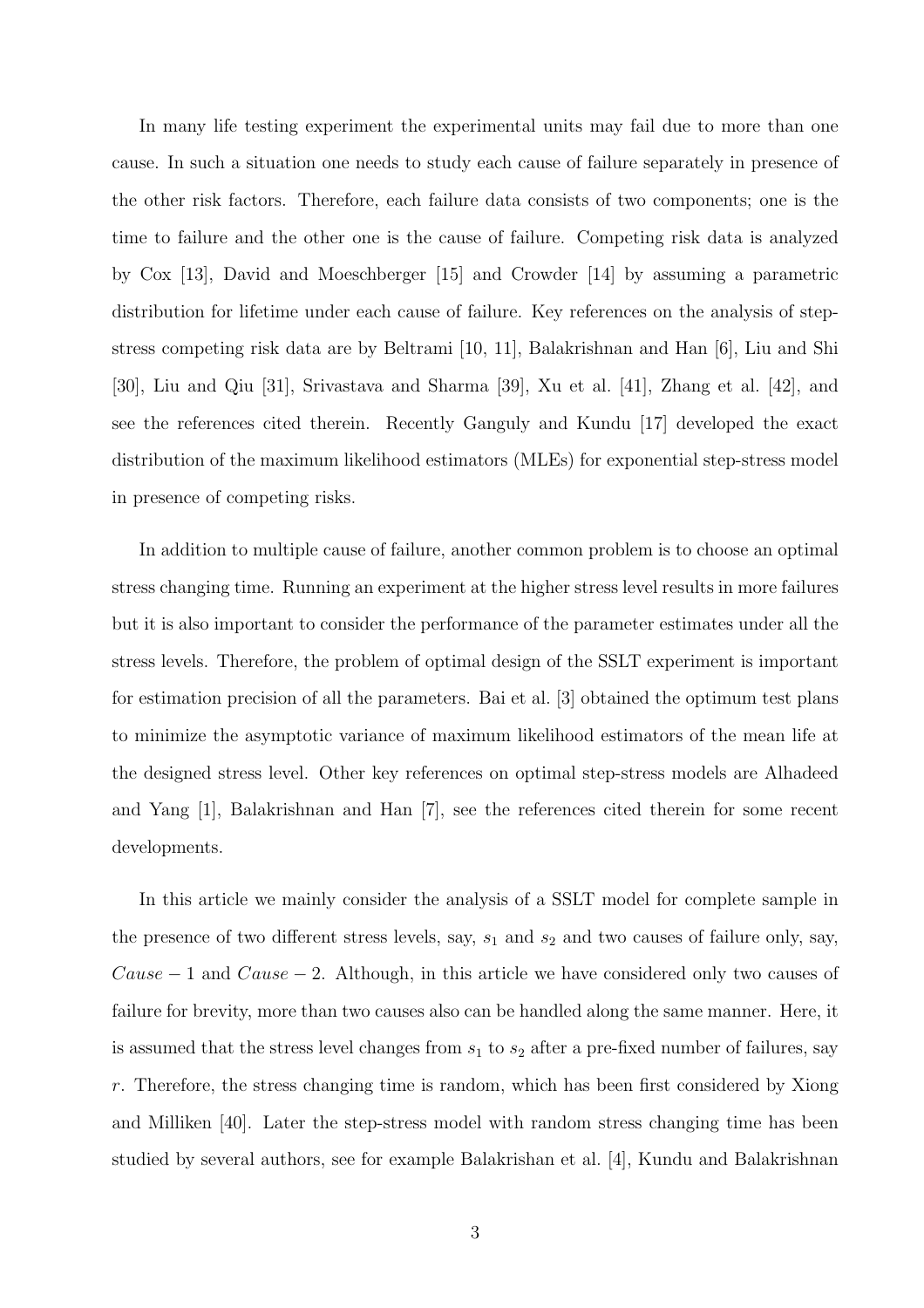#### [26] and Ganguly and Kundu [17].

In this article, the failure time distribution at the stress level  $s_i$  and for  $Cause - j$  is assumed to be a Weibull distribution with the shape parameter  $\alpha_i$  and the scale parameter  $\theta_{ij}$  (i, j = 1, 2). It is further assumed that the lifetime distributions of the competing causes follow the latent failure time model assumptions of Cox [13]. To relate distributions under two different stress levels we propose a generalized KH model. In this case if we take  $\alpha_1 = \alpha_2$  then for each cause of failure, we have a KH model. We provide the MLEs and Bayes estimators of the model parameters. Different confidence/credible intervals of the parameters have been obtained and their performances are evaluated through extensive simulation study. We further consider the case when the data are Type-I censored. We have provided both the classical and Bayesian inference of the unknown parameters in this case also. We have analyzed one complete (simulated) data set and one Type-I censored solar lighting device data set for illustrative purposes.

It may be mentioned that although the equality of the shape parameter of the competing causes looks quite restrictive, in practice it may not be so. Note that under this assumption, and based on the latent failure time model, it implies that the lifetime distribution of the experimental units at the  $i$ -th stress level, without the competing causes, follows Weibull distribution with the shape parameter  $\alpha_i$  and scale parameter  $\theta_{i1} + \theta_{i2}$ , which is a quite reasonable assumption. Due to this assumption the analysis becomes tractable to a great extent. This assumption is not very uncommon in the statistical literature, see for example Miyakawa [32], Roy and Mukhopadhyay [35], Kundu et al. [27] and the references cited therein. It is observed in Section 6 that the solar lighting device data set satisfies this assumption as well.

We have further discussed three optimality criteria for stress changing time. To compute the optimal stress changing time, we have minimized the sum of the coefficient of variations of all the parameter estimates, as it has been recently proposed by Samanta et al. [37]. Here we use asymptotic variances and posterior variances in two different optimality criteria to obtain coefficient of variation. Another optimality criteria is defined by maximizing the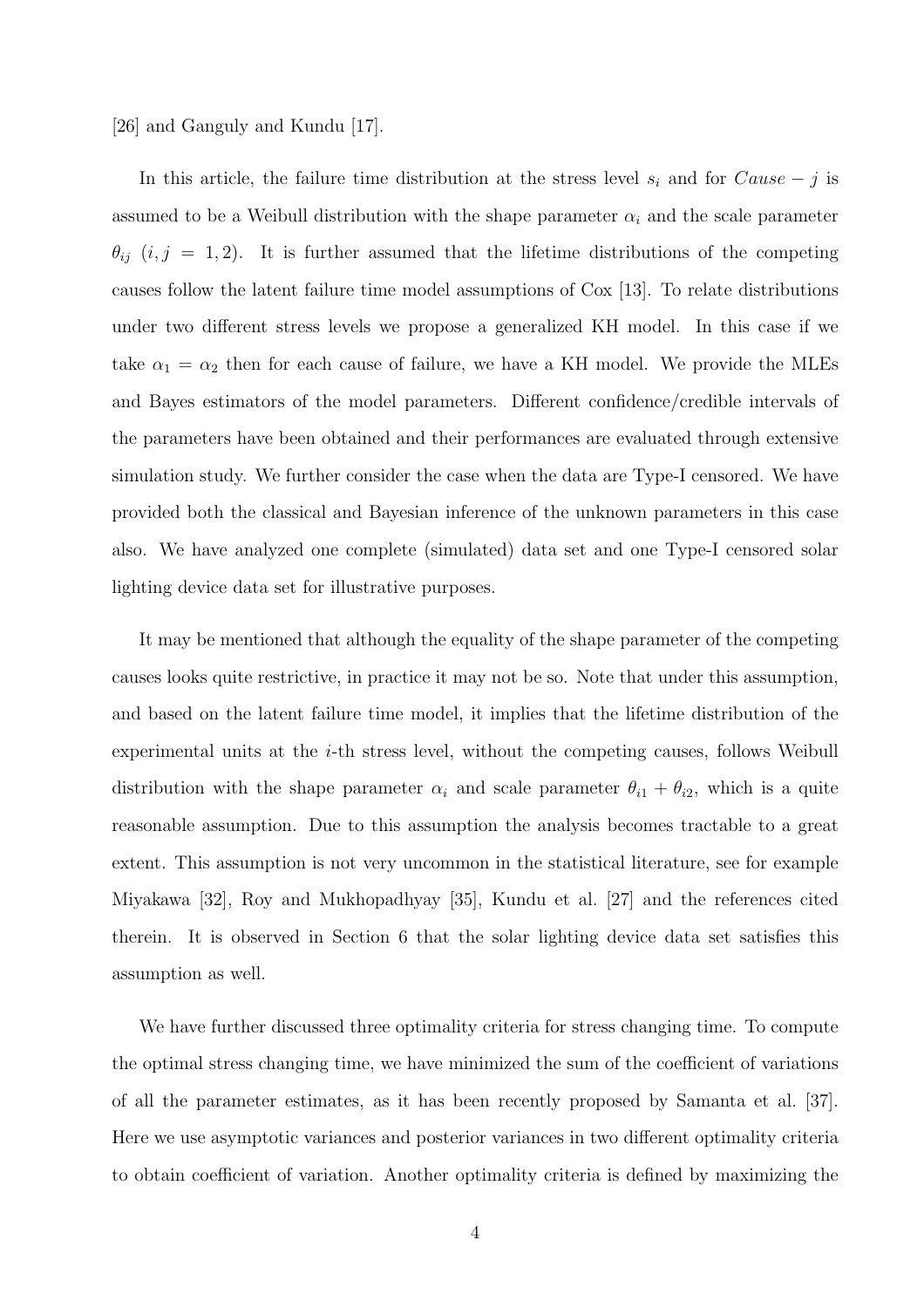determinant of the Fisher information matrix. For certain parameter values and for a given prior we provide some optimal stress changing time for a given sample size. We have also indicated how the results can be extended if the shape parameters of the two competing causes are not assumed to be same at each stress level, finally we present some open problems and conclude the paper.

The rest of the article is organized as follows. In Section 2, we provide the model and describe the likelihood function. In Section 3 we provide the classical inference of the model parameters. We discuss the Bayesian inference of the model parameters in Section 4. The inference of Type-I censored data has been given in Section 5. In Section 6, an extensive simulation study and two data sets have been analyzed. Different optimal criteria for stress changing time are given in Section 7. In Section 8 we have indicated how the analysis can be extended if the shape parameters of the competing causes of failure are not assumed to be same at each stress level. Finally we conclude the article in Section 9.

# 2 MODEL ASSUMPTION AND LIKELIHOOD FUNCTION

Assume that the experiment starts with  $n$  number of identical units at the initial stress level  $s_1$ . Stress level is increased to  $s_2$  after r-th failure occurs, and we continue the experiment till the last failure takes place. Here the number of failures at both the stress levels are fixed but the stress changing time is random. It is also assumed that a unit can fail due to one of the two causes and both failure time and cause of failure are recorded. Therefore, the failure data will be of the form;  $t_{1:n} < t_{2:n} < \ldots < t_{r:n} < t_{r+1:n} < \ldots < t_{n:n}$ . With each of the failure time data  $t_{i:n}$   $(i = 1, 2, \ldots, n)$ , the associated cause of failure is denoted by  $\delta_i$ . Here,  $\delta_i = j$ , if  $i-th$  failure occurs due to  $Cause - j$   $(j = 1, 2)$ . Let us define  $r_{ij}$  be the number of failures due to  $Cause - j$  at the stress level  $s_i$   $(i, j = 1, 2)$ .

Based on the assumptions mentioned in the previous section, the probability density function (PDF) of the experimental unit at the stress level  $s_i$  (i = 1, 2) and due to Cause – j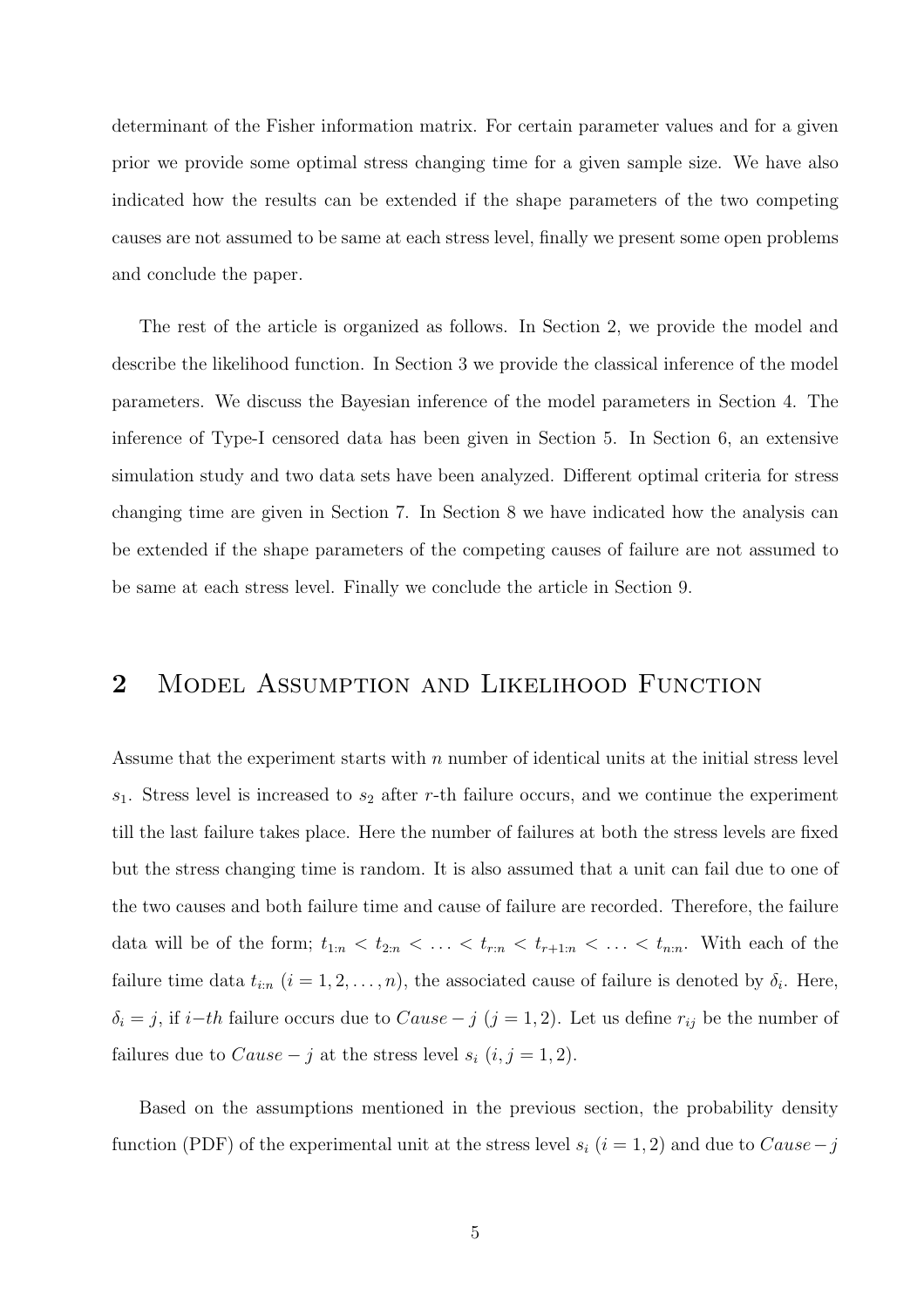$(j = 1, 2)$  is given by

$$
f(t; \alpha_i, \theta_{ij}) = \alpha_i \theta_{ij} t^{\alpha_i - 1} e^{-\theta_{ij} t^{\alpha_i}}, \qquad 0 < t < \infty, \quad \alpha_i > 0, \quad \theta_{ij} > 0.
$$

Now to connect the distribution functions at the two stress levels, we have used a generalized form of the KH model. Let us first consider the distribution due to  $Cause - 1$ , based on the generalized KH step-stress model. It is assumed that the hazard function for  $Cause - 1$ , conditioning on the event that the stress changes at  $\tau$ , is

$$
h_1(t) = \begin{cases} \alpha_1 \theta_{11} t^{\alpha_1 - 1} & \text{if } 0 < t \le \tau \\ \alpha_2 \theta_{21} t^{\alpha_2 - 1} & \text{if } \tau < t < \infty. \end{cases}
$$

Hence, the cumulative hazard function and survival function for  $Cause -1$  are, respectively,

$$
H_1(t) = \begin{cases} \int_0^t \alpha_1 \theta_{11} u^{\alpha_1 - 1} du &= \theta_{11} t^{\alpha_1} & \text{if } 0 < t \le \tau \\ \int_0^{\tau} \alpha_1 \theta_{11} u^{\alpha_1 - 1} du + \int_{\tau}^t \alpha_2 \theta_{21} u^{\alpha_2 - 1} du &= \theta_{11} \tau^{\alpha_1} + \theta_{21} (t^{\alpha_2} - \tau^{\alpha_2}) & \text{if } \tau < t < \infty, \end{cases}
$$

and

$$
S_1(t) = e^{-H_1(t)} = \begin{cases} e^{-\theta_{11}t^{\alpha_1}} & \text{if } 0 < t \le \tau \\ e^{-\theta_{21}(t^{\alpha_2} - \tau^{\alpha_2}) - \theta_{11}\tau^{\alpha_1}} & \text{if } \tau < t < \infty. \end{cases}
$$
 (1)

Similarly we can obtain the survival function for  $Cause - 2$  as

$$
S_2(t) = \begin{cases} e^{-\theta_{12}t^{\alpha_1}} & \text{if } 0 < t \le \tau \\ e^{-\theta_{22}(t^{\alpha_2} - \tau^{\alpha_2}) - \theta_{12}\tau^{\alpha_1}} & \text{if } \tau < t < \infty. \end{cases}
$$
 (2)

Hence the PDF of the lifetimes for  $Cause - 1$  and  $Cause - 2$  are given by

$$
f_1(t) = \begin{cases} \alpha_1 \theta_{11} t^{\alpha_1 - 1} e^{-\theta_{11} t^{\alpha_1}} & \text{if } 0 < t \le \tau \\ \alpha_2 \theta_{21} t^{\alpha_2 - 1} e^{-\theta_{21} (t^{\alpha_2} - \tau^{\alpha_2}) - \theta_{11} \tau^{\alpha_1}} & \text{if } \tau < t < \infty, \end{cases}
$$
 (3)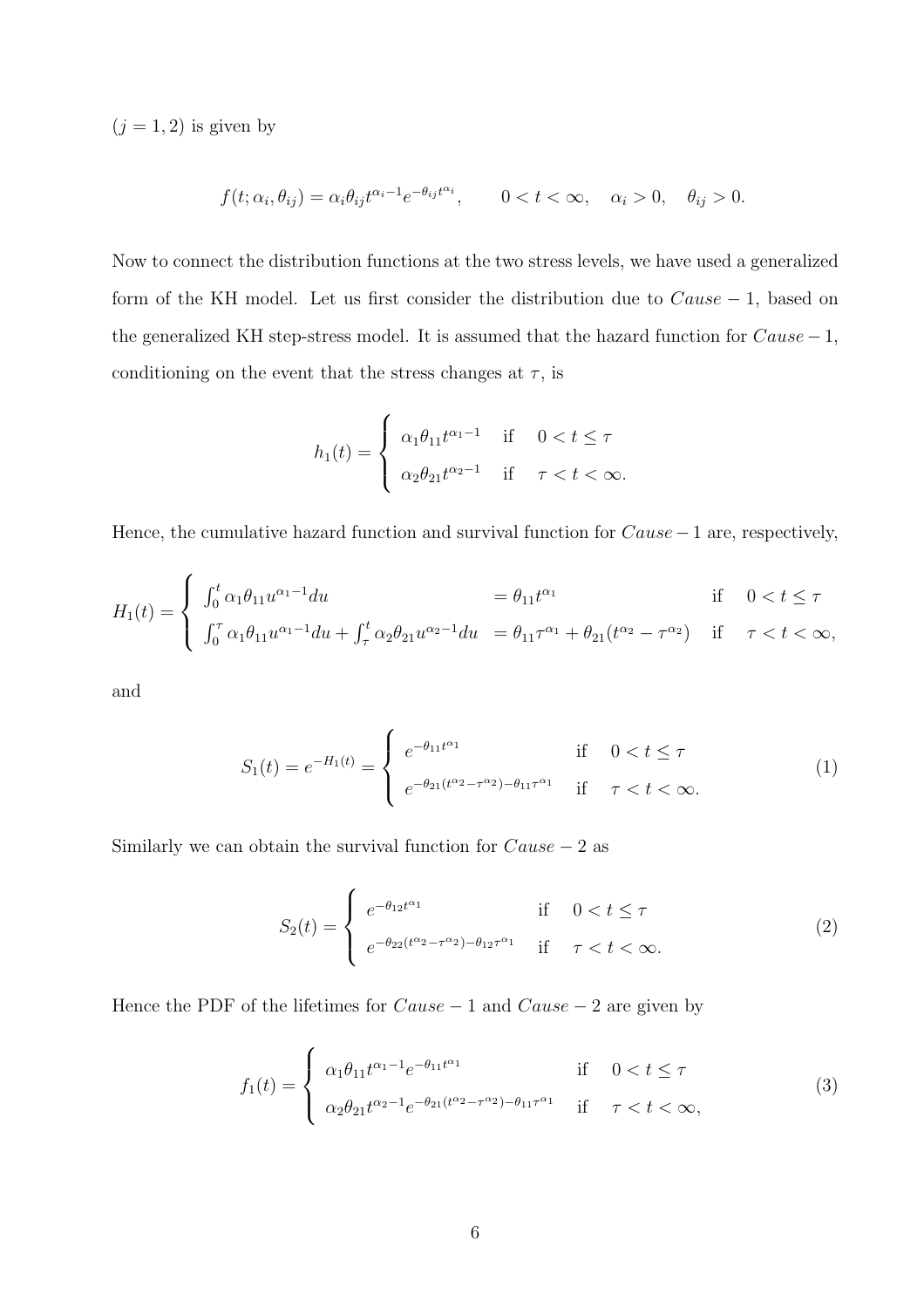$$
f_2(t) = \begin{cases} \alpha_1 \theta_{12} t^{\alpha_1 - 1} e^{-\theta_{12} t^{\alpha_1}} & \text{if } 0 < t \le \tau \\ \alpha_2 \theta_{22} t^{\alpha_2 - 1} e^{-\theta_{22} (t^{\alpha_2} - \tau^{\alpha_2}) - \theta_{12} \tau^{\alpha_1}} & \text{if } \tau < t < \infty, \end{cases}
$$
(4)

respectively. Note that for each cause of failure if  $\alpha_1 = \alpha_2$ , then the model is the conventional KH model.

# 3 Classical Inference

### 3.1 MAXIMUM LIKELIHOOD ESTIMATION

In this section we provide the MLEs of the unknown parameters based on the observation  $\{(t_{i:n}, \delta_i); i = 1, \ldots, n\}$ . Here  $t_{1:n} < \ldots < t_{n:n}$  and  $\delta_1, \ldots, \delta_n$  denote the failure times and the corresponding causes of failure, respectively.

First let us observe that if  $\delta = 1$ , then the likelihood contribution of  $(t, 1)$  is

$$
L_1(t) = f_1(t)S_2(t) = \begin{cases} \alpha_1 \theta_{11} t^{\alpha_1 - 1} e^{-\theta_{11} t^{\alpha_1}} \times e^{-\theta_{12} t^{\alpha_1}} & \text{if } 0 < t \le \tau \\ \alpha_2 \theta_{21} t^{\alpha_2 - 1} e^{-\theta_{21} (t^{\alpha_2} - \tau^{\alpha_2}) - \theta_{11} \tau^{\alpha_1}} \times e^{-\theta_{22} (t^{\alpha_2} - \tau^{\alpha_2}) - \theta_{12} \tau^{\alpha_1}} & \text{if } \tau < t < \infty, \end{cases}
$$

conditioning on the event that the stress change at  $\tau$ . Further, if  $\delta = 2$ , then the likelihood contribution of any data  $(t, 2)$  is

$$
L_2(t) = f_2(t)S_1(t) = \begin{cases} \alpha_1 \theta_{12} t^{\alpha_1 - 1} e^{-\theta_{12} t^{\alpha_1}} \times e^{-\theta_{11} t^{\alpha_1}} & \text{if } 0 < t \le \tau \\ \alpha_2 \theta_{22} t^{\alpha_2 - 1} e^{-\theta_{22} (t^{\alpha_2} - \tau^{\alpha_2}) - \theta_{12} \tau^{\alpha_1}} \times e^{-\theta_{21} (t^{\alpha_2} - \tau^{\alpha_2}) - \theta_{11} \tau^{\alpha_1}} & \text{if } \tau < t < \infty. \end{cases}
$$

Hence, the log-likelihood of the data without the additive constant is given by

$$
l(Data; \alpha_1, \alpha_2, \theta_{11}, \theta_{12}, \theta_{21}, \theta_{22}) = r \ln(\alpha_1) + r_{11} \ln(\theta_{11}) + r_{12} \ln(\theta_{12}) + (\alpha_1 - 1) \sum_{i=1}^r \ln(t_{i:n})
$$
  

$$
-(\theta_{11} + \theta_{12})D_1(\alpha_1) + (n - r) \ln(\alpha_2) + r_{21} \ln(\theta_{21}) + r_{22} \ln(\theta_{22})
$$
  

$$
+(\alpha_2 - 1) \sum_{i=r+1}^n \ln(t_{i:n}) - (\theta_{21} + \theta_{22})D_2(\alpha_2),
$$
 (5)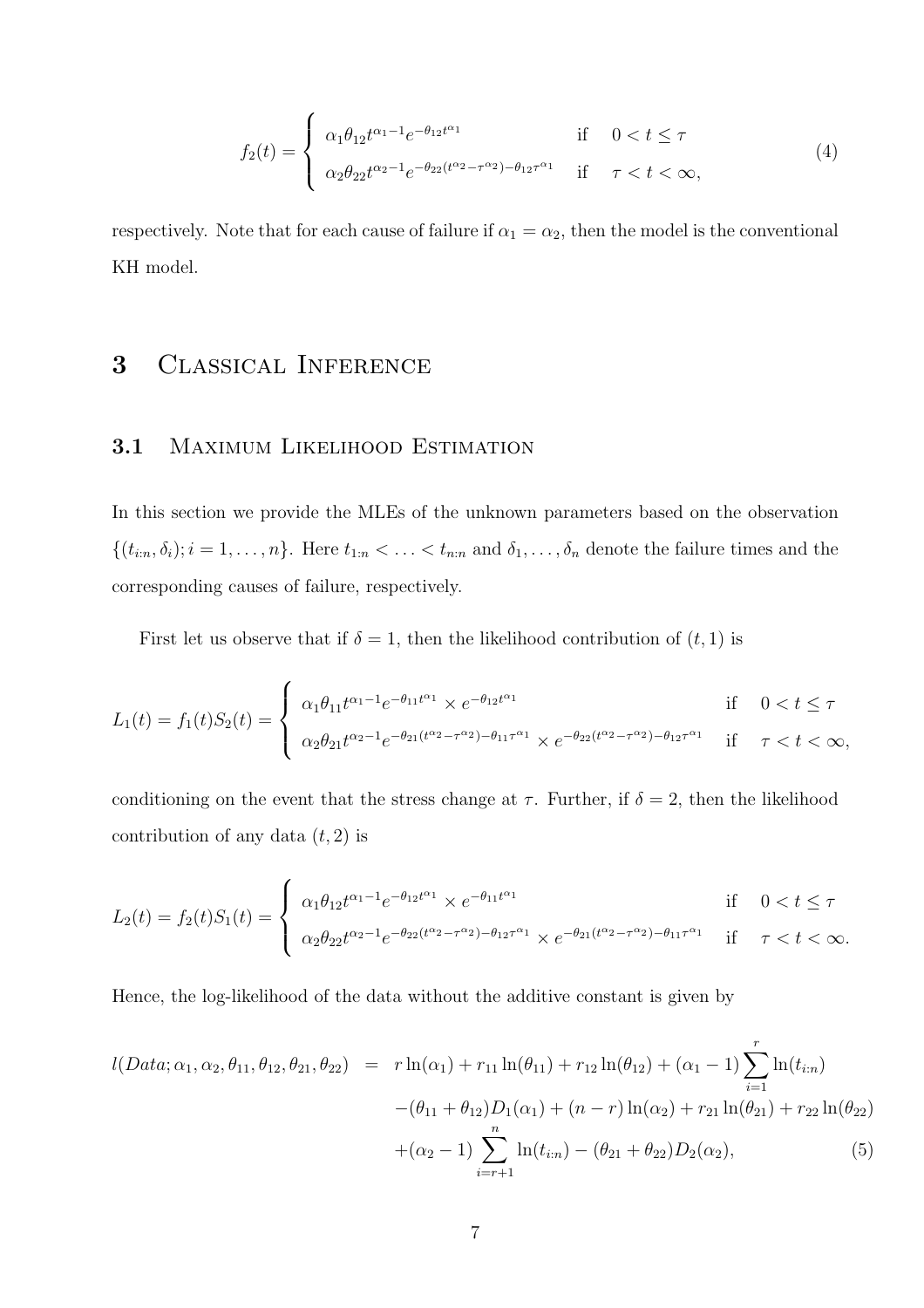where

$$
D_1(\alpha_1) = \sum_{i=1}^r t_{i:n}^{\alpha_1} + (n-r)t_{r:n}^{\alpha_1} \text{ and } D_2(\alpha_2) = \sum_{i=r+1}^n t_{i:n}^{\alpha_2} - (n-r)t_{r:n}^{\alpha_2}.
$$

The MLEs of the unknown parameters can be obtained by maximizing (5) with respect to the unknown parameters. For known  $\alpha_1$  and  $\alpha_2$ , the MLEs of  $\theta_{11}$ ,  $\theta_{12}$ ,  $\theta_{21}$  and  $\theta_{22}$  are given by

$$
\widehat{\theta}_{11(MLE)} = \frac{r_{11}}{D_1(\alpha_1)}, \quad \widehat{\theta}_{12(MLE)} = \frac{r_{12}}{D_1(\alpha_1)}, \quad \widehat{\theta}_{21(MLE)} = \frac{r_{21}}{D_2(\alpha_2)}, \quad \widehat{\theta}_{22(MLE)} = \frac{r_{22}}{D_2(\alpha_2)},
$$

provided  $r_{ij} > 0$ , for  $i, j = 1, 2$ . If  $\alpha_1$  and  $\alpha_2$  are known then the exact distribution of  $\theta_{ij(MLE)}$  can be obtained similarly as in Ganguly and Kundu [17]. In case of unknown  $\alpha_1$ and  $\alpha_2$ , the explicit form of MLEs of  $\alpha_1$  and  $\alpha_2$  do not exist. Let us consider the profile log-likelihood of  $\alpha_1$  and  $\alpha_2$  without the additive constant

$$
l_1(Data; \alpha_1, \alpha_2) = rln(\alpha_1) - rln(D_1(\alpha_1)) + (\alpha_1 - 1) \sum_{i=1}^r ln(t_{i:n}) + (n - r)ln(\alpha_2)
$$

$$
-(n - r)ln(D_2(\alpha_2)) + (\alpha_2 - 1) \sum_{i=r+1}^n ln(t_{i:n}). \tag{6}
$$

Differentiating the profile log-likelihood as given in (6), with respect to  $\alpha_1$  and  $\alpha_2$  and equating them to zero, we obtain

$$
\frac{r}{\alpha_1} - \frac{r(\sum_{i=1}^r t_{i:n}^{\alpha_1} \ln(t_{i:n}) + (n-r)t_{r:n}^{\alpha_1} ln(t_{r:n}))}{D_1(\alpha_1)} + \sum_{i=1}^r ln(t_{i:n}) = 0, \quad (7)
$$

$$
\frac{n-r}{\alpha_2} - \frac{(n-r)(\sum_{i=r+1}^n t_{i:n}^{\alpha_2} \ln(t_{i:n}) - (n-r)t_{r,n}^{\alpha_2} \ln(t_{r:n}))}{D_2(\alpha_2)} + \sum_{i=r+1}^n \ln(t_{i:n}) = 0.
$$
 (8)

The MLEs of  $\alpha_1$  and  $\alpha_2$  can be obtained by solving (7) and (8), respectively. The following results will be useful for further development.

**Lemma 1.** Unique solution of equation (7) exists which maximizes (6) with respect to  $\alpha_1$ .

Proof. See Appendix A.1.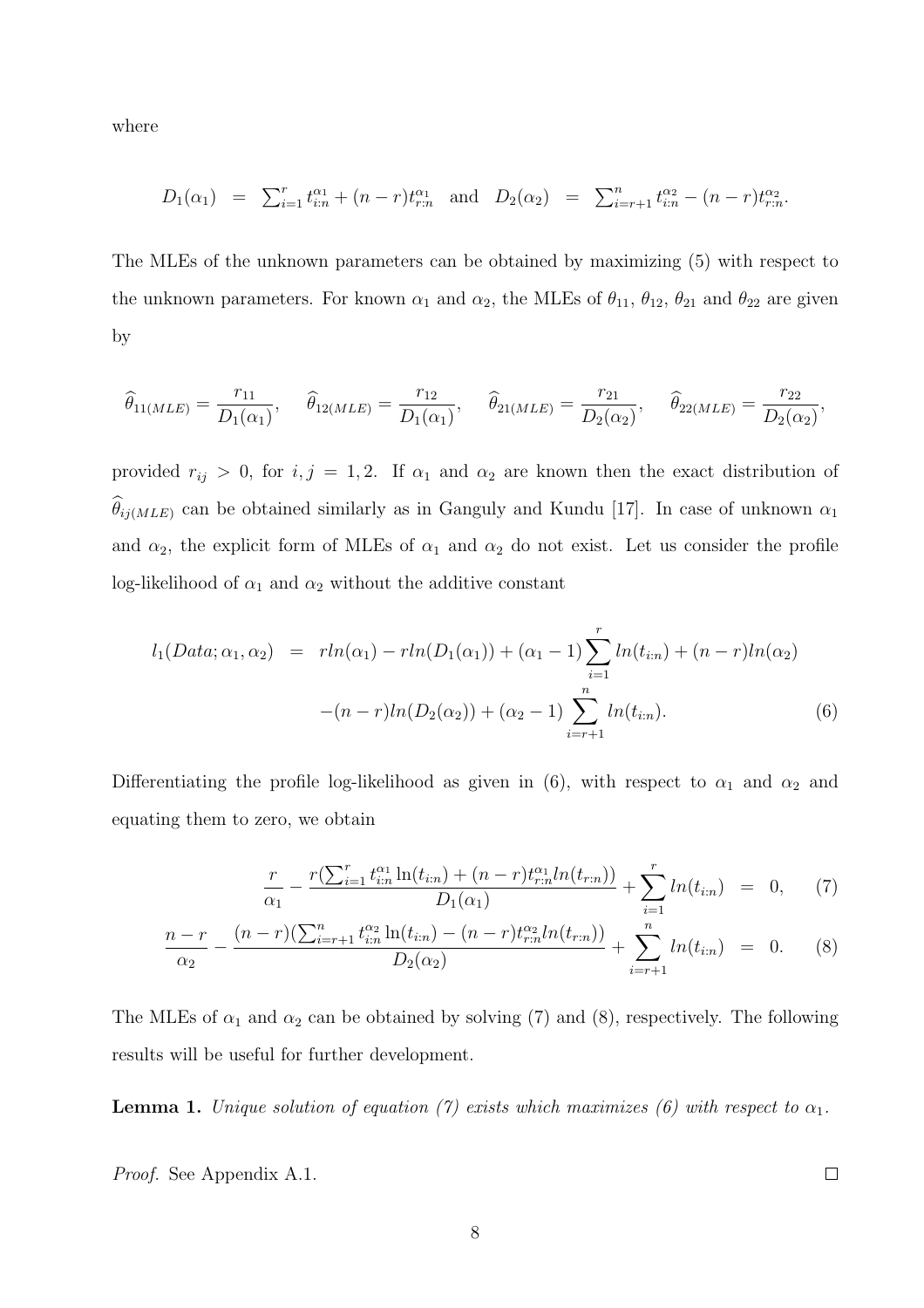Lemma 2. Let us define

$$
u(\alpha_2) = \frac{1}{\alpha_2^2} + \frac{A_2(\alpha_2)}{[D_2(\alpha_2)]^2}, \quad where
$$
  
\n
$$
A_2(\alpha_2) = \sum_{i=r+1}^n t_{i:n}^{\alpha_2} \sum_{i=r+1}^n t_{i:n}^{\alpha_2} (\ln(t_{i:n}))^2 - \left(\sum_{i=r+1}^n t_{i:n}^{\alpha_2} \ln(t_{i:n})\right)^2
$$
  
\n
$$
-(n-r)t_{r:n}^{\alpha_2} \left[ (\ln(t_{r:n}))^2 \sum_{i=r+1}^n t_{i:n}^{\alpha_2} - 2\ln(t_{r:n}) \sum_{i=r+1}^n t_{i:n}^{\alpha_2} \ln(t_{i:n}) + \sum_{i=r+1}^n t_{i:n}^{\alpha_2} (\ln(t_{i:n}))^2 \right].
$$
  
\n(9)

If  $u(\alpha_2) > 0$ , for all  $\alpha_2 > 0$ , then unique solution of equation (8) exists which maximizes (6) with respect to  $\alpha_2$ .

Proof. See Appendix A.2.

Hence, using Lemma 1 and Lemma 2, the MLEs of  $\alpha_1$  and  $\alpha_2$  can be obtained as the solutions of equation (7) and (8), respectively. Standard numerical methods like fixed point iteration, Newton-Raphson methods may be used to solve non-linear equations numerically.

### 3.2 ASYMPTOTIC CONFIDENCE INTERVAL

Asymptotic confidence intervals of the unknown parameters can be obtained by using the observed Fisher information matrix and then using the asymptotic normality results of the MLEs. Consider the parameter vector as  $\eta = (\theta_{11}, \theta_{12}, \theta_{21}, \theta_{22}, \alpha_1, \alpha_2)$ <sup>T</sup>. Therefore the observed Fisher information matrix is given by

$$
F = ((f_{ij})) = ((-\frac{\delta^2 l}{\delta \eta_i \delta \eta_j})).
$$

The elements of the Fisher information matrix are given in Appendix A.3. The asymptotic distribution of  $\hat{\eta} = (\hat{\theta}_{11}, \hat{\theta}_{12}, \hat{\theta}_{21}, \hat{\theta}_{22}, \hat{\alpha}_1, \hat{\alpha}_2)^\top$  is given by  $\hat{\eta} - \eta \sim N_6(0, F^{-1})$ . Therefore

 $\Box$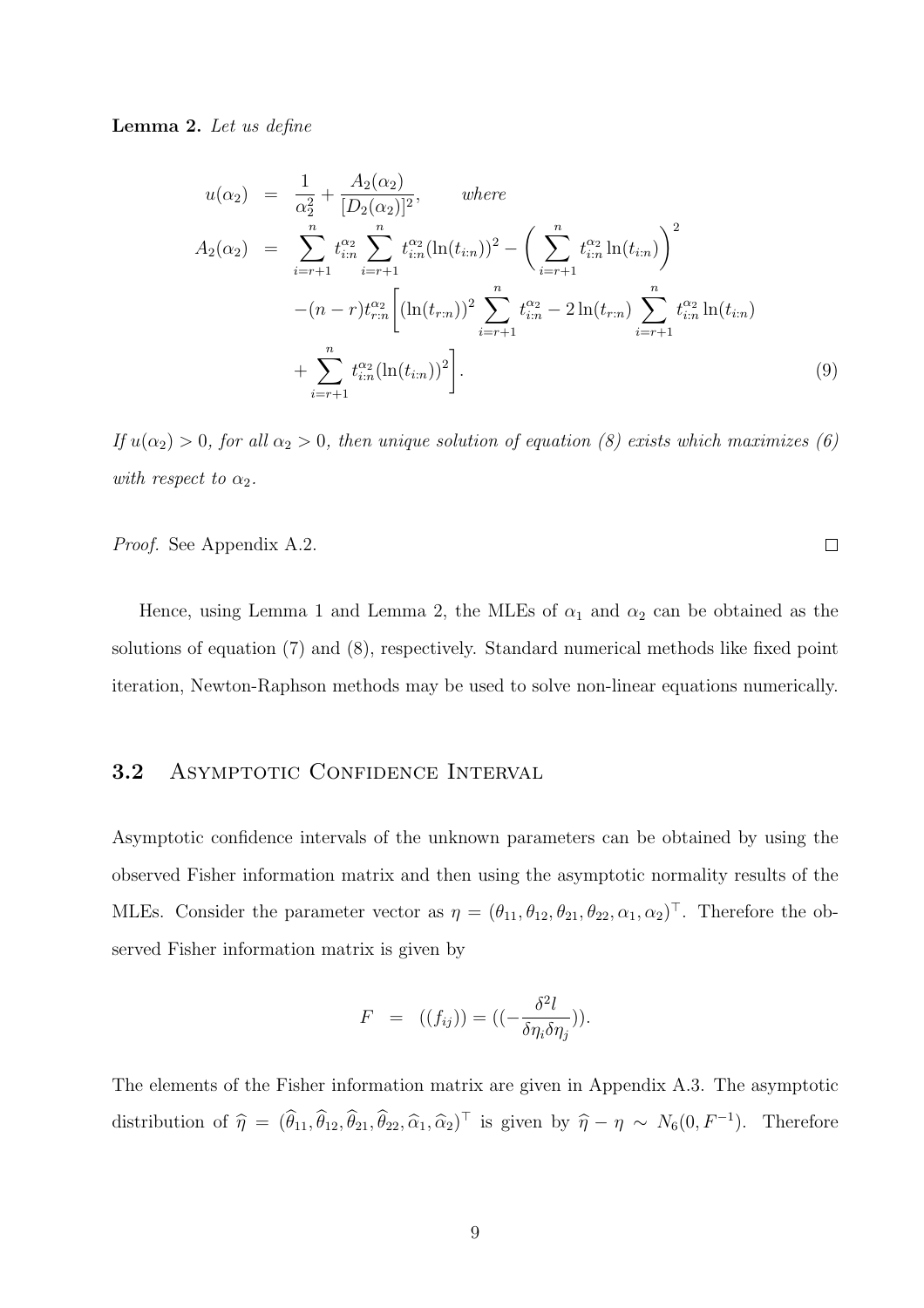$100(1-\alpha)\%$  asymptotic CI of  $\eta_i$  is given by

$$
\left[\widehat{\eta_i} \pm z_{1-\frac{\alpha}{2}}\sqrt{V_{ii}}\right],
$$

where  $V_{ii}$  is  $(i, i)^{th}$  element of the matrix  $F^{-1}$  which is given in Appendix A.7.

# 4 Bayesian Inference

In this section we consider the Bayesian inference of the model parameters. We mainly consider the squared error loss function, although other loss functions can also be incorporated easily. We provide the Bayes estimates (BE) of the unknown parameters and the associated symmetric and highest posterior density (HPD) credible intervals are also obtained.

#### 4.1 Prior Assumption and Posterior Analysis

Here we assume a log-concave prior for both  $\alpha_1$  and  $\alpha_2$ . In particular, let the prior distribution of  $\alpha_1$  be Gamma with parameters  $a_0$  and  $b_0$ , i.e.,

$$
\pi_0(\alpha_1|a_0, b_0) = \frac{a_0^{b_0}}{\Gamma(b_0)} e^{-a_0 \alpha_1} \alpha_1^{b_0 - 1}; \qquad a_0 > 0, b_0 > 0.
$$

Similarly, we assume that  $\alpha_2$  follows  $Gamma(a_3, b_3)$ . It is assumed that  $(\theta_{11}, \theta_{12})$  has a Gamma-Dirichlet prior and similarly  $(\theta_{21}, \theta_{22})$  also has a Gamma-Dirichlet prior. The explicit form of the Gamma-Dirichlet prior is provided in Pena and Gupta [34]. This prior distribution leads to the prior dependency between scale parameters under each stress level. Moreover, for known  $\alpha_1$  and  $\alpha_2$  this family of priors turns out to be a conjugate family of priors also. The joint probability density function of  $\theta_{11}$  and  $\theta_{12}$  with parameters,  $a_1 > 0$ ,  $b_1 > 0, a_2 > 0$  and  $b_2 > 0$  is given by

$$
\pi_{12}(\theta_{11},\theta_{12}|a_1,b_1,a_2,b_2) = \frac{\Gamma(a_2+b_2)}{\Gamma(a_1)}(b_1\theta_1)^{a_1-a_2-b_2} \frac{b_1^{a_2}}{\Gamma(a_2)} \theta_{11}^{a_2-1} e^{-b_1\theta_{11}} \frac{b_1^{b_2}}{\Gamma(b_2)} \theta_{12}^{b_2-1} e^{-b_1\theta_{12}},
$$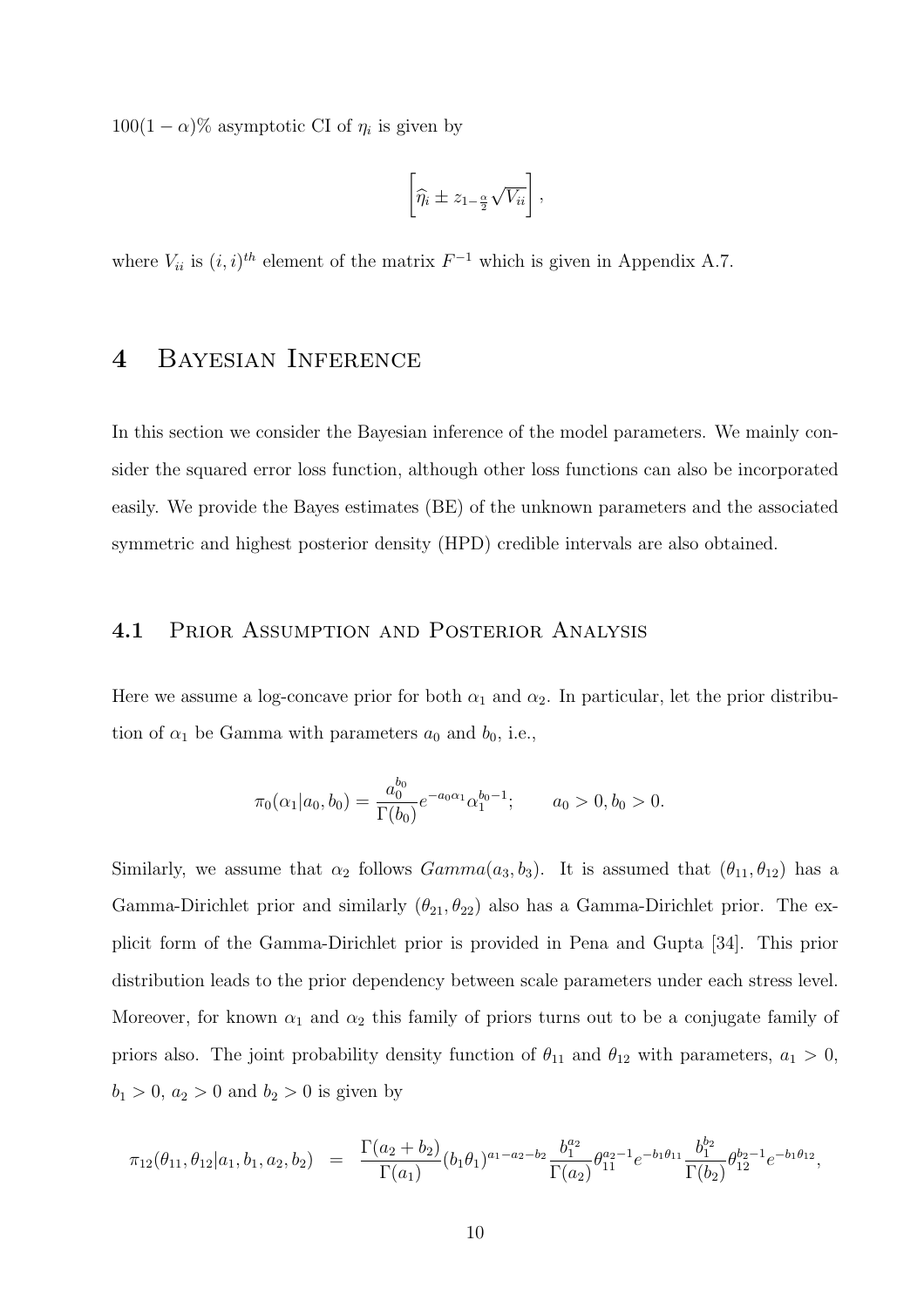where  $\theta_1 = \theta_{11} + \theta_{12}$ . This distribution will be denoted by  $GD(a_1, b_1, a_2, b_2)$ . Though  $\theta_{11}$  and  $\theta_{12}$  have dependent prior distribution in general, but if  $a_1 = a_2 + b_2$  then it becomes independent. Similarly, we assume that the joint prior distribution of  $\theta_{21}$  and  $\theta_{22}$  is  $GD(a_4, b_4, a_5, b_5)$ . Also we assume that the prior distribution of  $\alpha_1$ ,  $\alpha_2$ ,  $(\theta_{11}, \theta_{12})$  and  $(\theta_{21}, \theta_{22})$  are independent. Hence the joint prior distribution is given by

$$
\widetilde{\pi}(\alpha_1, \theta_{11}, \theta_{12}, \alpha_2, \theta_{21}, \theta_{22}) \propto e^{-a_0 \alpha_1} \alpha_1^{b_0 - 1} (\theta_{11} + \theta_{12})^{a_1 - a_2 - b_2} e^{-b_1 \theta_{11}} \theta_{11}^{a_2 - 1} e^{-b_1 \theta_{12}} \theta_{12}^{b_2 - 1}
$$
\n
$$
e^{-a_3 \alpha_2} \alpha_2^{b_3 - 1} (\theta_{21} + \theta_{22})^{a_4 - a_5 - b_5} e^{-b_4 \theta_{21}} \theta_{21}^{a_5 - 1} e^{-b_4 \theta_{22}} \theta_{22}^{b_5 - 1} .
$$
\n(10)

In general, an explicit form of the Bayes estimates (BEs) of the unknown parameters under the squared error loss function cannot be obtained. But it is observed by Kundu and Pradhan [28] that the generation from the joint posterior distribution is quite simple. Hence, we propose to use the Gibbs sampling method to compute the BEs and to construct the associated credible intervals (CRIs). Note that the joint posterior distribution of parameters can be written as

$$
\pi(\alpha_1, \theta_{11}, \theta_{12}, \alpha_2, \theta_{21}, \theta_{22} | data) \propto \pi_1(\alpha_1) \pi_2(\theta_{11}, \theta_{12} | \alpha_1) \pi_3(\alpha_2) \pi_4(\theta_{21}, \theta_{22} | \alpha_2).
$$

where

$$
\pi_1(\alpha_1) \propto e^{-a_0\alpha_1} \alpha_1^{r+b_0-1} \left[ b_1 + D_1(\alpha_1) \right]^{-(a_1+r_{11}+r_{12})} \left( \prod_{i=1}^r t_{i:n} \right)^{\alpha_1-1},
$$
  
\n
$$
\pi_2(\theta_{11}, \theta_{12}|\alpha_1) \propto \left[ (b_1 + D_1(\alpha_1))(\theta_{11} + \theta_{12}) \right]^{(a_1+r_{11}+r_{12})-(a_2+r_{11})-(b_2+r_{12})},
$$
  
\n
$$
\times \left[ b_1 + D_1(\alpha_1) \right]^{r_{11}+r_{12}+a_2+b_2} \theta_{11}^{r_{11}+a_2-1} e^{-\theta_{11}(b_1+D_1(\alpha_1))} \theta_{12}^{r_{12}+b_2-1} e^{-\theta_{12}(b_1+D_1(\alpha_1))},
$$
  
\n
$$
\pi_3(\alpha_2) \propto e^{-a_3\alpha_2} \alpha_2^{n-r+b_3-1} \left[ b_4 + D_2(\alpha_2) \right]^{-(a_4+r_{21}+r_{22})} \left( \prod_{i=r+1}^n t_{i:n} \right)^{\alpha_2-1},
$$
  
\n
$$
\pi_4(\theta_{21}, \theta_{22}|\alpha_2) \propto \left[ (b_4 + D_2(\alpha_2)) (\theta_{21} + \theta_{22}) \right]^{(a_4+r_{21}+r_{22})-(a_5+r_{21})-(b_5+r_{22})},
$$
  
\n
$$
\times \left[ b_4 + D_2(\alpha_2) \right]^{r_{21}+r_{22}+a_5+b_5} e^{-\theta_{21}(b_4+D_2(\alpha_2))} \theta_{22}^{r_{22}+b_5-1} e^{-\theta_{22}(b_4+D_2(\alpha_2))}.
$$

The following results will be useful for Gibbs sampling purposes.

**Lemma 3.**  $\pi_1(\alpha_1)$  is a log-concave density function.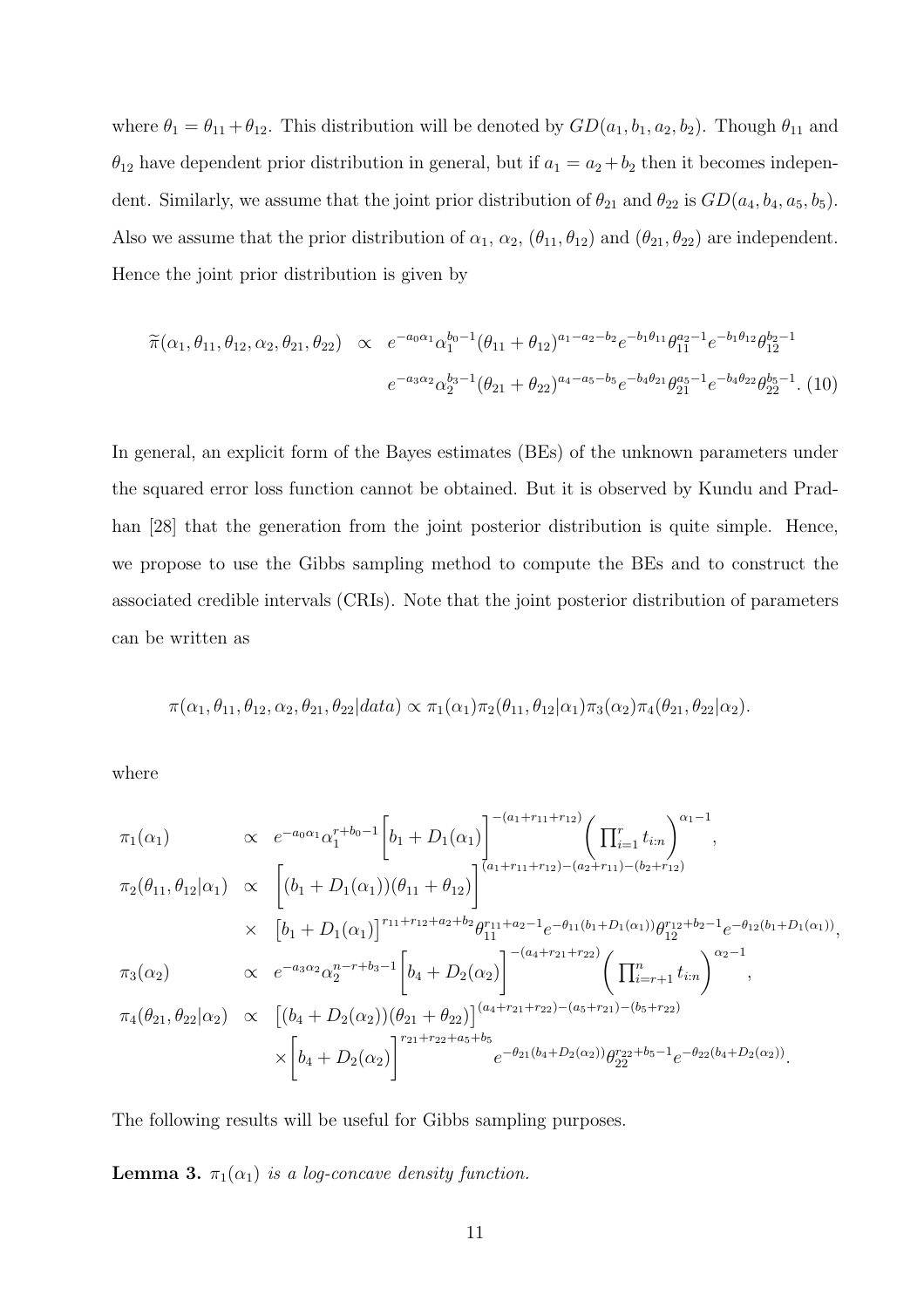Proof. See Appendix A.4.

#### Lemma 4. Let

$$
u_2(\alpha_2) = \frac{n - r + b_3 - 1}{\alpha_2^2} + \frac{(a_4 + r_{21} + r_{22})(b_4 g_2''(\alpha_2) + A_2(\alpha_2))}{[g_2(\alpha_2)]^2}, \quad where
$$
  
\n
$$
g_2(\alpha_2) = b_4 + \sum_{i=r+1}^n t_{i:n}^{\alpha_2} - (n - r) t_{r:n}^{\alpha_2},
$$
  
\n
$$
g_2''(\alpha_2) = \sum_{i=r+1}^n t_{i:n}^{\alpha_2} (ln(t_{i:n}))^2 - (n - r) t_{r:n}^{\alpha_2} (ln(t_{r:n}))^2.
$$

 $A_2(\alpha_2)$  has been defined in (9). If  $u_2(\alpha_2) > 0$  then  $\pi_3(\alpha_2)$  is a log-concave density function.

Proof. See Appendix A.5.

Generation of samples from a Gamma-Dirichlet distribution is quite straight-forward which is given explicitly in Kundu and Pradhan [28]. Since  $\pi_1(\alpha_1)$  is log-concave and if  $u_2(\alpha_2) > 0$ ,  $\pi_3(\alpha_2)$  is also log-concave, using the method proposed by Devroye [16] or Kundu [25], we can generate  $\alpha_1$  and  $\alpha_2$  from  $\pi_1(\alpha_1)$  and  $\pi_3(\alpha_2)$ , respectively. We propose the following algorithm to compute Bayes estimates of the unknown parameters and the associated credible intervals.

#### Algorithm 1

- Step 1. Generate  $\alpha_1$  and  $\alpha_2$  from  $\pi_1(\alpha_1)$  and  $\pi_3(\alpha_2)$ , respectively, using the method proposed by Devroye [16] or Kundu [25]. Alternatively, one can use the ratio-of-uniform method introduced by Kinderman and Monahan [24] to generate  $\alpha_1$  and  $\alpha_2$ . Though the ratioof-uniform method do not need the log-concavity property of  $\alpha_1$  and  $\alpha_2$ , it might leads to the higher number of rejection during the sample generation.
- Step 2. For a given  $\alpha_1$  generate  $(\theta_{11}, \theta_{12})$  from  $GD(a_1 + r_{11} + r_{12}, b_1 + D_1(\alpha_1), a_2 + r_{11}, b_2 +$  $r_{12}$ ) and for a given  $\alpha_2$  generate  $(\theta_{21}, \theta_{22})$  from  $GD(a_4 + r_{21} + r_{22}, b_4 + D_2(\alpha_2), a_5 + D_3(\alpha_3))$  $r_{21}, b_5 + r_{22}$ .
- Step 3. Repeat Step 1 and Step 2, M times to obtain  $(\alpha_1^1, \theta_{11}^1, \theta_{12}^1, \alpha_2^1, \theta_{21}^1, \theta_{22}^1), \ldots$  $(\alpha_1^M, \, \theta_{11}^M, \, \theta_{12}^M, \, \alpha_2^M, \, \theta_{21}^M, \, \theta_{22}^M).$

 $\Box$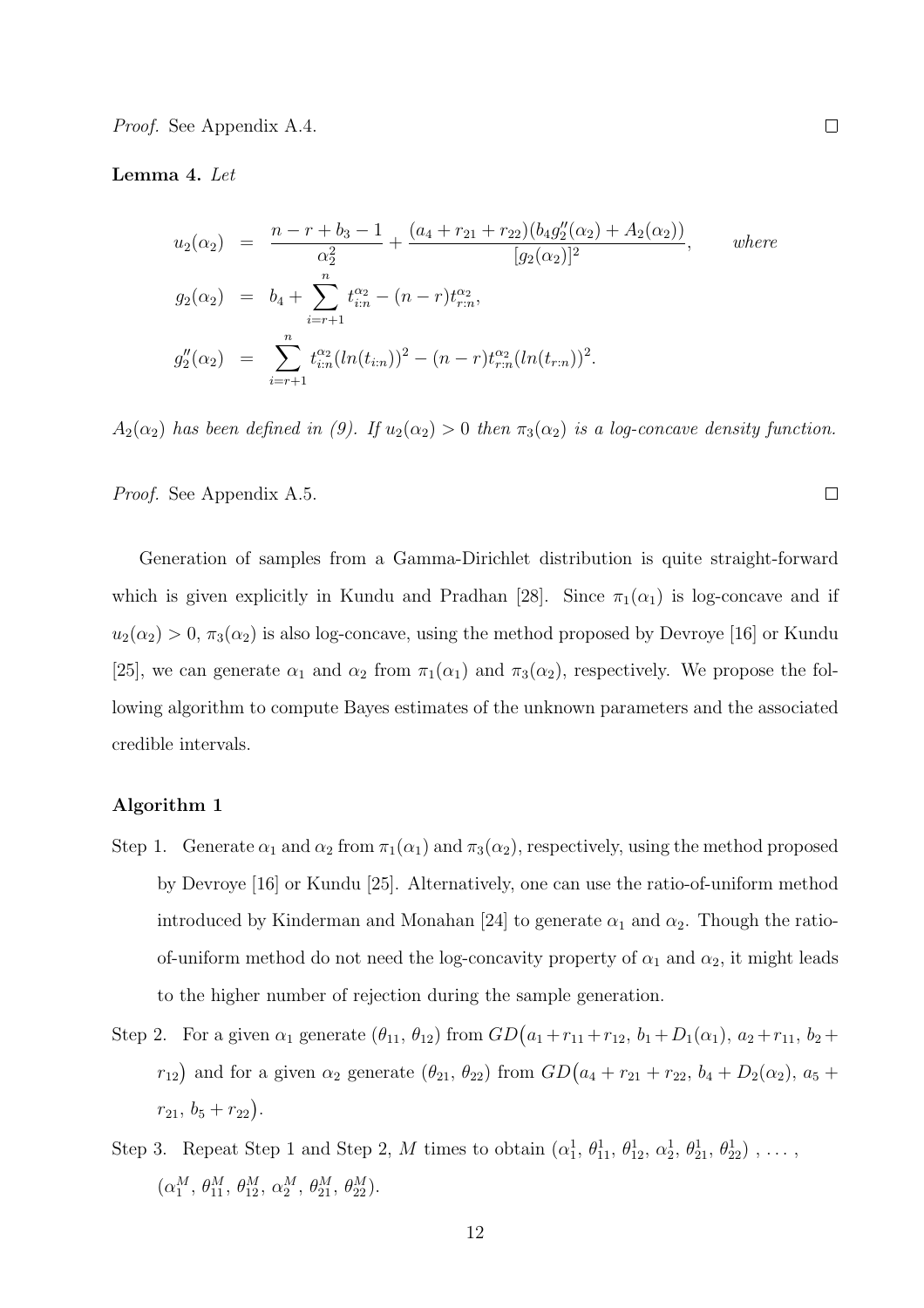Step 4. Bayes estimates of  $\alpha_1$ ,  $\theta_{11}$ ,  $\theta_{12}$ ,  $\alpha_2$ ,  $\theta_{21}$  and  $\theta_{22}$  with respect to squared error loss function are given by

$$
\begin{aligned}\n\widehat{\alpha}_{1(B)} &= \frac{1}{M} \sum_{k=1}^{M} \alpha_1^k, \qquad \widehat{\theta}_{11(B)} = \frac{1}{M} \sum_{k=1}^{M} \theta_{11}^k, \qquad \widehat{\theta}_{12(B)} = \frac{1}{M} \sum_{k=1}^{M} \theta_{12}^k, \\
\widehat{\alpha}_{2(B)} &= \frac{1}{M} \sum_{k=1}^{M} \alpha_2^k, \qquad \widehat{\theta}_{21(B)} = \frac{1}{M} \sum_{k=1}^{M} \theta_{21}^k, \qquad \widehat{\theta}_{22(B)} = \frac{1}{M} \sum_{k=1}^{M} \theta_{22}^k.\n\end{aligned}
$$

Step 5. The corresponding posterior variance can be obtained as

$$
V_{post}(\alpha_1) = \frac{1}{M} \sum_{k=1}^{M} (\alpha_1^k - \widehat{\alpha}_{1(B)})^2, \qquad V_{post}(\theta_{11}) = \frac{1}{M} \sum_{k=1}^{M} (\theta_{11}^k - \widehat{\theta}_{11(B)})^2,
$$
  
\n
$$
V_{post}(\theta_{12}) = \frac{1}{M} \sum_{k=1}^{M} (\theta_{12}^k - \widehat{\theta}_{12(B)})^2, \qquad V_{post}(\alpha_2) = \frac{1}{M} \sum_{k=1}^{M} (\alpha_2^k - \widehat{\alpha}_{2(B)})^2,
$$
  
\n
$$
V_{post}(\theta_{21}) = \frac{1}{M} \sum_{k=1}^{M} (\theta_{21}^k - \widehat{\theta}_{21(B)})^2, \qquad V_{post}(\theta_{22}) = \frac{1}{M} \sum_{k=1}^{M} (\theta_{22}^k - \widehat{\theta}_{22(B)})^2.
$$

Step 6. To obtain the credible interval of  $\alpha_1$ , we order  $\alpha_1^1, \ldots, \alpha_1^M$  as  $\alpha_1^{(1)} < \ldots < \alpha_1^{(M)}$ . Then  $100(1-\alpha)\%$  symmetric credible interval of  $\alpha_1$  is given by  $(\alpha_1^{([\frac{\alpha}{2}M])}, \alpha_1^{([\frac{1-\alpha}{2})M]})$  $\binom{(1-\frac{1}{2})^m}{1}$ .

Step 7. To construct  $100(1 - \alpha)$ % HPD credible interval of  $\alpha_1$ , consider the set of credible intervals  $(\alpha_1^{(j)}$  $\binom{(j)}{1}, \alpha_1^{([j+(1-\alpha)M])}$ ,  $j = 1, \ldots, [\alpha M]$ . Therefore, a  $100(1-\alpha)$ % HPD credible interval of  $\alpha_1$  is  $(\alpha_1^{(j^*)})$  $j^{(*)}$ ,  $\alpha_1^{(j^*+(1-\alpha)M]})$ , where  $j^*$  is such that

$$
\alpha_1^{([j^*+(1-\alpha)M])} - \alpha_1^{(j^*)} < \alpha_1^{([j+(1-\alpha)M])} - \alpha_1^{(j)} \quad \text{for all} \quad j = 1 \dots [\alpha M].
$$

Following the method of Step 6 and Step 7 we can obtain the symmetric and HPD credible intervals for other parameters.

# 5 Inference for Type-I censoring

So far we have considered the case when complete data are available. In this section we will provide the inference of the same model based on Type-I censored data. It is assumed that the experiment is terminated at a prefixed time T. Let  $r_{00} = r_{11} + r_{12} + r_{21} + r_{22}$  denote the total number of failures before the experiment stops at the time T. It should be mentioned that the censoring time T could be small enough that  $r_{21} = r_{22} = 0$ : this case occurs when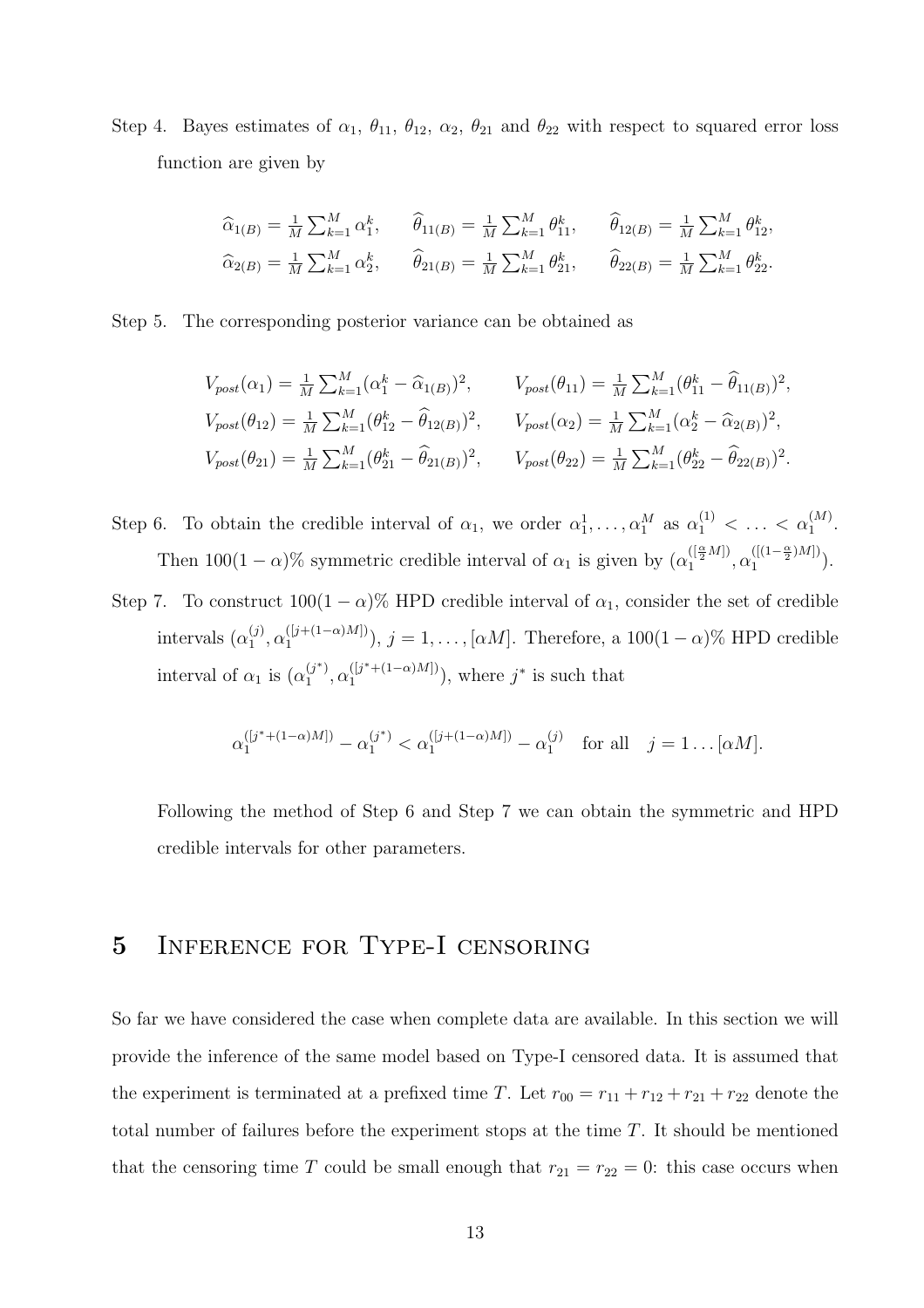$T < t_{r:n}$ . In that case, no estimation of the parameters are possible. Therefore, it is assumed that  $T > t_{r:n}$  and  $r_{ij} > 0$ , for  $i, j = 1, 2$ .

The log-likelihood without the additive constant of the observed Type-I censored data  $\{(t_{i:n}, \delta_i); i = 1, \ldots, r_{00}\}\$ is given by

$$
l(Data; \alpha_1, \alpha_2, \theta_{11}, \theta_{12}, \theta_{21}, \theta_{22}) = r \ln(\alpha_1) + r_{11} \ln(\theta_{11}) + r_{12} \ln(\theta_{12}) + (\alpha_1 - 1) \sum_{i=1}^r \ln(t_{i:n})
$$

$$
-(\theta_{11} + \theta_{12})D_1(\alpha_1) + (r_{00} - r) \ln(\alpha_2) + r_{21} \ln(\theta_{21}) + r_{22} \ln(\theta_{22})
$$

$$
+(\alpha_2 - 1) \sum_{i=r+1}^{r_{00}} \ln(t_{i:n}) - (\theta_{21} + \theta_{22})D_2^*(\alpha_2), \tag{11}
$$

where,  $D_2^*(\alpha_2) = \sum_{i=r+1}^{r_{00}} t_{i:n}^{\alpha_2} - (n-r)t_{r:n}^{\alpha_2} + (n-r_{00})T^{\alpha_2}$ . For known  $\alpha_1$  and  $\alpha_2$ , the MLEs of  $\theta_{11}$ ,  $\theta_{12}$ ,  $\theta_{21}$  and  $\theta_{22}$  are given by

$$
\widehat{\theta}_{11(MLE)} = \frac{r_{11}}{D_1(\alpha_1)}, \quad \widehat{\theta}_{12(MLE)} = \frac{r_{12}}{D_1(\alpha_1)}, \quad \widehat{\theta}_{21(MLE)} = \frac{r_{21}}{D_2^*(\alpha_2)}, \quad \widehat{\theta}_{22(MLE)} = \frac{r_{22}}{D_2^*(\alpha_2)}.
$$

The MLEs of  $\alpha_1$  and  $\alpha_2$  can be obtained by solving below two nonlinear equations:

$$
\frac{r}{\alpha_1} - \frac{r(\sum_{i=1}^r t_{i:n}^{\alpha_1} \ln(t_{i:n}) + (n-r)t_{r:n}^{\alpha_1} ln(t_{r:n}))}{D_1(\alpha_1)} + \sum_{i=1}^r ln(t_{i:n}) = 0,
$$
\n
$$
\frac{r_{00}-r}{\alpha_2} - \frac{(r_{00}-r)\left(\sum_{i=r+1}^{r_{00}} t_{i:n}^{\alpha_2} \ln(t_{i:n}) - (n-r)t_{r:n}^{\alpha_2} \ln(t_{r:n}) + (n-r_{00})T^{\alpha_2} \ln T\right)}{D_2^*(\alpha_2)} + \sum_{i=r+1}^{r_{00}} ln(t_{i:n}) = 0.
$$

In this case also, similar to the complete sample case we need to use some iterative technique to solve the above two non-linear equations. Since, the likelihood function of the Type-I censored data is very similar to the complete data, therefore, under the same set of prior assumptions the BEs and the associated CRIs can be obtained similarly, the details are avoided. We have analyzed one Type-I censored solar lighting device data set for illustrative purposes in the next section.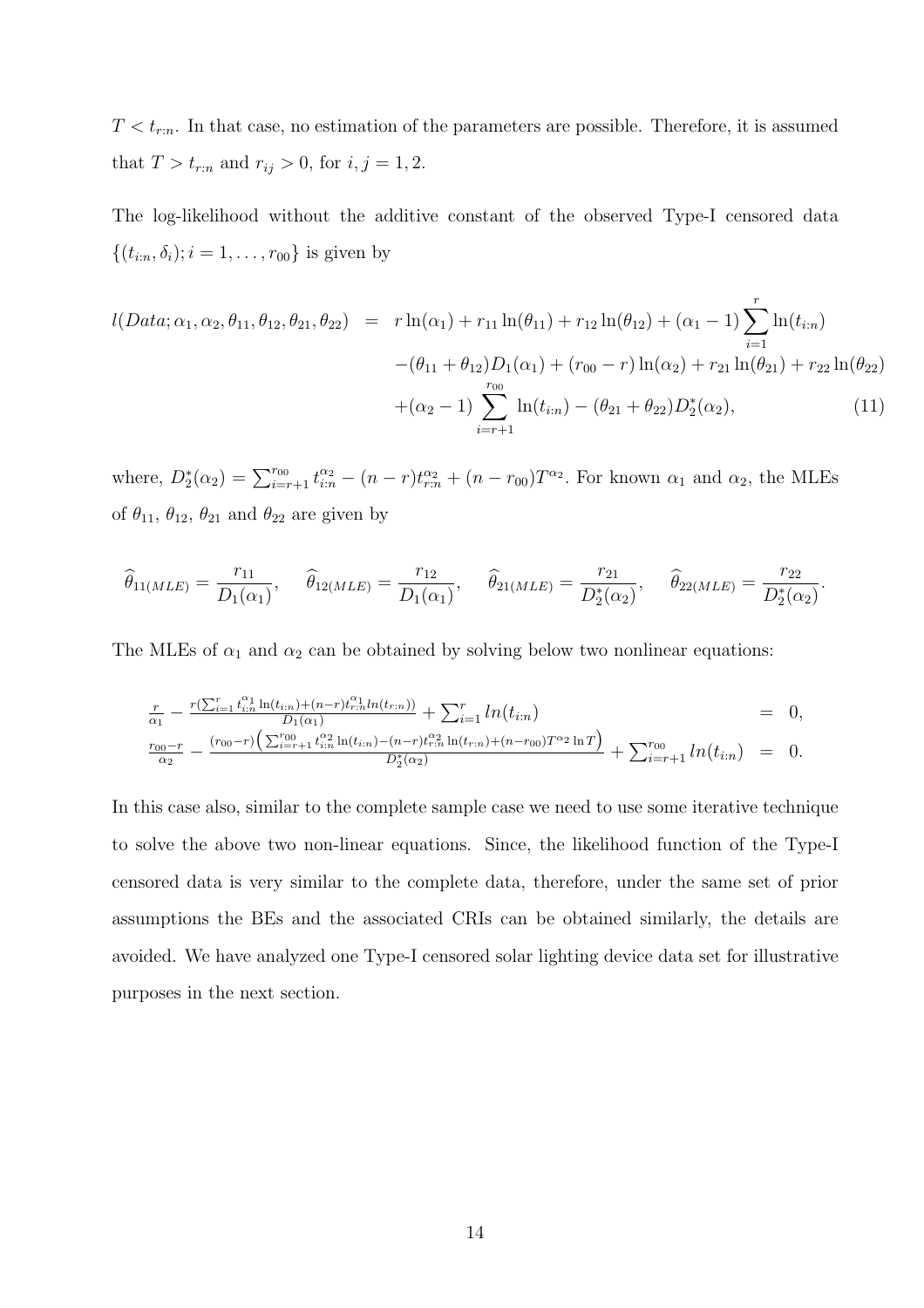# 6 Simulation and Data Analysis

### 6.1 SIMULATION

In this section an extensive simulation study has been performed to asses the model performances. We consider two sets of parameter values, in  $Set-1$  :  $\alpha_1 = 0.6$ ,  $\theta_{11} = 1.0$ ,  $\theta_{12} = 1.2$ ,  $\alpha_2 = 0.8, \ \theta_{21} = 1.5, \ \theta_{22} = 1.7 \text{ and in } Set - 2 : \alpha_1 = 1.2, \ \theta_{11} = 1.4, \ \theta_{12} = 1.6, \ \alpha_2 = 1.4,$  $\theta_{21} = 2.0, \ \theta_{22} = 2.2.$  We have taken  $n = 40, 50, 60, 100$  and  $r = 0.4n, 0.5n, 0.6n$ . In each case we have computed the average estimates (AEs) and the associated mean squared errors (MSEs) based on 1000 replications. The following algorithm can be used for calculating the AEs and MSEs of the unknown parameters. It must be noted that this data generation, given in Step 1 to Step 3 of the following Algorithm 2, is valid only for a common shape parameter of the competing Weibull lifetimes.

#### Algorithm 2

- Step 1. First generate data from the proposed model as follows. For given  $n, r$  and the parameter values, generate *n* observations from  $U(0, 1)$  distribution and order them. Let the ordered observations be  $u_{1:n} < \ldots < u_{n:n}$ .
- Step 2. For  $i = 1, ..., r$ ;  $t_{i:n} = \left[ -\frac{1}{\theta_{11} + \theta_{21}} \right]$  $\frac{1}{\theta_{11}+\theta_{12}}\ln(1-u_{i:n})\right]$ <sup> $\frac{1}{\alpha_1}$ </sup>. To assign the cause of failure for the *i*-th observation generate  $v_i$  from  $U(0, 1)$ . If  $v_i < \frac{\theta_{11}}{\theta_{11}+\theta_{22}}$  $\frac{\theta_{11}}{\theta_{11}+\theta_{12}}, \text{ then } \delta_i = 1, \text{ otherwise}$  $\delta_i = 2$ .
- Step 3. For  $i = r + 1, ..., n$ ;  $t_{i:n} = \left[ -\frac{1}{\theta_{21} + \dots + \theta_{n}} \right]$  $\frac{1}{\theta_{21}+\theta_{22}}\ln(1-u_{i:n})-\frac{\theta_{11}+\theta_{12}}{\theta_{21}+\theta_{22}}$  $\frac{\theta_{11}+\theta_{12}}{\theta_{21}+\theta_{22}}t_{r:n}^{\alpha_1}+t_{r:n}^{\alpha_2}\big]^\frac{1}{\alpha_2}$ . Next generate  $v_i$  from  $U(0, 1)$ . If  $v_i < \frac{\theta_{21}}{\theta_{21} + \theta_{22}}$  $\frac{\theta_{21}}{\theta_{21}+\theta_{22}}$ , then  $\delta_i=1$ , otherwise  $\delta_i=2$ .
- Step 4. Given the generated data  $\{(t_{i:n}, \delta_i); i = 1, \ldots, n\}$ , obtain the MLEs of the unknown parameters.
- Step 5. Repeat Step 1 to Step 4, M times and take average of M estimates and calculate the MSEs for each of the unknown parameters.

The AEs of MLEs along with mean square errors (MSEs) are given in Table 1 and 2 for  $Set-1$  and  $Set-2$ , respectively. The coverage percentage (CP) and average length (AL) of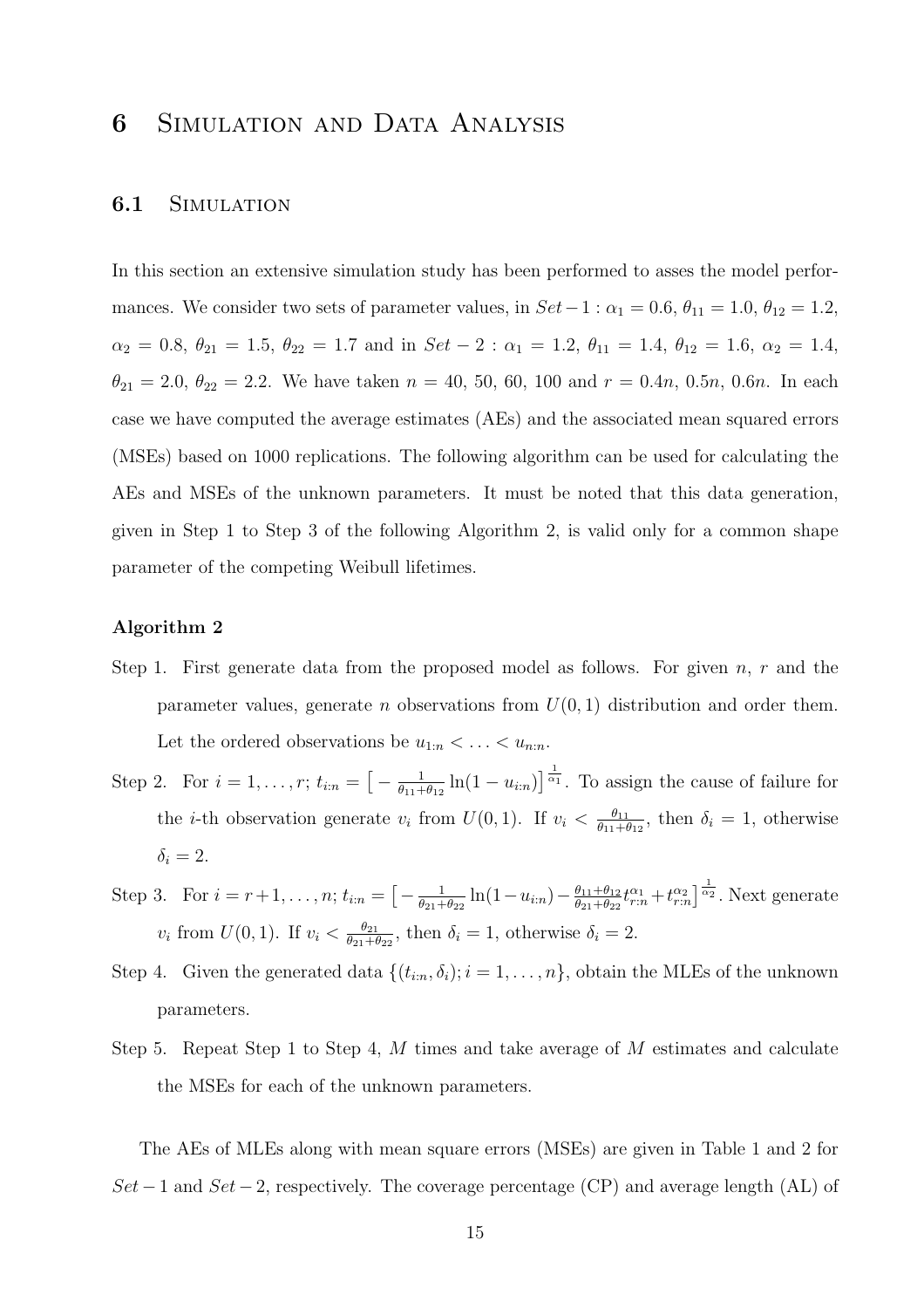95% asymptotic CIs are provided in Table 3 and 4, respectively. We have also considered the Bayes estimates (BEs) and the associated credible intervals (CRIs) under squared error loss function. In the simulation experiment we have considered almost non-informative proper priors, as suggested by Congdon [12]; the hyper parameters are  $a_0 = b_0 = a_1 = b_1 = a_3 =$  $b_3 = a_4 = b_4 = 0.0001$  and  $a_2 = b_2 = a_5 = b_5 = 1$ . Bayes estimates are given in Table 5, 6; CP and AL of 95% symmetric and HPD CRIs are given in Table 7, 9 and Table 8, 10, respectively.

The following points are observed from the simulation results. The performances of the MLEs and BEs with respect to the almost non-informative priors, are very similar in terms of AEs and MSEs. Moreover, in both the cases the average lengths of the confidence and credible intervals and the associated coverage percentages are very close to each other. In both the cases, as n increases and  $r/n$  remains fixed, the biases and MSEs decrease for each parameter. It indicates the consistency property of the estimators. Further, for fixed n as r increases, the biases and MSEs of the MLEs and BEs of  $\alpha_1$  ( $\alpha_2$ ),  $\theta_{11}$  ( $\theta_{21}$ ) and  $\theta_{12}$  ( $\theta_{22}$ ) decrease (increase), as expected. The performances of the asymptotic confidence intervals, symmetric and HPD credible intervals are quite satisfactory as simulation results show that coverage percentages are very close to the corresponding nominal level and the average confidence (credible) lengths gradually decrease, as  $n$  increases. The normality of the MLEs that can be empirically observed on the 1000 simulations. We had also carried out the bootstrap confidence intervals of the unknown parameters, but the performances are not very satisfactory, hence not reported here. We have conducted some more simulations with different sets of parameters. It is observed that the results (AEs, MSEs, the lengths of the confidence and credible intervals) affect more due to shape parameters than the scale parameters. They are not reported here due to paucity of space.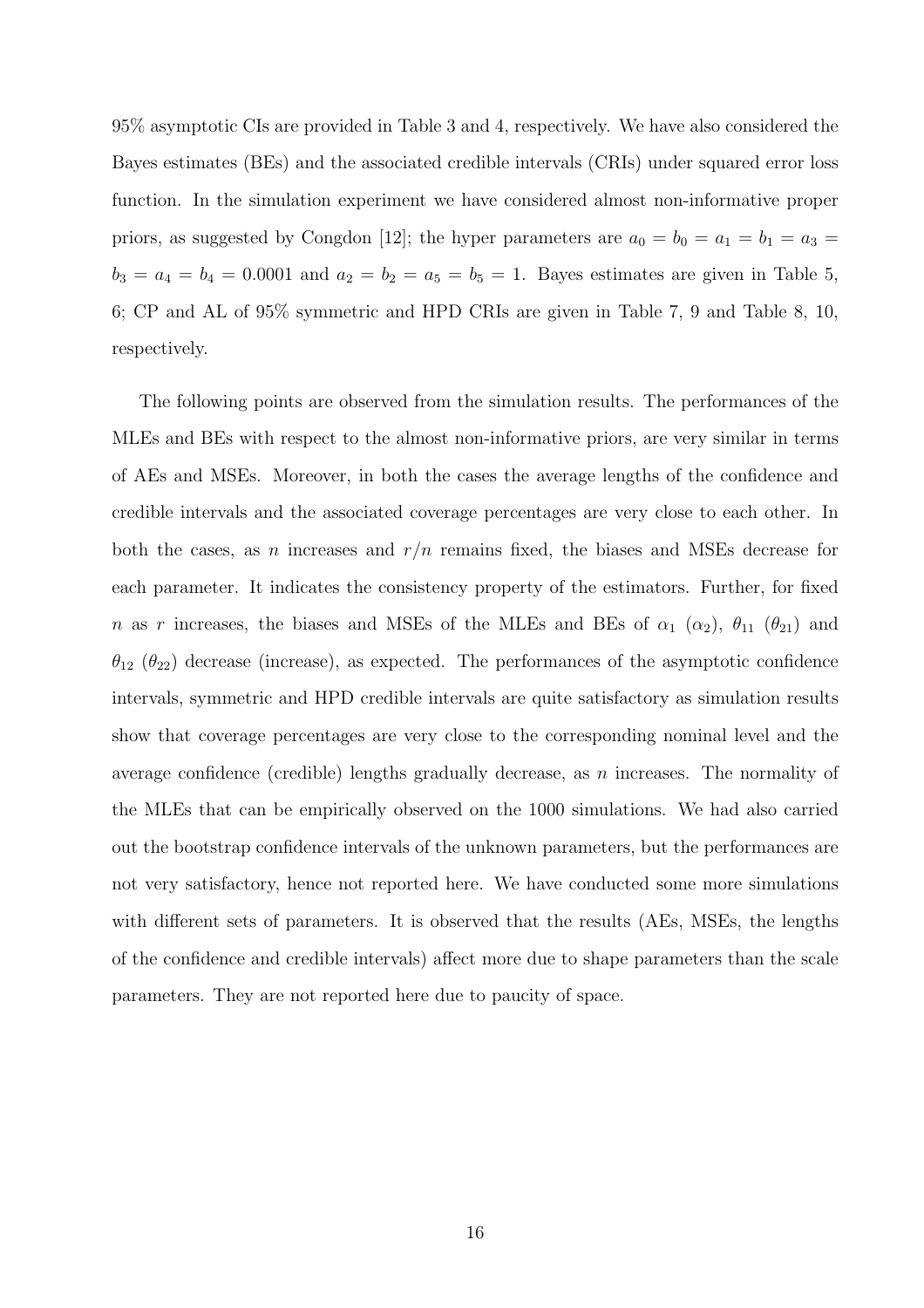|                  |                  |        | $\alpha_1$ |        | $\theta_{11}$ |        | $\theta_{12}$ |        | $\alpha_2$ |        | $\theta_{21}$ |        | $\theta_{22}$ |
|------------------|------------------|--------|------------|--------|---------------|--------|---------------|--------|------------|--------|---------------|--------|---------------|
| $\boldsymbol{n}$ | $\boldsymbol{r}$ | АE     | <b>MSE</b> | AЕ     | MSE           | АE     | <b>MSE</b>    | АE     | MSE        | AE     | <b>MSE</b>    | AE     | MSE           |
| 40               | 16               | 0.6757 | 0.0365     | 1.5345 | 2.3462        | 1.8308 | 4.1525        | 0.9088 | 0.1103     | 1.7267 | 0.5173        | 1.9496 | 0.5584        |
| 40               | 20               | 0.6618 | 0.0268     | 1.3204 | 0.7720        | 1.5729 | 1.1365        | 0.9922 | 0.2183     | 1.8266 | 0.9326        | 2.0379 | 1.3075        |
| 40               | 24               | 0.6480 | 0.0193     | 1.1874 | 0.3517        | 1.4683 | 0.5876        | 1.1050 | 0.4069     | 1.8143 | 1.2755        | 2.0135 | 1.8557        |
|                  |                  |        |            |        |               |        |               |        |            |        |               |        |               |
| 50               | 20               | 0.6591 | 0.0261     | 1.3996 | 2.2568        | 1.6705 | 3.6891        | 0.9043 | 0.0857     | 1.6640 | 0.3464        | 1.8953 | 0.4166        |
| 50               | 25               | 0.6457 | 0.0187     | 1.2263 | 0.4922        | 1.4538 | 0.6427        | 0.9299 | 0.1471     | 1.7043 | 0.6927        | 1.9119 | 0.8442        |
| 50               | 30               | 0.6347 | 0.0130     | 1.1555 | 0.2077        | 1.3724 | 0.2801        | 1.0391 | 0.3321     | 1.7663 | 0.9666        | 1.9676 | 1.1964        |
|                  |                  |        |            |        |               |        |               |        |            |        |               |        |               |
| 60               | 24               | 0.6482 | 0.0198     | 1.3024 | 0.7861        | 1.5518 | 1.2703        | 0.8772 | 0.0647     | 1.6268 | 0.2161        | 1.8418 | 0.2612        |
| 60               | 30               | 0.6424 | 0.0147     | 1.1825 | 0.3210        | 1.4304 | 0.4452        | 0.9214 | 0.1271     | 1.6951 | 0.7162        | 1.9053 | 0.7280        |
| 60               | 36               | 0.6322 | 0.0104     | 1.1191 | 0.1624        | 1.3411 | 0.2127        | 0.9917 | 0.2531     | 1.7549 | 1.3220        | 1.9958 | 1.1589        |
|                  |                  |        |            |        |               |        |               |        |            |        |               |        |               |
| 100              | 40               | 0.6246 | 0.0097     | 1.1399 | 0.2205        | 1.3674 | 0.2760        | 0.8429 | 0.0343     | 1.5637 | 0.1025        | 1.7785 | 0.1210        |
| 100              | 50               | 0.6233 | 0.0073     | 1.0874 | 0.1146        | 1.3227 | 0.1794        | 0.8628 | 0.0632     | 1.6260 | 0.1775        | 1.7953 | 0.1843        |
| 100              | 60               | 0.6169 | 0.0057     | 1.0688 | 0.0768        | 1.2714 | 0.1102        | 0.9217 | 0.1293     | 1.6158 | 0.2974        | 1.8348 | 0.5539        |

**Table 1:** AE and MSEs of MLEs based on 1000 replications ( $\alpha_1 = 0.6$ ,  $\theta_{11} = 1.0$ ,  $\theta_{12} = 1.2, \ \alpha_2 = 0.8, \ \theta_{21} = 1.5, \ \theta_{22} = 1.7$ .

**Table 2:** AE and MSEs of MLEs based on 1000 replications ( $\alpha_1 = 1.2$ ,  $\theta_{11} = 1.4$ ,  $\theta_{12} = 1.6, \ \alpha_2 = 1.4, \ \theta_{21} = 2.0, \ \theta_{22} = 2.2$ ).

|                      |                      | $\alpha_1$                           |                                      |                                      | $\theta_{11}$                        |                                      | $\theta_{12}$                        |                                      | $\alpha_2$                           |                                      | $\theta_{21}$                        |                                      | $\theta_{22}$                        |
|----------------------|----------------------|--------------------------------------|--------------------------------------|--------------------------------------|--------------------------------------|--------------------------------------|--------------------------------------|--------------------------------------|--------------------------------------|--------------------------------------|--------------------------------------|--------------------------------------|--------------------------------------|
| $\boldsymbol{n}$     | $\boldsymbol{r}$     | AE                                   | <b>MSE</b>                           | AE                                   | <b>MSE</b>                           | AE                                   | <b>MSE</b>                           | AE                                   | <b>MSE</b>                           | AE                                   | <b>MSE</b>                           | AE                                   | <b>MSE</b>                           |
| 40                   | 16                   | 1.3383                               | 0.1179                               | 2.2329                               | 4.3938                               | 2.5206                               | 5.4111                               | 1.6047                               | 0.3684                               | 2.3805                               | 1.2131                               | 2.6407                               | 1.7305                               |
| 40                   | 20                   | 1.3113                               | 0.0940                               | 1.9343                               | 2.4683                               | 2.2189                               | 2.3494                               | 1.7121                               | 0.7059                               | 2.6680                               | 3.8362                               | 2.7589                               | 3.7938                               |
| 40                   | 24                   | 1.2960                               | 0.0734                               | 1.7731                               | 1.1256                               | 1.9824                               | 1.1355                               | 1.8605                               | 1.1805                               | 2.7851                               | 5.7036                               | 3.0196                               | 6.2516                               |
| 50<br>50<br>50<br>60 | 20<br>25<br>30<br>24 | 1.3007<br>1.2930<br>1.2724<br>1.2984 | 0.0895<br>0.0712<br>0.0547<br>0.0797 | 1.9866<br>1.7686<br>1.6598<br>1.9016 | 3.0518<br>1.1389<br>0.6838<br>1.8962 | 2.2897<br>2.0711<br>1.9162<br>2.1913 | 3.9339<br>1.5798<br>0.8422<br>2.5100 | 1.5740<br>1.6488<br>1.8137<br>1.5257 | 0.2876<br>0.5123<br>0.9978<br>0.2193 | 2.2942<br>2.4052<br>2.5750<br>2.2376 | 0.7126<br>1.3901<br>3.3605<br>0.5380 | 2.5305<br>2.6500<br>2.8316<br>2.4557 | 0.9362<br>1.6900<br>3.7153<br>0.5999 |
| 60                   | 30                   | 1.2703                               | 0.0563                               | 1.7098                               | 0.8715                               | 1.9256                               | 1.0379                               | 1.6027                               | 0.3876                               | 2.3142                               | 0.8238                               | 2.5332                               | 0.9037                               |
| 60                   | 36                   | 1.2648                               | 0.0424                               | 1.6179                               | 0.4339                               | 1.8652                               | 0.6520                               | 1.7461                               | 0.7556                               | 2.4278                               | 2.3292                               | 2.6832                               | 2.3805                               |
| 100<br>100<br>100    | 40<br>50<br>60       | 1.2486<br>1.2508<br>1.2368           | 0.0405<br>0.0331<br>0.0237           | 1.6284<br>1.5786<br>1.5144           | 0.4985<br>0.3423<br>0.2059           | 1.8656<br>1.8047<br>1.7276           | 0.7546<br>0.3993<br>0.2391           | 1.5048<br>1.5147<br>1.5984           | 0.1342<br>0.2066<br>0.3831           | 2.1015<br>2.1344<br>2.1884           | 0.2178<br>0.2621<br>0.4346           | 2.3740<br>2.4026<br>2.4272           | 0.2929<br>0.3502<br>0.5283           |

### 6.2 DATA ANALYSIS

#### 6.2.1 SIMULATED DATA SET

In this subsection we analyze a complete (simulated) data set of size 40. The data set is generated with  $r = 16$ ,  $\alpha_1 = 1.2$ ,  $\theta_{11} = 1.4$ ,  $\theta_{12} = 1.6$ ,  $\alpha_2 = 1.4$ ,  $\theta_{21} = 2.0$ , and  $\theta_{22} = 2.2$ . The data set  $(t, \delta)$  is provided in Table 11. Here  $r_{11} = 7$ ,  $r_{12} = 9$ ,  $r_{21} = 10$  and  $r_{22} = 14$ . The MLEs and the Bayes estimates of  $\alpha_1$ ,  $\theta_{11}$ ,  $\theta_{12}$ ,  $\alpha_2$ ,  $\theta_{21}$  and  $\theta_{22}$  are given in Table 12. In Figure 1 we have plotted the profile log-likelihood of  $\alpha_2$  for the data which is an unimodal function of  $\alpha_2$ . In the same figure we have also shown that the data satisfies the conditions stated in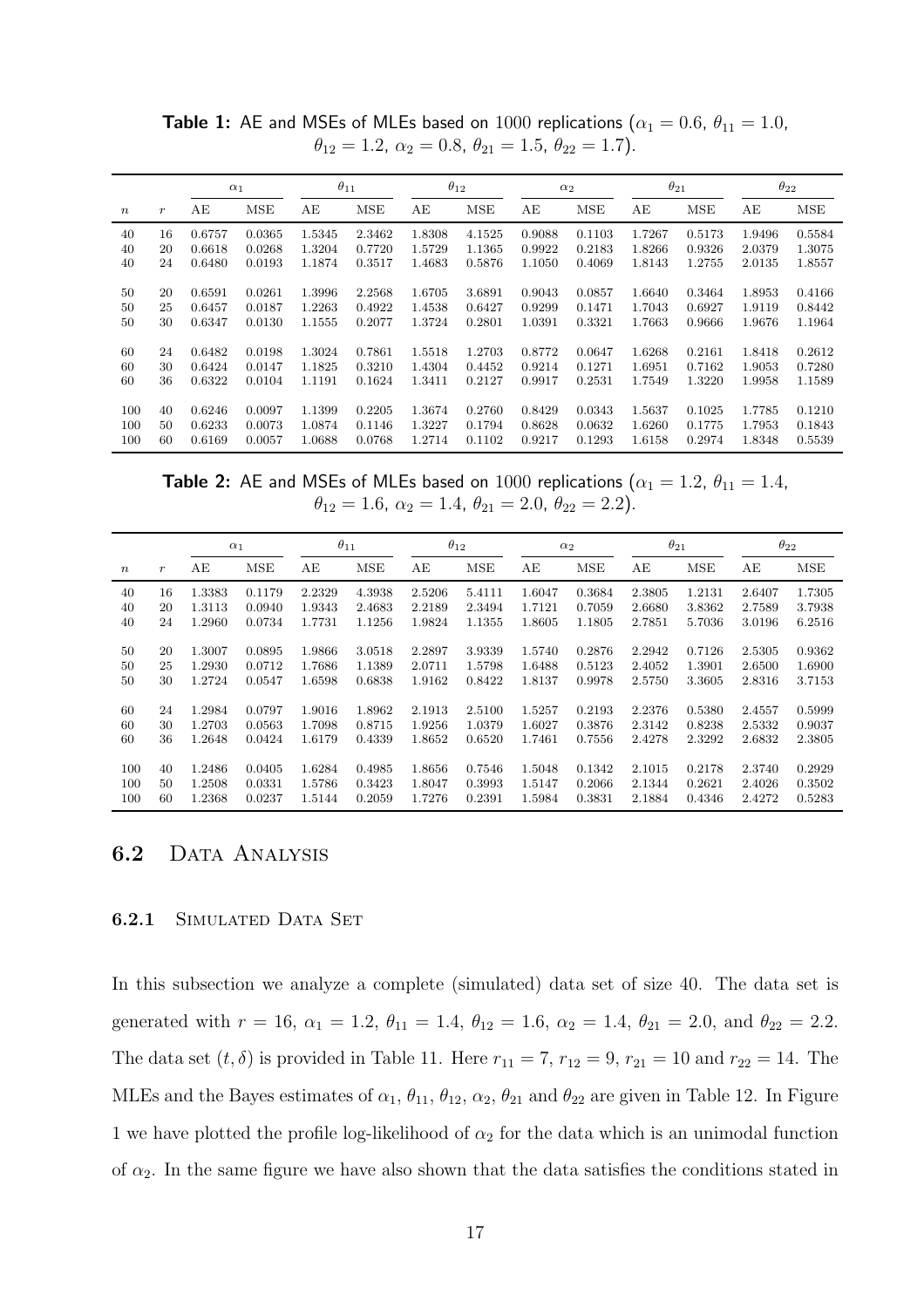|                  |                  | $\alpha_1$ |       | $\theta_{11}$ |       | $\theta_{12}$ |       | $\alpha_2$ |       | $\theta_{21}$ |       | $\theta_{22}$ |          |
|------------------|------------------|------------|-------|---------------|-------|---------------|-------|------------|-------|---------------|-------|---------------|----------|
| $\boldsymbol{n}$ | $\boldsymbol{r}$ | AL         | CP    | AL            | CP    | AL            | CP    | AL         | CP    | AL            | CP    | AL            | $\rm CP$ |
| 40               | 16               | 0.5958     | 96.00 | 2.3625        | 94.50 | 2.6755        | 94.30 | 1.1196     | 94.90 | 1.9582        | 96.70 | 2.0978        | 96.20    |
| 40               | 20               | 0.5226     | 96.60 | 1.8866        | 94.90 | 2.1805        | 95.80 | 1.4248     | 95.50 | 2.2371        | 94.50 | 2.4071        | 94.90    |
| 40               | 24               | 0.9145     | 94.70 | 2.3716        | 95.20 | 2.6455        | 94.40 | 3.3633     | 94.10 | 3.6141        | 95.30 | 3.8115        | 95.20    |
|                  |                  |            |       |               |       |               |       |            |       |               |       |               |          |
| 50               | 20               | 0.5340     | 94.70 | 2.0745        | 94.30 | 2.4740        | 95.30 | 0.9944     | 94.30 | 1.7146        | 96.00 | 1.8381        | 95.80    |
| 50               | 25               | 0.4531     | 95.20 | 1.6355        | 94.40 | 1.8899        | 96.20 | 1.2920     | 94.00 | 1.9194        | 95.00 | 2.0675        | 94.90    |
| 50               | 30               | 0.4048     | 95.60 | 1.3515        | 96.50 | 1.5284        | 95.50 | 1.6813     | 94.00 | 2.2562        | 93.90 | 2.4867        | 93.80    |
|                  |                  |            |       |               |       |               |       |            |       |               |       |               |          |
| 60               | 24               | 0.4796     | 95.30 | 1.9163        | 94.80 | 2.2390        | 95.00 | 0.9076     | 94.20 | 1.5581        | 94.80 | 1.6696        | 96.50    |
| 60               | 30               | 0.4161     | 94.60 | 1.5023        | 95.50 | 1.6708        | 95.70 | 1.1749     | 94.90 | 1.7548        | 95.80 | 1.8973        | 95.80    |
| 60               | 36               | 0.7326     | 94.80 | 1.8808        | 95.40 | 2.0826        | 95.20 | 2.7476     | 94.10 | 2.8843        | 96.30 | 3.0766        | 96.10    |
|                  |                  |            |       |               |       |               |       |            |       |               |       |               |          |
| 100              | 40               | 0.7235     | 95.20 | 2.1779        | 94.70 | 2.4515        | 96.10 | 1.2942     | 94.10 | 1.5967        | 96.50 | 1.6770        | 96.00    |
| 100              | 50               | 0.6332     | 95.60 | 1.7458        | 95.40 | 1.9942        | 95.20 | 1.6612     | 95.60 | 1.7851        | 96.70 | 1.8860        | 95.40    |
| 100              | 60               | 0.5603     | 94.30 | 1.4334        | 96.10 | 1.6096        | 95.90 | 2.1598     | 94.90 | 2.0017        | 94.70 | 2.1345        | 96.10    |

Table 3: Average length and coverage percentage of 95% asymptotic CI of MLEs based on 1000 replications ( $\alpha_1 = 0.6$ ,  $\theta_{11} = 1.0$ ,  $\theta_{12} = 1.2$ ,  $\alpha_2 = 0.8$ ,  $\theta_{21} = 1.5$ ,  $\theta_{22} = 1.7$ ).

Table 4: Average length and coverage percentage of 95% asymptotic CI of MLEs based on 1000 replications ( $\alpha_1 = 1.2$ ,  $\theta_{11} = 1.4$ ,  $\theta_{12} = 1.6$ ,  $\alpha_2 = 1.4$ ,  $\theta_{21} = 2.0$ ,  $\theta_{22} = 2.2$ ).

|                  |                  | $\alpha_1$       |                | $\theta_{11}$    |                | $\theta_{12}$    |                | $\alpha_2$       |                | $\theta_{21}$    |                | $\theta_{22}$    |                |
|------------------|------------------|------------------|----------------|------------------|----------------|------------------|----------------|------------------|----------------|------------------|----------------|------------------|----------------|
| $\boldsymbol{n}$ | $\boldsymbol{r}$ | AL               | CP             | AL               | CP             | AL               | CP             | AL               | CP             | AL               | CP             | AL               | CP             |
| 40<br>40         | 16<br>20         | 1.1878<br>1.0206 | 97.90<br>96.30 | 3.5307<br>2.9374 | 94.40<br>94.50 | 3.8999<br>3.2413 | 95.00<br>94.90 | 2.0821<br>2.6192 | 94.20<br>94.40 | 2.7808<br>3.1449 | 97.10<br>96.00 | 2.9308<br>3.2902 | 97.10<br>95.60 |
| 40               | 24               | 0.9188           | 94.70          | 2.4283           | 96.00          | 2.6996           | 94.90          | 3.3950           | 93.70          | 3.6089           | 96.30          | 3.9664           | 95.20          |
| 50               | 20               | 1.0554           | 95.90          | 3.1994           | 95.60          | 3.6710           | 94.40          | 1.8493           | 93.80          | 2.4103           | 97.00          | 2.5633           | 97.70          |
| 50               | 25               | 0.9137           | 96.30          | 2.5926           | 95.70          | 2.9082           | 95.20          | 2.3350           | 94.90          | 2.6839           | 95.00          | 2.8255           | 97.40          |
| 50               | 30               | 0.8087           | 96.00          | 2.0788           | 95.70          | 2.3348           | 95.80          | 3.0563           | 95.10          | 3.1714           | 95.70          | 3.4033           | 96.20          |
| 60               | 24               | 0.9515           | 94.90          | 2.9978           | 95.00          | 3.3795           | 95.20          | 1.6695           | 94.60          | 2.1460           | 95.70          | 2.2529           | 97.10          |
| 60               | 30               | 0.8285           | 93.90          | 2.3245           | 96.00          | 2.5842           | 95.00          | 2.1468           | 95.30          | 2.4542           | 97.00          | 2.5422           | 96.80          |
| 60               | 36               | 0.7347           | 95.80          | 1.8959           | 95.30          | 2.0981           | 94.90          | 2.7933           | 93.80          | 2.7992           | 95.80          | 2.9663           | 94.50          |
| 100              | 40               | 0.3630           | 94.80          | 1.3991           | 95.80          | 1.6163           | 95.20          | 0.6966           | 95.30          | 1.1692           | 96.40          | 1.2473           | 95.50          |
| 100              | 50               | 0.3149           | 94.50          | 1.1259           | 95.60          | 1.3070           | 95.60          | 0.8931           | 94.70          | 1.3217           | 94.70          | 1.4121           | 94.70          |
| 100              | 60               | 0.2808           | 94.60          | 0.9371           | 95.90          | 1.0625           | 95.40          | 1.1972           | 95.80          | 1.6027           | 95.10          | 1.7445           | 94.60          |

Lemma 2 and Lemma 4. The Asymptotic CIs, Symmetric CRIs and HPD CRIs are given in Table 13. All the CIs/CRIs contain the respective true parameter values. The length of the asymptotic CIs of the parameters under first stress level is shorter than the symmetric and HPD CRIs, whereas the HPD CRIs provides the shortest length for the parameters under second stress level.

#### 6.2.2 Solar Lighting Device Data Set

In this subsection we have analyzed a solar lighting devices data set taken from Han and Kundu [18]. Thirty five solar lighting devices are put into a step-stress experiment. Here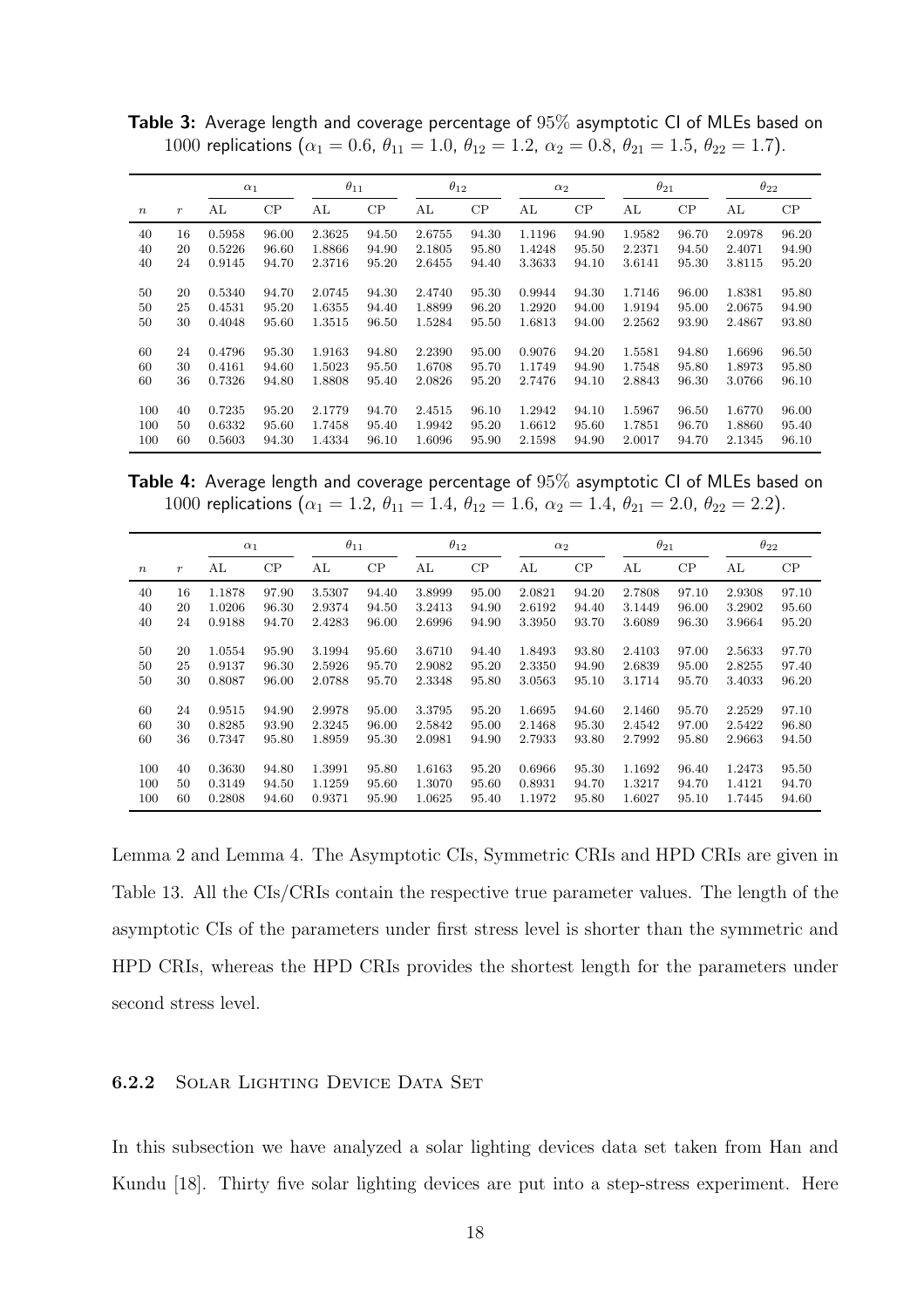|                  |                  |        | $\alpha_1$ |        | $\theta_{11}$ |        | $\theta_{12}$ |        | $\alpha_2$ |        | $\theta_{21}$ |        | $\theta_{22}$ |
|------------------|------------------|--------|------------|--------|---------------|--------|---------------|--------|------------|--------|---------------|--------|---------------|
| $\boldsymbol{n}$ | $\boldsymbol{r}$ | BЕ     | <b>MSE</b> | BE     | <b>MSE</b>    | BE     | <b>MSE</b>    | BE     | <b>MSE</b> | BE     | <b>MSE</b>    | BE     | MSE           |
| 40               | 16               | 0.6786 | 0.0295     | 1.7433 | 2.3083        | 2.0162 | 2.6648        | 0.7674 | 0.0817     | 1.9454 | 0.6776        | 2.1327 | 0.7281        |
| 40               | 20               | 0.6760 | 0.0253     | 1.5257 | 1.3735        | 1.8042 | 1.9451        | 0.8010 | 0.1230     | 2.0937 | 1.1466        | 2.3791 | 1.3403        |
| 40               | 24               | 0.6582 | 0.0205     | 1.3025 | 0.6745        | 1.5573 | 0.9132        | 0.8720 | 0.2136     | 2.4575 | 2.5295        | 2.7627 | 2.8566        |
|                  |                  |        |            |        |               |        |               |        |            |        |               |        |               |
| 50               | 20               | 0.6697 | 0.0232     | 1.5872 | 1.3650        | 1.9456 | 2.1361        | 0.7875 | 0.0646     | 1.8396 | 0.5030        | 2.0528 | 0.5386        |
| 50               | 25               | 0.6544 | 0.0182     | 1.3716 | 0.7732        | 1.6196 | 1.0388        | 0.7761 | 0.1049     | 2.0465 | 0.8994        | 2.2982 | 1.0689        |
| 50               | 30               | 0.6530 | 0.0146     | 1.2403 | 0.2953        | 1.4639 | 0.3987        | 0.8398 | 0.1638     | 2.3212 | 1.7527        | 2.6202 | 2.1482        |
|                  |                  |        |            |        |               |        |               |        |            |        |               |        |               |
| 60               | 24               | 0.6613 | 0.0200     | 1.5034 | 1.3355        | 1.7911 | 1.8393        | 0.7840 | 0.0577     | 1.7831 | 0.3435        | 2.0373 | 0.4568        |
| 60               | 30               | 0.6424 | 0.0138     | 1.2694 | 0.4133        | 1.4898 | 0.4779        | 0.7902 | 0.0840     | 1.9488 | 0.6181        | 2.2320 | 0.8684        |
| 60               | 36               | 0.6324 | 0.0101     | 1.1726 | 0.2071        | 1.3800 | 0.2296        | 0.8131 | 0.1430     | 2.2814 | 1.5792        | 2.5533 | 1.7718        |
|                  |                  |        |            |        |               |        |               |        |            |        |               |        |               |
| 100              | 40               | 0.6345 | 0.0106     | 1.2275 | 0.2885        | 1.5032 | 0.4732        | 0.7889 | 0.0345     | 1.6580 | 0.1448        | 1.8590 | 0.1652        |
| 100              | 50               | 0.6310 | 0.0078     | 1.1719 | 0.1698        | 1.3816 | 0.2068        | 0.7744 | 0.0590     | 1.8175 | 0.3671        | 2.0544 | 0.4058        |
| 100              | 60               | 0.6248 | 0.0059     | 1.0953 | 0.0844        | 1.3073 | 0.1032        | 0.7725 | 0.0873     | 2.0938 | 0.8911        | 2.3621 | 1.1485        |

**Table 5:** Bayes estimates and MSEs based on  $1000$  replications ( $\alpha_1 = 0.6$ ,  $\theta_{11} = 1.0$ ,  $\theta_{12} = 1.2, \ \alpha_2 = 0.8, \ \theta_{21} = 1.5, \ \theta_{22} = 1.7$ .

**Table 6:** Bayes estimates and MSEs based on 1000 replications ( $\alpha_1 = 1.2$ ,  $\theta_{11} = 1.4$ ,  $\theta_{12} = 1.6, \ \alpha_2 = 1.4, \ \theta_{21} = 2.0, \ \theta_{22} = 2.2$ ).

|                  |                  |        | $\alpha_1$ |        | $\theta_{11}$ |        | $\theta_{12}$ |        | $\alpha_2$ |        | $\theta_{21}$ |        | $\theta_{22}$ |
|------------------|------------------|--------|------------|--------|---------------|--------|---------------|--------|------------|--------|---------------|--------|---------------|
| $\boldsymbol{n}$ | $\boldsymbol{r}$ | BE     | <b>MSE</b> | BE     | <b>MSE</b>    | BE     | <b>MSE</b>    | BE     | <b>MSE</b> | BE     | <b>MSE</b>    | BE     | <b>MSE</b>    |
| 40               | 16               | 1.2793 | 0.0795     | 2.3911 | 3.9807        | 2.6509 | 4.4080        | 1.3223 | 0.2642     | 2.7175 | 1.5442        | 2.9830 | 1.7552        |
| 40               | 20               | 1.2747 | 0.0712     | 2.0188 | 1.9632        | 2.2874 | 2.4948        | 1.3033 | 0.3587     | 3.2216 | 3.2037        | 3.4957 | 3.6644        |
| 40               | 24               | 1.2724 | 0.0626     | 1.8502 | 1.2713        | 2.0829 | 1.4636        | 1.3882 | 0.4924     | 3.7099 | 5.5347        | 3.9995 | 5.9731        |
|                  |                  |        |            |        |               |        |               |        |            |        |               |        |               |
| 50               | 20               | 1.2697 | 0.0606     | 2.1417 | 2.5192        | 2.3825 | 2.9148        | 1.2897 | 0.2068     | 2.6123 | 1.1956        | 2.8364 | 1.2617        |
| 50               | 25               | 1.2610 | 0.0581     | 1.8867 | 1.4233        | 2.1283 | 1.5361        | 1.3096 | 0.3092     | 3.0312 | 2.4976        | 3.2820 | 2.7827        |
| 50               | 30               | 1.2484 | 0.0463     | 1.7042 | 0.6747        | 1.9607 | 0.9734        | 1.3479 | 0.4200     | 3.5341 | 4.5570        | 3.8187 | 5.1618        |
|                  |                  |        |            |        |               |        |               |        |            |        |               |        |               |
| 60               | 24               | 1.2671 | 0.0562     | 2.0075 | 1.7856        | 2.3144 | 2.2743        | 1.3011 | 0.1846     | 2.4494 | 0.7271        | 2.7054 | 0.9518        |
| 60               | 30               | 1.2561 | 0.0503     | 1.8186 | 1.2199        | 2.0663 | 1.5745        | 1.3026 | 0.2712     | 2.8667 | 1.7528        | 3.1460 | 2.0964        |
| 60               | 36               | 1.2340 | 0.0355     | 1.6617 | 0.5755        | 1.8214 | 0.5733        | 1.3166 | 0.3561     | 3.3693 | 3.6960        | 3.7081 | 4.3320        |
|                  |                  |        |            |        |               |        |               |        |            |        |               |        |               |
| 100              | 40               | 1.2434 | 0.0379     | 1.7939 | 1.1295        | 2.0337 | 1.3689        | 1.3202 | 0.1087     | 2.2174 | 0.2832        | 2.4466 | 0.3194        |
| 100              | 50               | 1.2265 | 0.0250     | 1.5862 | 0.3377        | 1.8071 | 0.3872        | 1.2818 | 0.1738     | 2.4952 | 0.8088        | 2.7299 | 0.9059        |
| 100              | 60               | 1.2233 | 0.0203     | 1.5390 | 0.2244        | 1.7433 | 0.2597        | 1.2761 | 0.2765     | 3.0175 | 2.1966        | 3.3397 | 2.6916        |

the operating temperature has been used as a stress factor which was initially set as  $293K$ and after 16-th failure it has been increased to  $353K$ . The experiment has been terminated at time  $T = 6$  (in hundred hours). The failure of a device occurs due to one of the two causes: capacitor failure or controller failure. The failure time along with the cause of failure are given in Table 14. Thirty one failures have been observed before the termination of the experiment. We have analyzed this Type-I censored data by assuming the above model assumptions. The MLEs and the Bayes estimates of  $\alpha_1$ ,  $\theta_{11}$ ,  $\theta_{12}$ ,  $\alpha_2$ ,  $\theta_{21}$  and  $\theta_{22}$  are reported in Table 15. The plot  $(a)$  of the Figure 2 provides the shape of the profile log-likelihood of  $\alpha_2$  for the data set. The conditions on Lemmas 2 and 4 are satisfied by the data which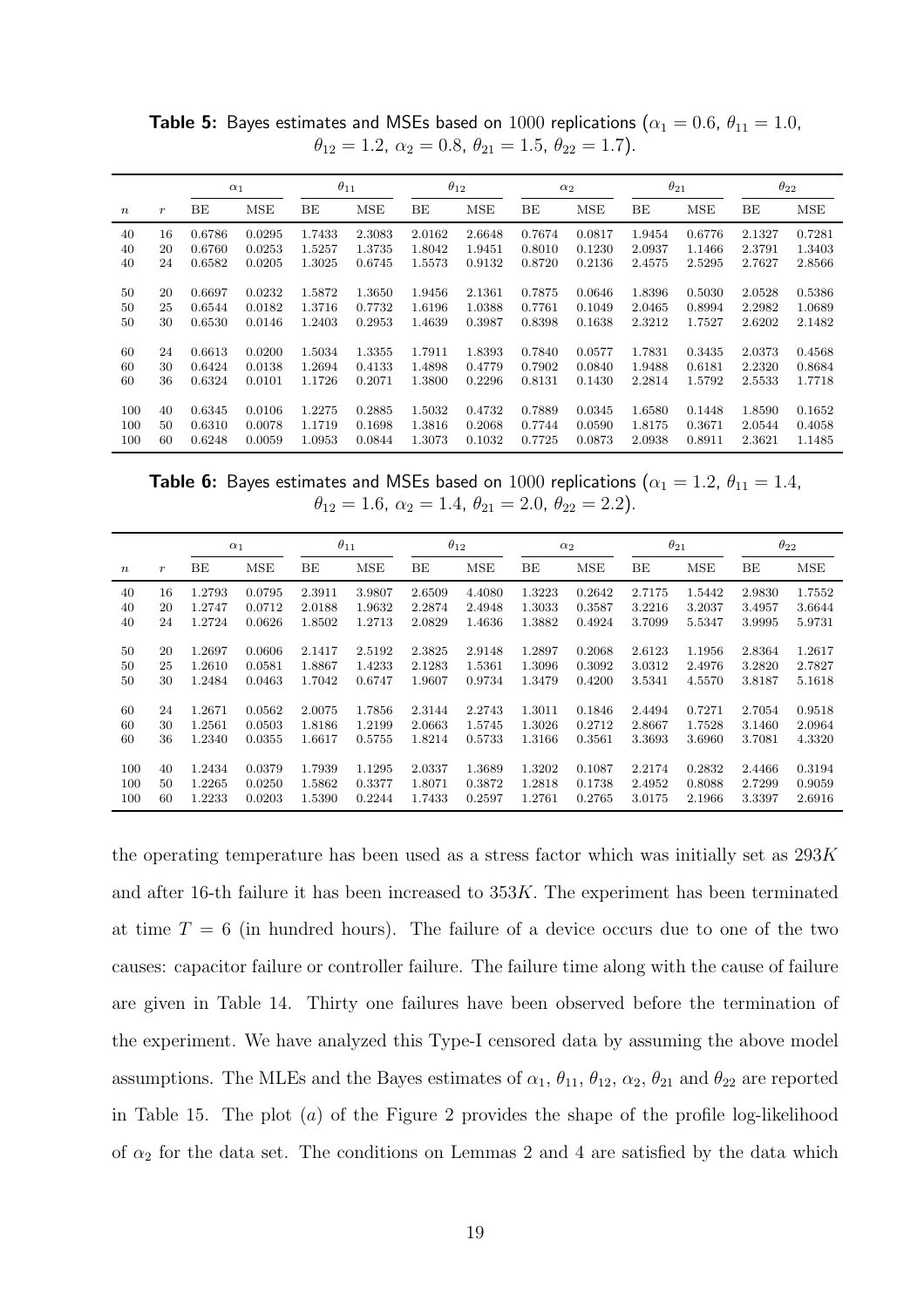|                  |                  | $\alpha_1$ |       | $\theta_{11}$ |       | $\theta_{12}$ |       | $\alpha_2$ |       | $\theta_{21}$ |       | $\theta_{22}$ |          |
|------------------|------------------|------------|-------|---------------|-------|---------------|-------|------------|-------|---------------|-------|---------------|----------|
| $\boldsymbol{n}$ | $\boldsymbol{r}$ | AL         | CP    | AL            | CP    | AL            | CP    | AL         | CP    | AL            | CP    | AL            | $\rm CP$ |
| 40               | 16               | 0.6606     | 97.50 | 3.1907        | 97.20 | 3.7262        | 98.30 | 1.1133     | 95.70 | 2.7377        | 94.00 | 2.9684        | 95.40    |
| 40               | 20               | 0.5876     | 96.70 | 2.4259        | 96.00 | 2.7747        | 96.10 | 1.3197     | 95.80 | 3.7055        | 94.50 | 4.0644        | 95.40    |
| 40               | 24               | 0.5264     | 96.50 | 1.8232        | 95.40 | 2.0524        | 95.70 | 1.6330     | 97.50 | 5.3370        | 94.30 | 6.0110        | 95.10    |
|                  |                  |            |       |               |       |               |       |            |       |               |       |               |          |
| 50               | 20               | 0.6018     | 96.90 | 2.8574        | 95.30 | 3.2199        | 97.10 | 1.0477     | 95.40 | 2.2704        | 93.70 | 2.5000        | 95.20    |
| 50               | 25               | 0.5225     | 97.90 | 2.0339        | 97.00 | 2.2936        | 96.40 | 1.2236     | 94.60 | 3.3017        | 95.10 | 3.6676        | 95.30    |
| 50               | 30               | 0.4778     | 97.20 | 1.6368        | 96.80 | 1.8465        | 97.40 | 1.5336     | 97.60 | 4.8580        | 94.20 | 5.5709        | 94.00    |
|                  |                  |            |       |               |       |               |       |            |       |               |       |               |          |
| 60               | 24               | 0.5441     | 97.30 | 2.4623        | 97.60 | 2.8309        | 97.90 | 0.9694     | 96.30 | 1.9518        | 94.50 | 2.1523        | 92.20    |
| 60               | 30               | 0.4781     | 97.40 | 1.7789        | 97.20 | 2.0280        | 97.60 | 1.1845     | 96.80 | 2.9015        | 95.40 | 3.1975        | 93.00    |
| 60               | 36               | 0.4336     | 98.20 | 1.4049        | 95.90 | 1.6239        | 97.80 | 1.3988     | 96.40 | 4.6253        | 94.50 | 5.1670        | 95.10    |
|                  |                  |            |       |               |       |               |       |            |       |               |       |               |          |
| 100              | 40               | 0.4257     | 97.40 | 1.6894        | 98.00 | 2.0241        | 97.30 | 0.7843     | 96.60 | 1.2979        | 95.90 | 1.3804        | 95.50    |
| 100              | 50               | 0.3814     | 98.10 | 1.3839        | 97.20 | 1.5707        | 97.50 | 0.9719     | 96.00 | 1.9414        | 94.70 | 2.1367        | 94.70    |
| 100              | 60               | 0.3455     | 98.60 | 1.0718        | 97.40 | 1.2263        | 97.70 | 1.2102     | 96.50 | 3.7263        | 95.30 | 4.1506        | 94.20    |

**Table 7:** Average length and coverage percentage of 95% symmetric CRIs based on 1000 replications ( $\alpha_1 = 0.6$ ,  $\theta_{11} = 1.0$ ,  $\theta_{12} = 1.2$ ,  $\alpha_2 = 0.8$ ,  $\theta_{21} = 1.5$ ,  $\theta_{22} = 1.7$ ).

**Table 8:** Average length and coverage percentage of  $95\%$  HPD CRIs based on  $1000$ replications ( $\alpha_1 = 0.6$ ,  $\theta_{11} = 1.0$ ,  $\theta_{12} = 1.2$ ,  $\alpha_2 = 0.8$ ,  $\theta_{21} = 1.5$ ,  $\theta_{22} = 1.7$ ).

|                  |                  | $\alpha_1$ |       | $\theta_{11}$ |       | $\theta_{12}$ |       | $\alpha_2$ |       | $\theta_{21}$ |       | $\theta_{22}$ |       |
|------------------|------------------|------------|-------|---------------|-------|---------------|-------|------------|-------|---------------|-------|---------------|-------|
| $\boldsymbol{n}$ | $\boldsymbol{r}$ | AL         | CP    | AL            | CP    | AL            | CP    | AL         | CP    | AL            | CP    | AL            | CP    |
| 40               | 16               | 0.6519     | 97.90 | 2.8032        | 96.60 | 3.2400        | 97.60 | 1.0842     | 91.40 | 2.4741        | 97.60 | 2.6819        | 97.30 |
| 40               | 20               | 0.5821     | 97.50 | 2.2252        | 97.60 | 2.5485        | 98.10 | 1.2560     | 93.20 | 3.2535        | 96.90 | 3.5433        | 98.30 |
| 40               | 24               | 0.5222     | 97.50 | 1.7190        | 96.50 | 1.9311        | 97.60 | 1.5012     | 94.50 | 4.5518        | 98.40 | 5.1633        | 98.30 |
|                  |                  |            |       |               |       |               |       |            |       |               |       |               |       |
| 50               | 20               | 0.5948     | 97.40 | 2.5465        | 96.60 | 2.8738        | 98.00 | 1.0246     | 91.90 | 2.0703        | 96.40 | 2.2799        | 97.90 |
| 50               | 25               | 0.5183     | 97.60 | 1.8892        | 98.00 | 2.1411        | 97.50 | 1.1687     | 91.00 | 2.8580        | 98.20 | 3.1986        | 97.60 |
| 50               | 30               | 0.4744     | 97.90 | 1.5495        | 97.50 | 1.7557        | 97.90 | 1.4080     | 94.50 | 4.1341        | 98.50 | 4.7333        | 98.00 |
|                  |                  |            |       |               |       |               |       |            |       |               |       |               |       |
| 60               | 24               | 0.5385     | 97.50 | 2.2271        | 98.70 | 2.5912        | 98.50 | 0.9617     | 93.20 | 1.8204        | 95.90 | 2.0205        | 95.60 |
| 60               | 30               | 0.4744     | 97.80 | 1.6595        | 97.60 | 1.9057        | 97.80 | 1.1491     | 93.20 | 2.5405        | 98.20 | 2.7515        | 97.50 |
| 60               | 36               | 0.4305     | 98.20 | 1.3471        | 96.40 | 1.5595        | 97.40 | 1.3103     | 93.10 | 3.8760        | 97.60 | 4.3879        | 97.70 |
|                  |                  |            |       |               |       |               |       |            |       |               |       |               |       |
| 100              | 40               | 0.4219     | 97.30 | 1.5883        | 97.80 | 1.9125        | 98.20 | 0.7810     | 94.80 | 1.2647        | 96.60 | 1.3483        | 97.10 |
| 100              | 50               | 0.3785     | 98.10 | 1.3258        | 96.80 | 1.5074        | 97.60 | 0.9632     | 92.40 | 1.7180        | 97.60 | 1.9017        | 97.80 |
| 100              | 60               | 0.3438     | 98.80 | 1.0446        | 97.50 | 1.1966        | 98.50 | 1.1647     | 92.40 | 3.0677        | 98.30 | 3.4001        | 98.30 |

have been shown in plots  $(b)$  and  $(c)$ , respectively, of the Figure 2. Different CIs/CRIs of the parameters are given in Table 16.

Now we want to check whether the model assumptions are valid for this data set or not. We want to see whether generalized KH model with Weibull distributions at the two different stress levels without competing causes can be used or not. A goodness of fit test has been performed based on observed thirty one failure data, using Kolmogorov-Smirnov (K-S) test statistics. For the fitted model based on MLEs, the value of the K-S statistic is 0.1993 and the corresponding  $p$ -value is 0.1483. The K-S statistic and  $p$ -value for the model based on Bayes estimates are 0.1999 and 0.1463, respectively. The values in both cases indicate a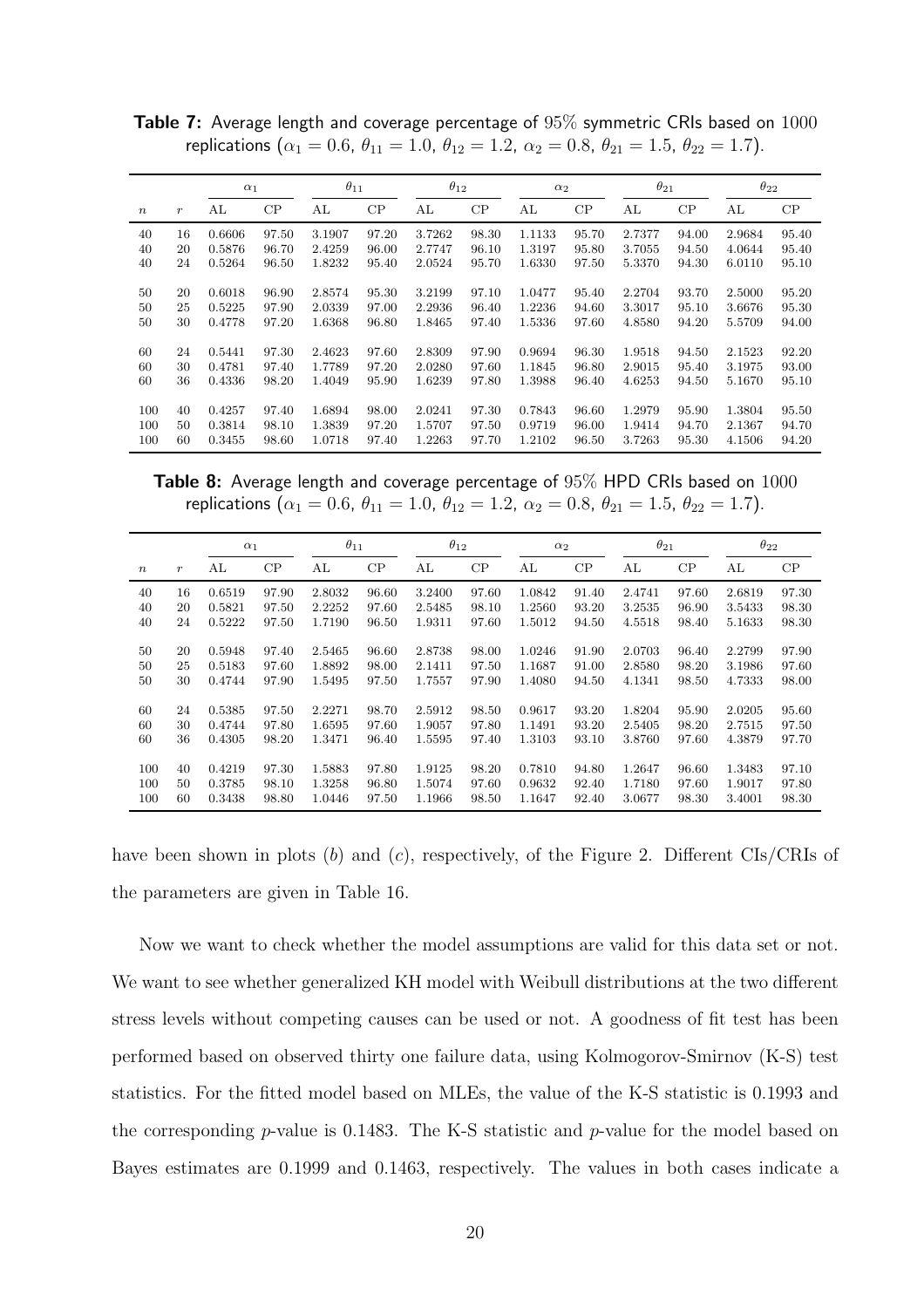|                  |                  | $\alpha_1$ |       | $\theta_{11}$ |       | $\theta_{12}$ |       | $\alpha_2$ |       | $\theta_{21}$ |       | $\theta_{22}$ |       |
|------------------|------------------|------------|-------|---------------|-------|---------------|-------|------------|-------|---------------|-------|---------------|-------|
| $\boldsymbol{n}$ | $\boldsymbol{r}$ | AL         | CP    | AL            | CP    | AL            | CP    | AL         | CP    | AL            | CP    | AL            | CP    |
| 40               | 16               | 1.2788     | 98.50 | 5.4067        | 98.90 | 5.9528        | 98.10 | 2.1567     | 96.30 | 4.7084        | 96.90 | 4.9459        | 96.50 |
| 40               | 20               | 1.1323     | 97.70 | 3.6495        | 97.90 | 4.1371        | 97.60 | 2.5509     | 97.20 | 7.1774        | 93.90 | 7.4255        | 94.70 |
| 40               | 24               | 1.0118     | 98.60 | 2.7989        | 97.30 | 3.2151        | 96.30 | 2.9331     | 97.50 | 9.7346        | 94.10 | 10.7242       | 93.70 |
|                  |                  |            |       |               |       |               |       |            |       |               |       |               |       |
| 50               | 20               | 1.1576     | 98.50 | 4.3808        | 98.60 | 4.7631        | 98.50 | 2.0235     | 95.70 | 3.8435        | 94.90 | 4.1741        | 96.70 |
| 50               | 25               | 1.0141     | 98.10 | 3.1447        | 97.10 | 3.5262        | 98.00 | 2.3714     | 95.50 | 5.9919        | 93.70 | 6.3209        | 95.40 |
| 50               | 30               | 0.9036     | 96.40 | 2.4287        | 96.60 | 2.6290        | 96.20 | 2.7432     | 97.00 | 9.0239        | 92.80 | 9.9153        | 93.80 |
|                  |                  |            |       |               |       |               |       |            |       |               |       |               |       |
| 60               | 24               | 1.0534     | 98.80 | 3.8656        | 98.30 | 4.3547        | 98.70 | 1.8725     | 95.60 | 3.0807        | 96.90 | 3.3209        | 95.60 |
| 60               | 30               | 0.9327     | 97.40 | 2.8092        | 97.10 | 3.1448        | 98.00 | 2.2311     | 96.80 | 5.2525        | 94.00 | 5.7216        | 94.60 |
| 60               | 36               | 0.8287     | 97.50 | 2.2171        | 96.80 | 2.4658        | 97.80 | 2.6042     | 97.00 | 8.4227        | 93.30 | 9.1679        | 93.40 |
|                  |                  |            |       |               |       |               |       |            |       |               |       |               |       |
| 100              | 40               | 0.8276     | 97.40 | 2.6679        | 96.60 | 3.0692        | 97.00 | 1.4788     | 96.60 | 1.8296        | 95.50 | 1.9671        | 96.40 |
| 100              | 50               | 0.7309     | 98.50 | 2.0553        | 97.70 | 2.2500        | 98.50 | 1.8394     | 95.10 | 2.8905        | 95.10 | 3.0250        | 95.90 |
| 100              | 60               | 0.6639     | 98.20 | 1.6569        | 96.60 | 1.8602        | 97.30 | 2.2565     | 95.50 | 6.3185        | 94.40 | 6.8442        | 94.20 |

Table 9: Average length and coverage percentage of 95% symmetric CRIs based on 1000 replications ( $\alpha_1 = 1.2$ ,  $\theta_{11} = 1.4$ ,  $\theta_{12} = 1.6$ ,  $\alpha_2 = 1.4$ ,  $\theta_{21} = 2.0$ ,  $\theta_{22} = 2.2$ ).

Table 10: Average length and coverage percentage of 95% HPD CRIs based on 1000 replications ( $\alpha_1 = 1.2$ ,  $\theta_{11} = 1.4$ ,  $\theta_{12} = 1.6$ ,  $\alpha_2 = 1.4$ ,  $\theta_{21} = 2.0$ ,  $\theta_{22} = 2.2$ ).

|                  |                  | $\alpha_1$ |          | $\theta_{11}$ |       | $\theta_{12}$ |       | $\alpha_2$ |       | $\theta_{21}$ |       | $\theta_{22}$ |       |
|------------------|------------------|------------|----------|---------------|-------|---------------|-------|------------|-------|---------------|-------|---------------|-------|
| $\boldsymbol{n}$ | $\boldsymbol{r}$ | AL         | $\rm CP$ | AL            | CP    | AL            | CP    | АL         | CP    | AL            | CP    | AL            | CP    |
| 40               | 16               | 1.2600     | 98.40    | 4.4696        | 97.00 | 4.9884        | 96.30 | 2.0909     | 93.20 | 3.9696        | 98.50 | 4.2488        | 99.10 |
| 40               | 20               | 1.1175     | 98.00    | 3.2113        | 97.30 | 3.6447        | 97.10 | 2.3815     | 92.80 | 5.9042        | 99.20 | 6.2226        | 98.90 |
| 40               | 24               | 1.0011     | 98.40    | 2.5516        | 97.60 | 2.9603        | 96.20 | 2.6563     | 94.50 | 8.1332        | 98.90 | 8.9096        | 99.20 |
|                  |                  |            |          |               |       |               |       |            |       |               |       |               |       |
| 50               | 20               | 1.1426     | 98.50    | 3.7791        | 96.60 | 4.1326        | 96.80 | 1.9711     | 93.00 | 3.2629        | 98.80 | 3.5341        | 98.50 |
| 50               | 25               | 1.0048     | 98.10    | 2.8418        | 97.00 | 3.1904        | 97.90 | 2.2520     | 93.00 | 4.9425        | 98.30 | 5.1783        | 98.70 |
| 50               | 30               | 0.8959     | 96.50    | 2.2685        | 96.70 | 2.4532        | 96.20 | 2.5115     | 92.80 | 7.4840        | 99.00 | 8.1843        | 99.00 |
|                  |                  |            |          |               |       |               |       |            |       |               |       |               |       |
| 60               | 24               | 1.0417     | 98.80    | 3.3894        | 96.50 | 3.8094        | 98.20 | 1.8431     | 92.20 | 2.7579        | 98.10 | 2.9164        | 98.00 |
| 60               | 30               | 0.9256     | 97.60    | 2.5777        | 97.70 | 2.8668        | 97.40 | 2.1418     | 93.40 | 4.2490        | 98.80 | 4.6076        | 98.60 |
| 60               | 36               | 0.8218     | 97.50    | 2.0714        | 97.30 | 2.3170        | 97.60 | 2.4046     | 92.40 | 6.9381        | 98.90 | 7.4291        | 99.00 |
|                  |                  |            |          |               |       |               |       |            |       |               |       |               |       |
| 100              | 40               | 0.8236     | 97.40    | 2.4393        | 97.20 | 2.8297        | 97.50 | 1.4733     | 94.60 | 1.7622        | 97.50 | 1.8858        | 97.50 |
| 100              | 50               | 0.7274     | 98.40    | 1.9451        | 97.60 | 2.1275        | 98.00 | 1.8196     | 91.30 | 2.4252        | 98.30 | 2.5815        | 98.20 |
| 100              | 60               | 0.6597     | 98.00    | 1.5839        | 97.30 | 1.7887        | 97.50 | 2.1566     | 91.30 | 4.7023        | 98.70 | 5.1483        | 98.80 |

**Table 11:** Simulated data of size  $n = 40$ .

| Stress Level |             |             |             |             | Data        |             |             |            |
|--------------|-------------|-------------|-------------|-------------|-------------|-------------|-------------|------------|
| $S_1$        | (0.0300, 2) | (0.0369, 2) | (0.0452, 2) | (0.0618, 2) | (0.0662, 2) | (0.0790,1)  | (0.0860, 2) | (0.1110,1) |
|              | (0.1137.1)  | (0.1184.2)  | (0.1297,2)  | (0.1366, 1) | (0.1986, 2) | (0.2027,1)  | (0.2122,1)  | (0.2189,1) |
| $S_2$        | (0.2228,1)  | (0.2324,1)  | (0.2334,1)  | (0.2421,2)  | (0.2579, 2) | (0.2821,2)  | (0.2887, 2) | (0.3339,1) |
|              | (0.3432,1)  | (0.3584, 2) | (0.3767,1)  | (0.4087,2)  | (0.4121,2)  | (0.4185,1)  | (0.4340.2)  | (0.5112,1) |
|              | (0.5301,2)  | (0.5747.2)  | (0.7089,1)  | (0.7104,1)  | (0.7129,2)  | (0.7151, 2) | (0.7293.2)  | (0.7927,2) |

Table 12: The MLEs and the Bayes estimates of the data in Table 11.

| Estimate | $\alpha_1$ | $\theta_{11}$ | $\theta_{12}$ | $\alpha$ | $\theta$ 21 | ፀიი    |
|----------|------------|---------------|---------------|----------|-------------|--------|
| MLE.     | 1.3985     | 1.8862        | 2.4252        | 1.6284   | 1.9598      | 2.7438 |
| Bayes    | 1.3684     | 2.2453        | 2.7939        | 1.5126   | 2.0409      | 2.7793 |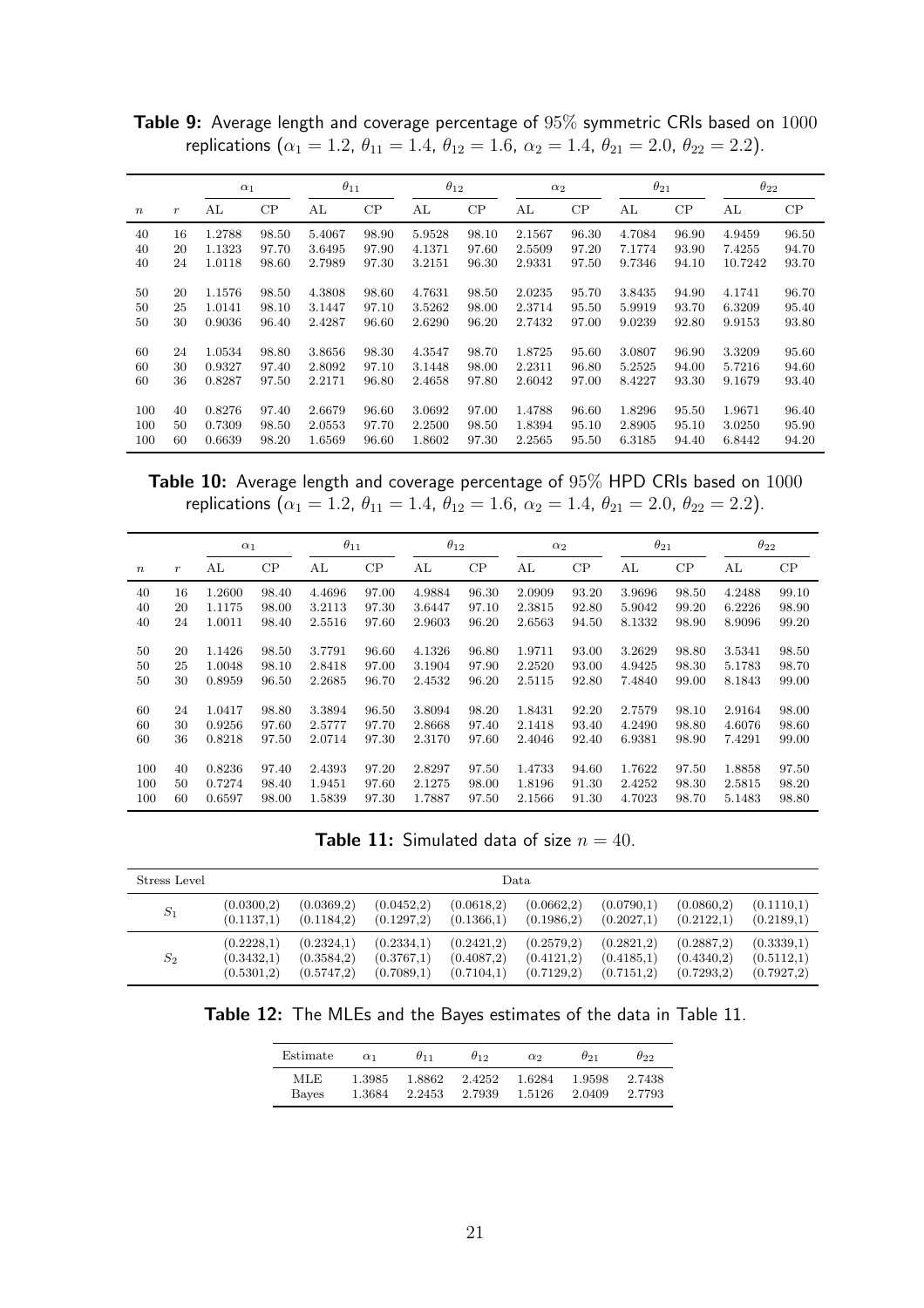

Figure 1: Plot of profile log-likelihood of  $\alpha_2$  and the sufficient conditions for the data in Table 11.

Table 13: CI/CRI of the unknown parameters for data in Table 11.

|               |       | $\alpha_1$ |       |       | $\theta_{11}$ |       | $\theta_{12}$ |       | $\alpha_2$ |       | $\theta_{21}$ |       | $\theta_{22}$ |
|---------------|-------|------------|-------|-------|---------------|-------|---------------|-------|------------|-------|---------------|-------|---------------|
| CI/CRI        | Level | LL         | UL    | LL    | UL            | LL    | UL            | LL    | UL         | LL    | UL            | LL    | UL            |
| Asymptotic CI | 90%   | 0.863      | 1.934 | 0.000 | 3.889         | 0.000 | 4.901         | 0.658 | 2.598      | 0.825 | 3.095         | 1.349 | 4.139         |
|               | 95%   | 0.758      | 2.039 | 0.000 | 4.280         | 0.000 | 5.384         | 0.469 | 2.787      | 0.603 | 3.316         | 1.076 | 4.411         |
|               | 99%   | 0.559      | 2.238 | 0.000 | 5.025         | 0.000 | 6.305         | 0.108 | 3.148      | 0.181 | 3.738         | 0.557 | 4.930         |
| Symmetric CRI | 90%   | 0.857      | 2.060 | 0.570 | 6.062         | 0.759 | 7.480         | 0.794 | 2.494      | 1.088 | 3.325         | 1.632 | 4.314         |
|               | 95%   | 0.789      | 2.190 | 0.471 | 7.597         | 0.646 | 9.328         | 0.748 | 2.683      | 0.963 | 3.682         | 1.476 | 4.750         |
|               | 99%   | 0.664      | 2.459 | 0.319 | 11.904        | 0.464 | 14.280        | 0.709 | 3.067      | 0.759 | 4.520         | 1.211 | 5.762         |
| HPD CRI       | 90%   | 0.811      | 2.001 | 0.302 | 4.634         | 0.411 | 5.729         | 0.700 | 2.272      | 0.975 | 3.114         | 1.436 | 4.004         |
|               | 95%   | 0.742      | 2.124 | 0.224 | 6.092         | 0.360 | 7.531         | 0.700 | 2.494      | 0.831 | 3.425         | 1.275 | 4.428         |
|               | 99%   | 0.602      | 2.381 | 0.158 | 9.911         | 0.265 | 12.002        | 0.700 | 2.911      | 0.655 | 4.270         | 1.047 | 5.422         |

good fit of the proposed model to the solar lighting device data. The empirical and the fitted CDFs are shown in Figure 3. Therefore, for this data set we can conclude that the model assumptions are satisfied.

Table 14: Type-I censored Solar lighting device data set.

| Stress Level | Data.                  |                        |                          |                        |                         |                        |                        |                        |  |  |  |
|--------------|------------------------|------------------------|--------------------------|------------------------|-------------------------|------------------------|------------------------|------------------------|--|--|--|
| $S_1$        | (0.140,1)<br>(2.660.2) | (0.783,2)<br>(2.674,2) | (1.324, 2)<br>(2.725, 2) | (1.582,1)<br>(3.085,2) | (1.716,2)<br>(3.924, 2) | (1.794,2)<br>(4.396,2) | (1.883,2)<br>(4.612.1) | (2.293,2)<br>(4.892,2) |  |  |  |
| $S_2$        | (5.002,1)<br>(5.305,1) | (5.022,2)<br>(5.337,2) | (5.082, 2)<br>(5.407,1)  | (5.112,1)<br>(5.408,2) | (5.147,1)<br>(5.445,1)  | (5.238,1)<br>(5.483,1) | (5.244,1)<br>(5.717,2) | (5.247.1)              |  |  |  |

Table 15: The MLEs and the Bayes estimates of the data in Table 14.

| Estimate | $\alpha_1$ | $\theta$ <sub>11</sub> | $\theta_{12}$ | $\alpha$ <sup>2</sup> | $\theta$ 21 | მიი    |
|----------|------------|------------------------|---------------|-----------------------|-------------|--------|
| MLE.     | 1.3027     | 0.0145                 | 0.0628        | 2.0578                | 0.0818      | 0.0409 |
| Bayes    | 1.2687     | 0.0181                 | 0.0634        | 2.0415                | 0.0820      | 0.0448 |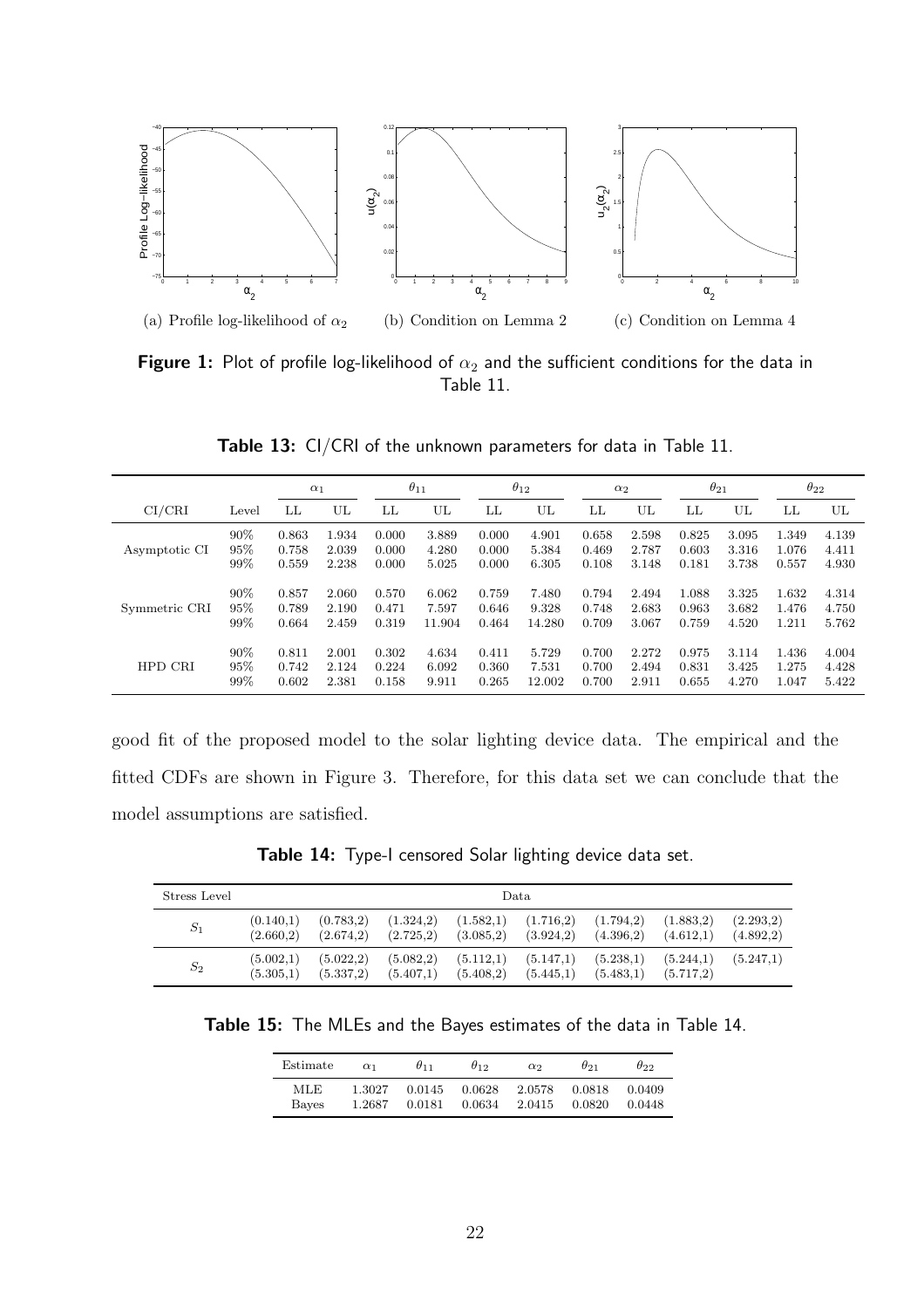

Figure 2: Plot of profile log-likelihood of  $\alpha_2$  and the sufficient conditions for the data in Table 14.

|               |       | $\alpha_1$     |        |                | $\theta_{11}$ |                | $\theta_{12}$ |  |
|---------------|-------|----------------|--------|----------------|---------------|----------------|---------------|--|
| CI/CHI        | Level | LL             | UL     | LL             | UL            | LL             | UL            |  |
|               | 90%   | 0.8050         | 1.8004 | $\overline{0}$ | 0.0318        | 0.0088         | 0.1168        |  |
| Asymptotic CI | 95%   | 0.7079         | 1.8975 | $\overline{0}$ | 0.0352        | $\overline{0}$ | 0.1273        |  |
|               | 99%   | 0.5227         | 2.0826 | $\Omega$       | 0.0416        | $\Omega$       | 0.1474        |  |
|               | 90%   | 0.7942         | 1.9048 | 0.0062         | 0.0352        | 0.0374         | 0.0950        |  |
| Symmetric CRI | 95%   | 0.7302         | 2.0187 | 0.0050         | 0.0401        | 0.0337         | 0.1028        |  |
|               | 99%   | 0.6191         | 2.2783 | 0.0031         | 0.0512        | 0.0270         | 0.1178        |  |
|               | 90%   | 0.7672         | 1.8663 | 0.0046         | 0.0317        | 0.0347         | 0.0912        |  |
| HPD CRI       | 95%   | 0.6974         | 1.9657 | 0.0032         | 0.0361        | 0.0314         | 0.0991        |  |
|               | 99%   | 0.5729         | 2.2040 | 0.0019         | 0.0469        | 0.0256         | 0.1150        |  |
|               |       | $\alpha_2$     |        |                |               |                |               |  |
|               |       |                |        | $\theta_{21}$  |               |                | $\theta_{22}$ |  |
| CI/CHI        | Level | LL             | UL     | LL             | UL            | LL             | UL            |  |
|               | 90%   | 0.4105         | 3.7051 | $\overline{0}$ | 0.3744        | $\overline{0}$ | 0.1887        |  |
| Asymptotic CI | 95%   | 0.0891         | 4.0265 | $\overline{0}$ | 0.4315        | $\mathbf{0}$   | 0.2176        |  |
|               | 99%   | $\overline{0}$ | 4.6393 | $\Omega$       | 0.5403        | $\overline{0}$ | 0.2725        |  |
|               | 90%   | 0.2414         | 6.5516 | 0.0450         | 0.1282        | 0.0193         | 0.0791        |  |
| Symmetric CRI | 95%   | 0.2197         | 7.6800 | 0.0401         | 0.1402        | 0.0163         | 0.0888        |  |
|               | 99%   | 0.2034         | 9.3650 | 0.0314         | 0.1634        | 0.0112         | 0.1079        |  |
|               | 90%   | 0.2000         | 5.1449 | 0.0420         | 0.1232        | 0.0158         | 0.0735        |  |
| HPD CRI       | 95%   | 0.2000         | 6.5523 | 0.0365         | 0.1342        | 0.0129         | 0.0816        |  |

Table 16: CI/CRI of the unknown parameters for data in Table 14.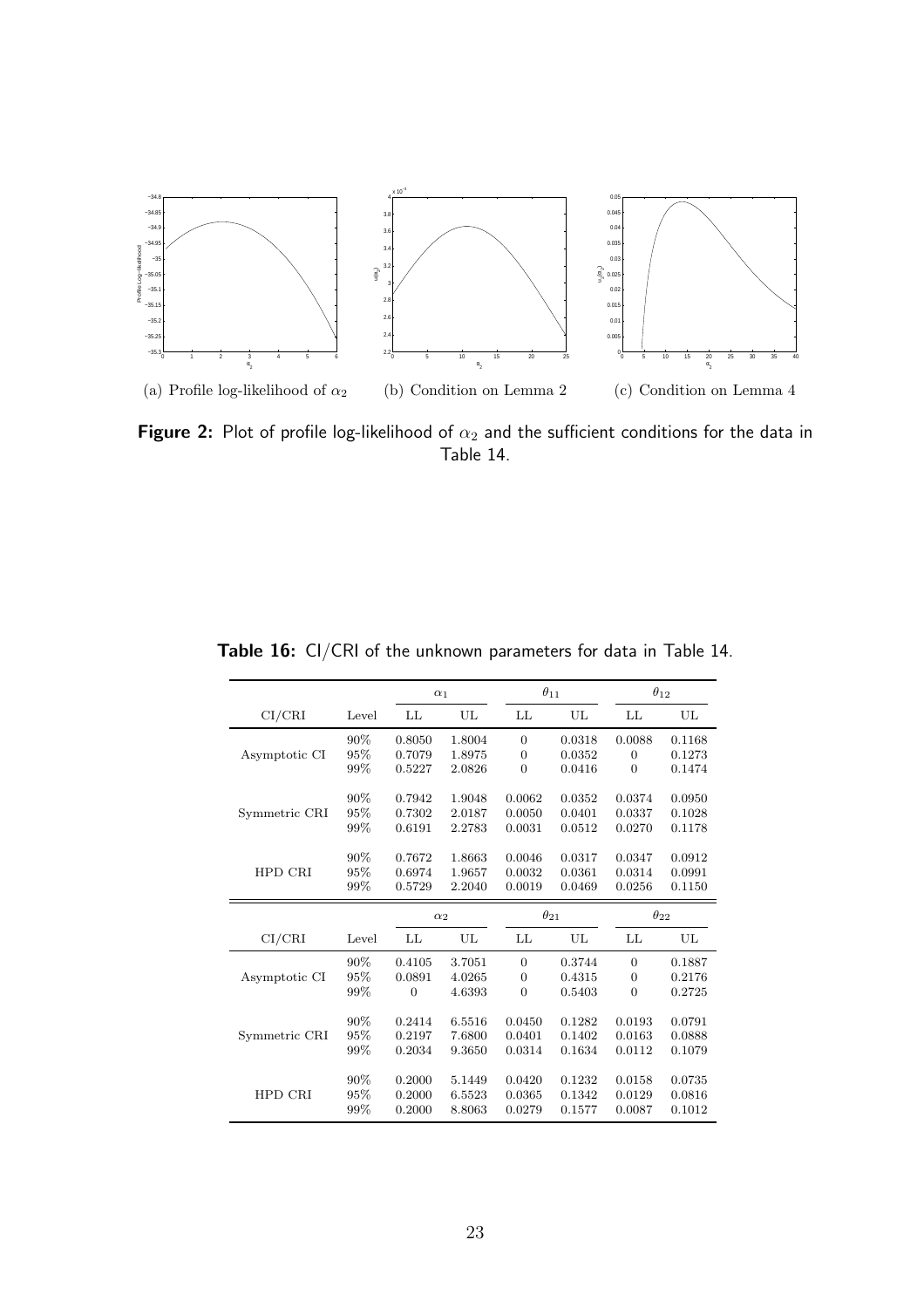

Figure 3: Empirical and the fitted CDFs for the data in Table 14.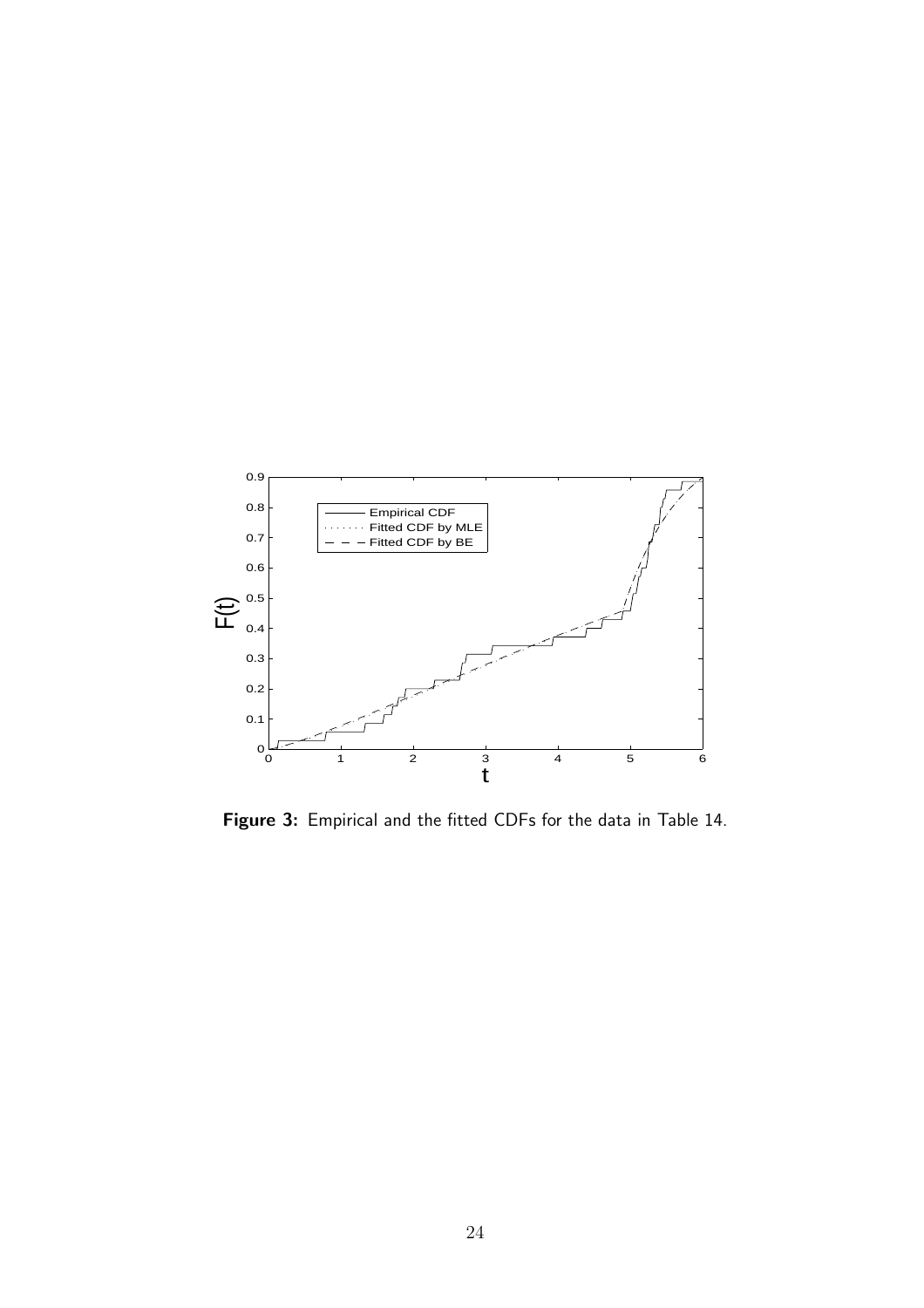# 7 Optimality of Test Plan

In this section we consider the problem of choosing  $r$  by optimizing different optimality functions. Here we define three optimality criteria based on asymptotic coefficient of variances, Fisher information matrix and posterior coefficient of variances of the model parameters.

### 7.1 CRITERION-1

In this subsection we will define optimality criterion based on asymptotic variances of the MLEs of parameters. Asymptotic variances are the diagonals of the inverse of Fisher information matrix. Here we have used sum of coefficient of variations as our optimal function instead of sum of the variances of the parameters, as given in Samanta et al. [37]. The sum of the variances may be dominated by the variance of any particular parameter, since the parameter values may be in different scale. Hence an optimal value of r can be obtained by minimizing expected value of sum of coefficient of variation, i.e., by minimizing  $E(\phi_1(r))$ , where

$$
\phi_1(r) = \frac{\sqrt{V_{11}}}{\hat{\theta}_{11(MLE)}} + \frac{\sqrt{V_{22}}}{\hat{\theta}_{12(MLE)}} + \frac{\sqrt{V_{33}}}{\hat{\theta}_{21(MLE)}} + \frac{\sqrt{V_{44}}}{\hat{\theta}_{22(MLE)}} + \frac{\sqrt{V_{55}}}{\hat{\alpha}_{1(MLE)}} + \frac{\sqrt{V_{66}}}{\hat{\alpha}_{2(MLE)}},
$$

where  $V_{ii}$  is the  $(ii) - th$  element of inverse of the Fisher information matrix which are given in Appendix A.7.

### 7.2 CRITERION-2

Here we try to find the optimal value of  $r$  by maximizing the expected value of the determinant of Fisher information matrix (given in Appendix A.6). Hence our objective function is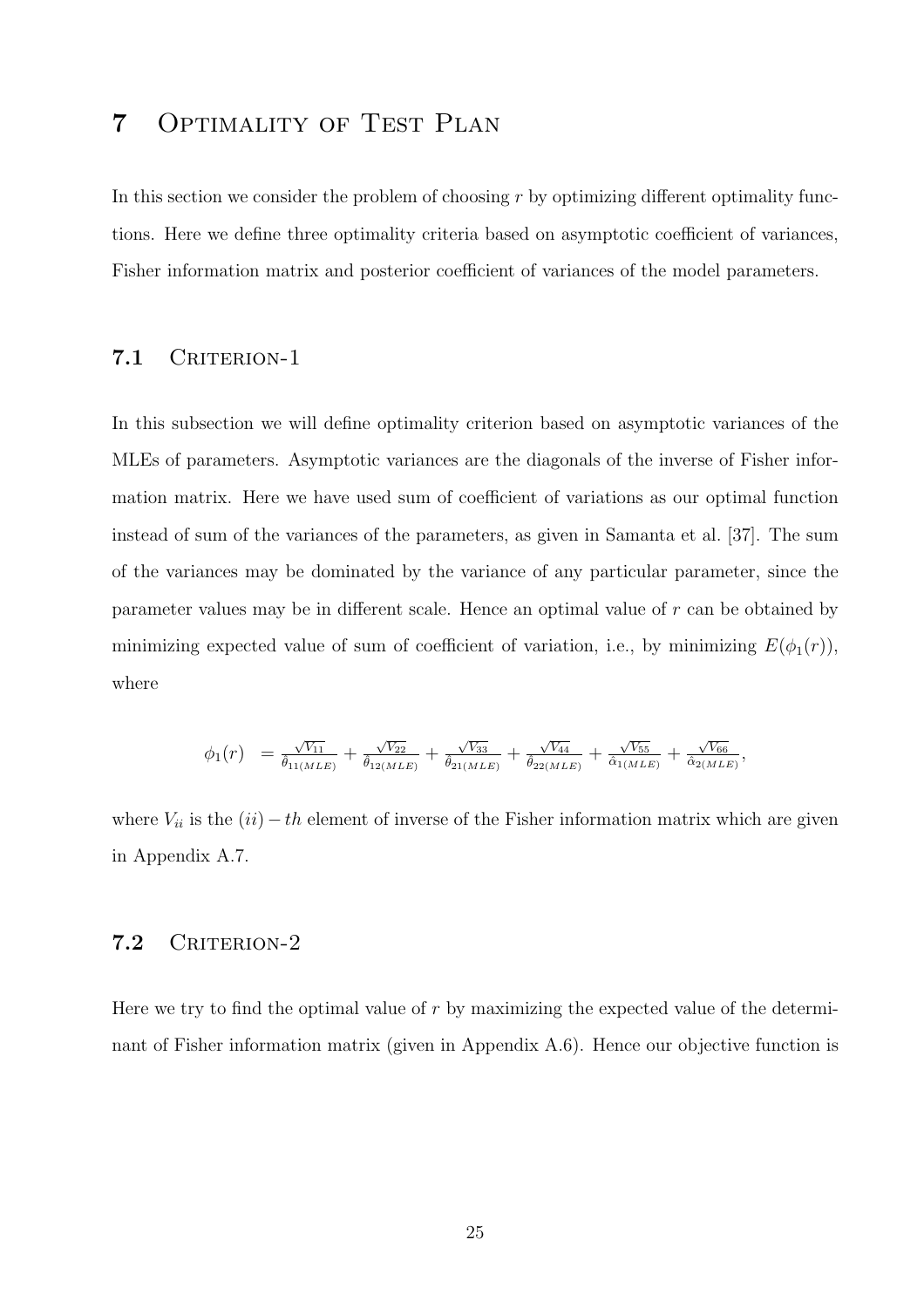$E(\phi_2(r))$ , where

$$
\phi_2(r) = \frac{r_{11}}{\theta_{11}^2} \times \frac{r_{12}}{\theta_{12}^2} \times \frac{r_{21}}{\theta_{21}^2} \times \frac{r_{22}}{\theta_{22}^2} \times \left[ \frac{r}{\alpha_1^2} + (\theta_{11} + \theta_{12}) \left\{ \sum_{i=1}^r t_{i:n}^{\alpha_1} (ln(t_{i:n}))^2 + (n-r) t_{r:n}^{\alpha_1} (ln(t_{r:n}))^2 \right\} \right] \n- \left( \frac{\theta_{11}^2}{r_{11}} + \frac{\theta_{12}^2}{r_{12}} \right) \left\{ \sum_{i=1}^r t_{i:n}^{\alpha_1} ln(t_{i:n}) + (n-r) t_{r:n}^{\alpha_1} ln(t_{r:n}) \right\}^2 \right] \n\times \left[ \frac{n-r}{\alpha_2^2} + (\theta_{21} + \theta_{22}) \left\{ \sum_{i=r+1}^n t_{i:n}^{\alpha_2} (ln(t_{i:n}))^2 - (n-r) t_{r:n}^{\alpha_2} (ln(t_{r:n}))^2 \right\} \right. \n- \left( \frac{\theta_{21}^2}{r_{21}} + \frac{\theta_{22}^2}{r_{22}} \right) \left\{ \sum_{i=r+1}^n t_{i:n}^{\alpha_2} ln(t_{i:n}) - (n-r) t_{r:n}^{\alpha_2} ln(t_{r:n}) \right\}^2 \right].
$$

### 7.3 CRITERION-3

Another optimal criterion can be defined by considering the posterior coefficients of variation of the parameters. Similar to the Criterion-1 here we use posterior variance and posterior mean of unknown parameters to obtain the coefficients of variation. Hence the optimal criterion is  $E(\phi_3(r))$ , where

$$
\phi_3(r) = \frac{\sqrt{V_{post}(\alpha_1)}}{\hat{\alpha}_{1(B)}} + \frac{\sqrt{V_{post}(\alpha_2)}}{\hat{\alpha}_{2(B)}} + \frac{\sqrt{V_{post}(\theta_{11})}}{\hat{\theta}_{11(B)}} + \frac{\sqrt{V_{post}(\theta_{12})}}{\hat{\theta}_{12(B)}} + \frac{\sqrt{V_{post}(\theta_{21})}}{\hat{\theta}_{21(B)}} + \frac{\sqrt{V_{post}(\theta_{22})}}{\hat{\theta}_{22(B)}}.
$$

Due to absence of closed form of the posterior variance, we use Gibbs sampling technique to calculate it. The expected value of  $\phi_3(r)$  can be obtained by replicating it M times and then by taking the average of the optimal values. Below is the algorithm to obtain an optimal r for a given  $n$  under different optimality criteria as discussed above.

#### Algorithm 3

- Step 1. For a given r, n and parameter values, generate the data  $\{(t_{1:n}, \delta_1), \ldots, (t_{n:n}, \delta_n)\}.$
- Step 2. Calculate the objective function  $(\phi_1(r)$  or  $\phi_2(r)$  or  $\phi_3(r)$ ) under different optimality criteria.
- Step 3. Replicate Step 1-2, M times to get  $\phi_1^1(r), \ldots, \phi_1^M(r)$  or  $\phi_2^1(r), \ldots, \phi_2^M(r)$  or  $\phi_3^1(r), \ldots, \phi_3^M(r)$ . Calculate the median of the objective functions and denote them by  $\phi_1^m(r)$ ,  $\phi_2^m(r)$  and  $\phi_3^m(r)$  respectively.
- Step 4. Replicate Step 1-3 for all possible values of r.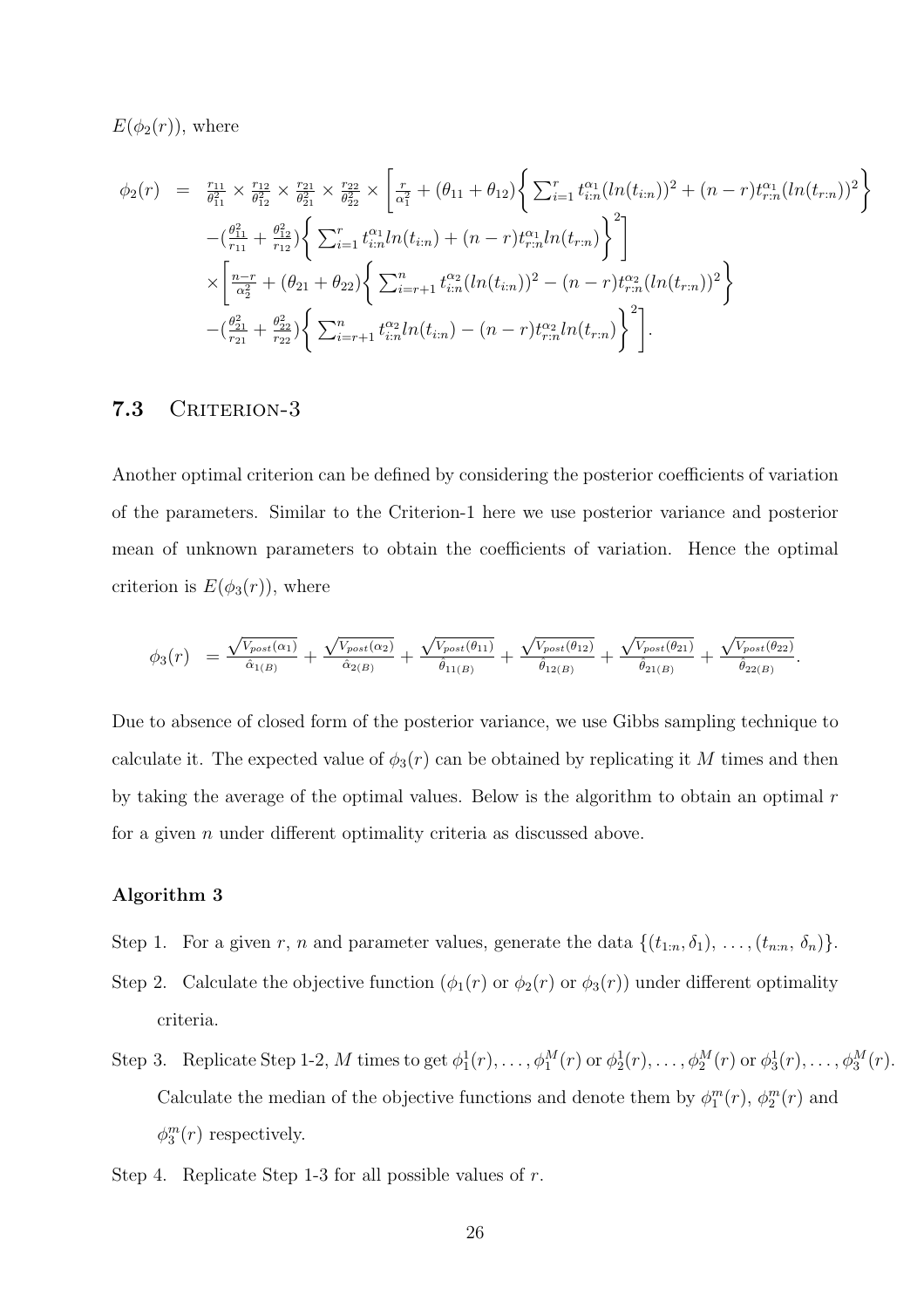Step 5. Choose r for which  $\phi_1^m(r)$  is minimum or  $\phi_2^m(r)$  is maximum or  $\phi_3^m(r)$  is minimum.

An optimal choice of  $r$  for a given  $n$  and given set of parameter values under different optimality criteria, are given in Table 17. For Criterion-3, which is based on Bayes estimates and the posterior variances of the parameters, we have used the same non-informative prior as given in simulation section. From the optimality results it has been observed that the optimal value of r under Criterion-1 is almost half of the sample size whereas the optimal value of under Criterion-2 and Criterion-3 is approximately forty to forty five percent of the total sample size. Plots of the objective functions under different optimality criteria, with respect to different  $r$  are given from Figure 4 to Figure 9.

|  |  |  |  |  |  | <b>Table 17:</b> Optimal choice of $r$ under different optimality criteria. |  |
|--|--|--|--|--|--|-----------------------------------------------------------------------------|--|
|--|--|--|--|--|--|-----------------------------------------------------------------------------|--|

|                  |              |              |                  | $\alpha_1 = 0.6, \theta_{11} = 1.0, \theta_{11} = 1.2, \alpha_2 = 0.8, \theta_{21} = 1.5, \theta_{11} = 1.7 \mid \alpha_1 = 1.2, \theta_{11} = 1.4, \theta_{11} = 1.6, \alpha_2 = 1.4, \theta_{21} = 2.0, \theta_{11} = 2.2$ |              |                  |  |
|------------------|--------------|--------------|------------------|------------------------------------------------------------------------------------------------------------------------------------------------------------------------------------------------------------------------------|--------------|------------------|--|
| $\boldsymbol{n}$ | A-optimality | D-optimality | Bayes optimality | A-optimality                                                                                                                                                                                                                 | D-optimality | Bayes optimality |  |
| 30               | 15           |              | 15               |                                                                                                                                                                                                                              | 13           |                  |  |
| 40               | 20           | 16           | 18               | 20                                                                                                                                                                                                                           | 18           | 19               |  |
| 50               | 26           | 20           | 22               | 27                                                                                                                                                                                                                           | 19           | 22               |  |
| 60               | 29           | 26           | 26               | 33                                                                                                                                                                                                                           | 27           | 24               |  |
| 100              | 48           |              | 44               | 54                                                                                                                                                                                                                           | 40           | 46               |  |



Figure 4: Plot of sum of coefficient of variation against different values of  $r$  with parameter values  $\alpha_1 = 0.6$ ,  $\theta_{11} = 1.0$ ,  $\theta_{11} = 1.2$ ,  $\alpha_2 = 0.8$ ,  $\theta_{21} = 1.5$ ,  $\theta_{11} = 1.7$ .



Figure 5: Plots of determinant of information matrix against different values of  $r$  with parameter values  $\alpha_1 = 0.6$ ,  $\theta_{11} = 1.0$ ,  $\theta_{11} = 1.2$ ,  $\alpha_2 = 0.8$ ,  $\theta_{21} = 1.5$ ,  $\theta_{11} = 1.7$ .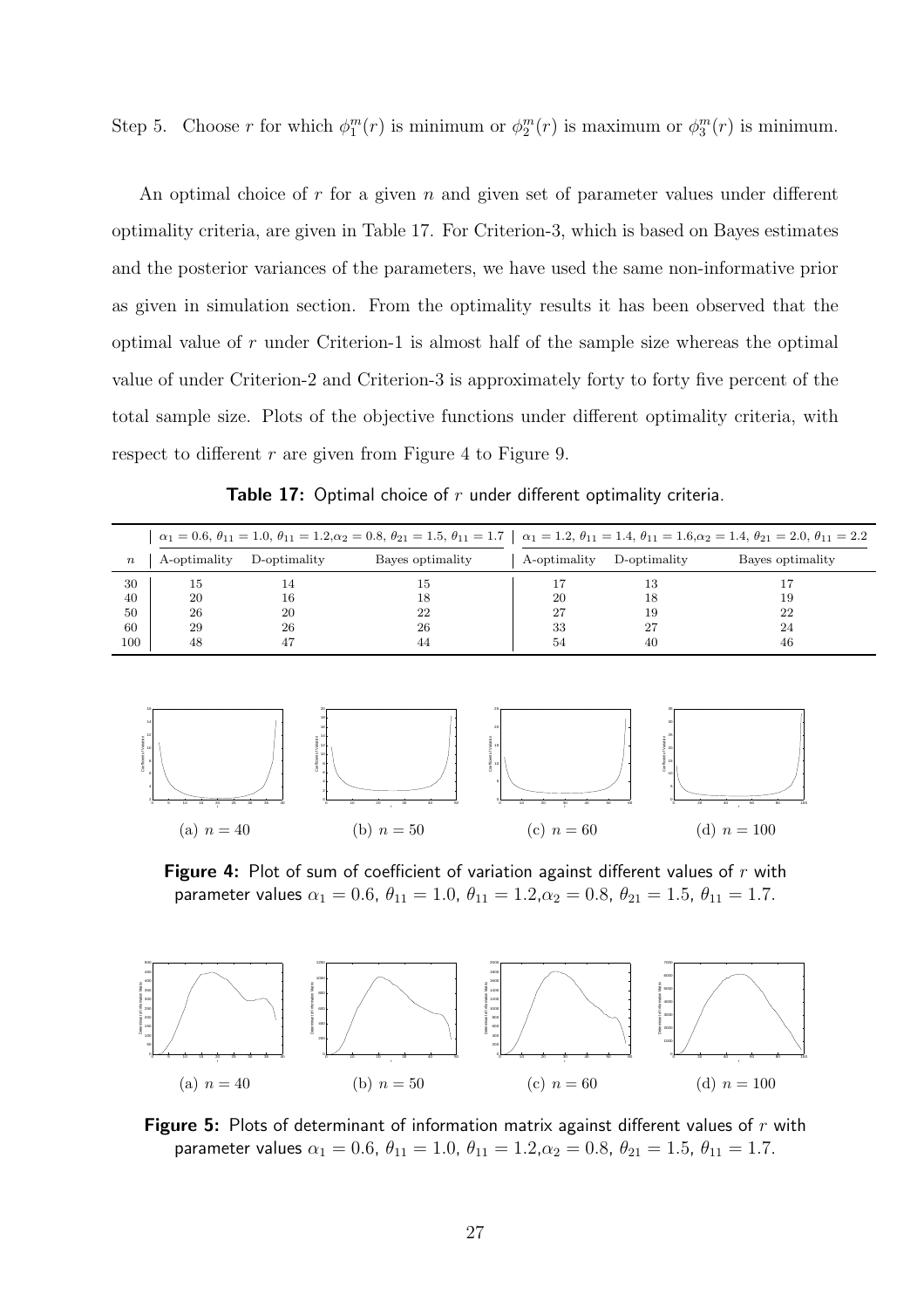

Figure 6: Plots of sum of posterior coefficient of variation against different values of  $r$ with parameter values  $\alpha_1 = 0.6$ ,  $\theta_{11} = 1.0$ ,  $\theta_{11} = 1.2$ ,  $\alpha_2 = 0.8$ ,  $\theta_{21} = 1.5$ ,  $\theta_{11} = 1.7$ .



**Figure 7:** Plots of sum of coefficient of variation against different values of  $r$  with parameter values  $\alpha_1 = 1.2$ ,  $\theta_{11} = 1.4$ ,  $\theta_{11} = 1.6$ ,  $\alpha_2 = 1.4$ ,  $\theta_{21} = 2.0$ ,  $\theta_{11} = 2.2$ .



Figure 8: Plots of determinant of information matrix against different values of  $r$  with parameter values  $\alpha_1 = 1.2$ ,  $\theta_{11} = 1.4$ ,  $\theta_{11} = 1.6$ ,  $\alpha_2 = 1.4$ ,  $\theta_{21} = 2.0$ ,  $\theta_{11} = 2.2$ .



Figure 9: Plots of sum of posterior coefficient of variation against different values of  $r$ with parameter values  $\alpha_1 = 1.2$ ,  $\theta_{11} = 1.4$ ,  $\theta_{11} = 1.6$ ,  $\alpha_2 = 1.4$ ,  $\theta_{21} = 2.0$ ,  $\theta_{11} = 2.2$ .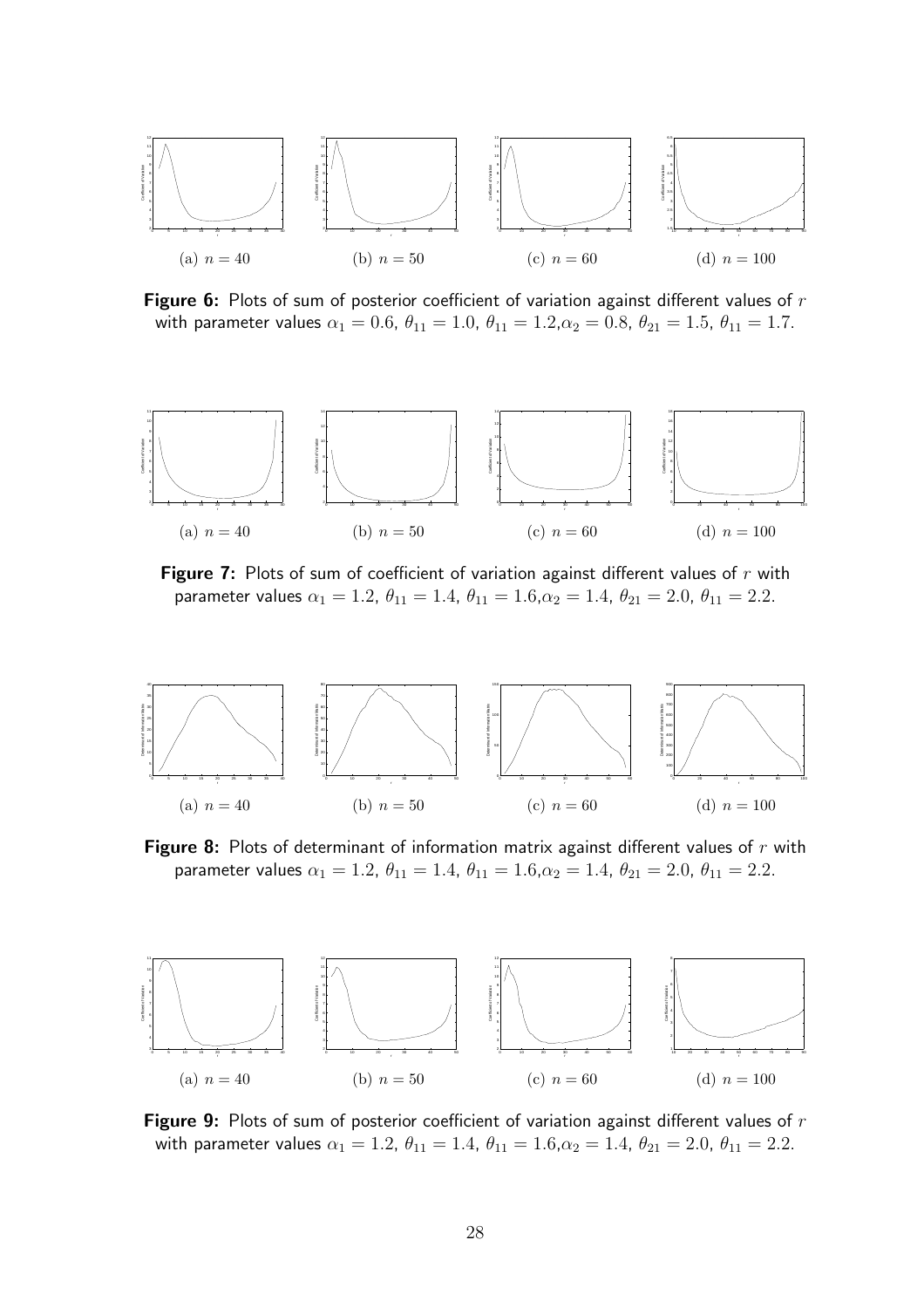# 8 Cause Specific Different Shape Parameters

So far we have performed all the analysis based on the assumption that the shape parameters of the competing causes are equal at each stress level. In this section we briefly indicate how this assumption can be relaxed, and it is observed that the analysis becomes more complicated. In this section it is assumed that at the stress level  $s_i$   $(i = 1, 2)$  and due to Cause – j  $(j = 1, 2)$  the lifetime distribution of experimental unit is Weibull with the shape parameter  $\alpha_{ij}$  and scale parameter  $\theta_{ij}$ . As before, for a given cause, to connect the distribution under two stress level we assume generalized KH model. Hence the PDF of the lifetimes for  $Cause - 1$  and  $Cause - 2$  are given by

$$
f_1(t) = \begin{cases} \alpha_{11}\theta_{11}t^{\alpha_{11}-1}e^{-\theta_{11}t^{\alpha_{11}}}\n\text{if } 0 < t \le \tau \\
\alpha_{21}\theta_{21}t^{\alpha_{21}-1}e^{-\theta_{21}(t^{\alpha_{21}}-\tau^{\alpha_{21}})-\theta_{11}\tau^{\alpha_{11}}}\n\text{if } \tau < t < \infty.\n\end{cases}
$$
\n(12)

$$
f_2(t) = \begin{cases} \alpha_{12}\theta_{12}t^{\alpha_{12}-1}e^{-\theta_{12}t^{\alpha_{12}}}& \text{if } 0 < t \le \tau\\ \alpha_{22}\theta_{22}t^{\alpha_{22}-1}e^{-\theta_{22}(t^{\alpha_{22}}-\tau^{\alpha_{22}})-\theta_{12}\tau^{\alpha_{12}}} & \text{if } \tau < t < \infty, \end{cases} \tag{13}
$$

respectively.

### 8.1 Classical Inference

Based on the above assumptions and proceeding the same way as given in Section 3.1, the log-likelihood of the data  $\{(t_{i:n}, \delta_i); i = 1, \ldots, n\}$  without the additive constant is given by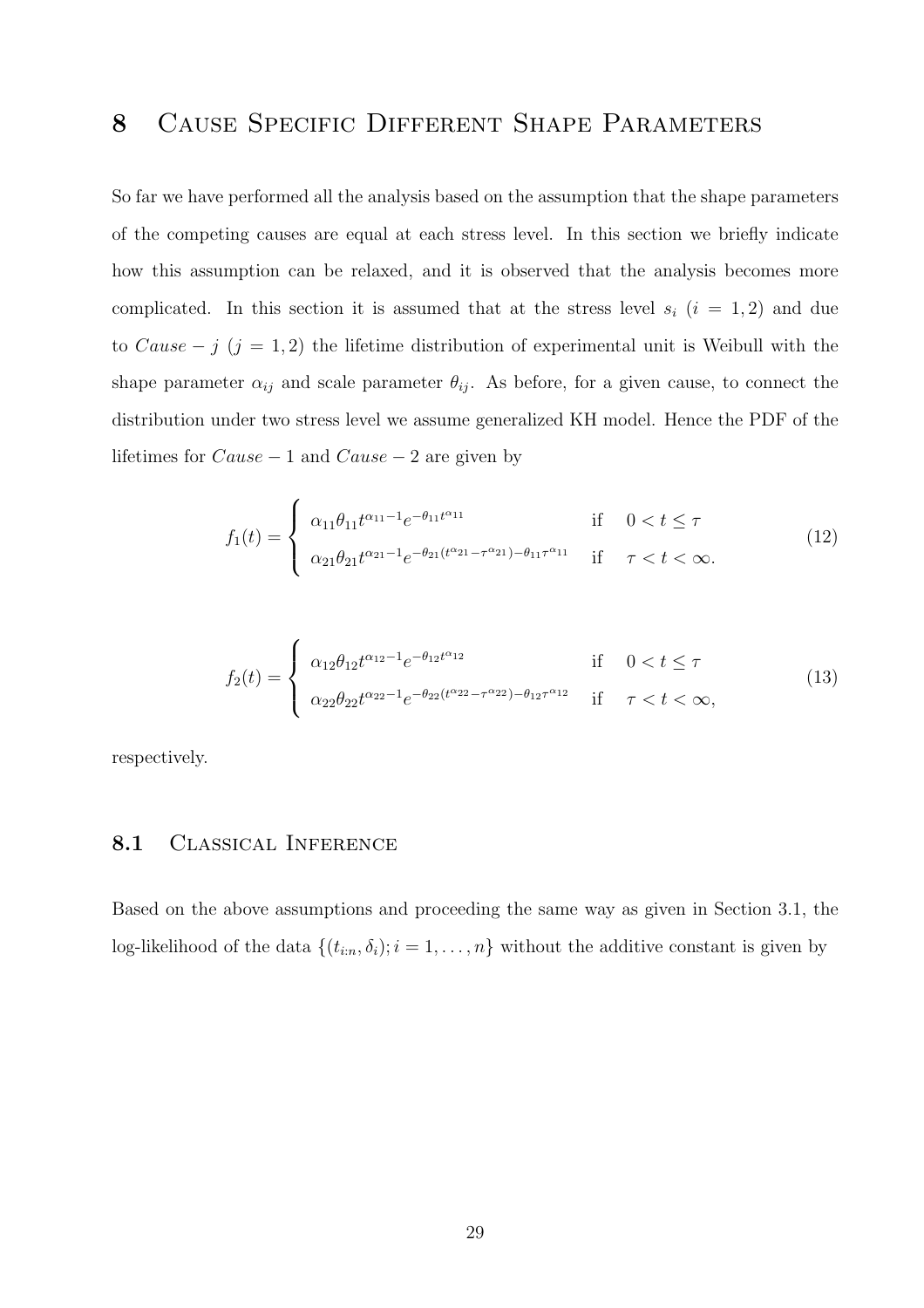$$
l(Data; \alpha_{ij}, \theta_{ij}; i, j = 1, 2) = r_{11} \ln(\alpha_{11}) + r_{11} \ln(\theta_{11}) + r_{12} \ln(\alpha_{12}) + r_{12} \ln(\theta_{12})
$$
  
+  $(\alpha_{11} - 1) \sum_{i=1}^{r} (2 - \delta_i) \ln(t_{i:n}) + (\alpha_{12} - 1) \sum_{i=1}^{r} (\delta_i - 1) \ln(t_{i:n})$   
-  $\theta_{11} D_{11}(\alpha_{11}) - \theta_{12} D_{12}(\alpha_{12}) + r_{21} \ln(\alpha_{21}) + r_{22} \ln(\alpha_{22})$   
+  $r_{21} \ln(\theta_{21}) + r_{22} \ln(\theta_{22}) + (\alpha_{21} - 1) \sum_{i=r+1}^{n} (2 - \delta_i) \ln(t_{i:n})$   
 $(\alpha_{22} - 1) \sum_{i=r+1}^{n} (\delta_i - 1) \ln(t_{i:n}) - \theta_{21} D_{21}(\alpha_{21}) - \theta_{22} D_{22}(\alpha_{22}),$  (14)

where,

$$
D_{11}(\alpha_{11}) = \sum_{i=1}^{r} t_{i:n}^{\alpha_{11}} + (n-r)t_{r:n}^{\alpha_{11}}, \qquad D_{12}(\alpha_{12}) = \sum_{i=1}^{r} t_{i:n}^{\alpha_{12}} + (n-r)t_{r:n}^{\alpha_{12}},
$$
  
\n
$$
D_{21}(\alpha_{21}) = \sum_{i=r+1}^{n} t_{i:n}^{\alpha_{21}} - (n-r)t_{r:n}^{\alpha_{21}}, \qquad D_{22}(\alpha_{22}) = \sum_{i=r+1}^{n} t_{i:n}^{\alpha_{22}} - (n-r)t_{r:n}^{\alpha_{22}}.
$$

For known  $\alpha_{11}$ ,  $\alpha_{12}$ ,  $\alpha_{21}$  and  $\alpha_{22}$ , the MLEs of  $\theta_{11}$ ,  $\theta_{12}$ ,  $\theta_{21}$  and  $\theta_{22}$  are given by

$$
\widehat{\theta}_{11(MLE)} = \frac{r_{11}}{D_{11}(\alpha_{11})}, \quad \widehat{\theta}_{12(MLE)} = \frac{r_{12}}{D_{12}(\alpha_{12})}, \quad \widehat{\theta}_{21(MLE)} = \frac{r_{21}}{D_{21}(\alpha_{21})}, \quad \widehat{\theta}_{22(MLE)} = \frac{r_{22}}{D_{22}(\alpha_{22})}.
$$

The MLEs of  $\alpha_{11}, \alpha_{12}, \alpha_{21}$  and  $\alpha_{22}$  can be obtained in a similar way using profile log-likelihood method. The profile log-likelihood function of  $\alpha_{11}$ ,  $\alpha_{12}$ ,  $\alpha_{21}$  and  $\alpha_{22}$  without the additive constant is given by

$$
l_1(Data; \alpha_{11}, \alpha_{12}, \alpha_{21}, \alpha_{22}) = r_{11} \ln(\alpha_1) - r_{11} \ln(D_{11}(\alpha_{11})) + r_{12} \ln(\alpha_{12}) - r_{12} \ln(D_{12}(\alpha_{12}))
$$
  
+  $(\alpha_{11} - 1) \sum_{i=1}^r (2 - \delta_i) \ln(t_{i:n}) + (\alpha_{12} - 1) \sum_{i=1}^r (\delta_i - 1) \ln(t_{i:n})$   
+  $r_{21} \ln(\alpha_{21}) - r_{21} \ln(D_{21}(\alpha_{21})) + r_{22} \ln(\alpha_{22}) - r_{22} \ln(D_{22}(\alpha_{22}))$   
+  $(\alpha_{21} - 1) \sum_{i=r+1}^n (2 - \delta_i) \ln(t_{i:n}) + (\alpha_{22} - 1) \sum_{i=r+1}^n (\delta_i - 1) \ln(t_{i:n}).$  (15)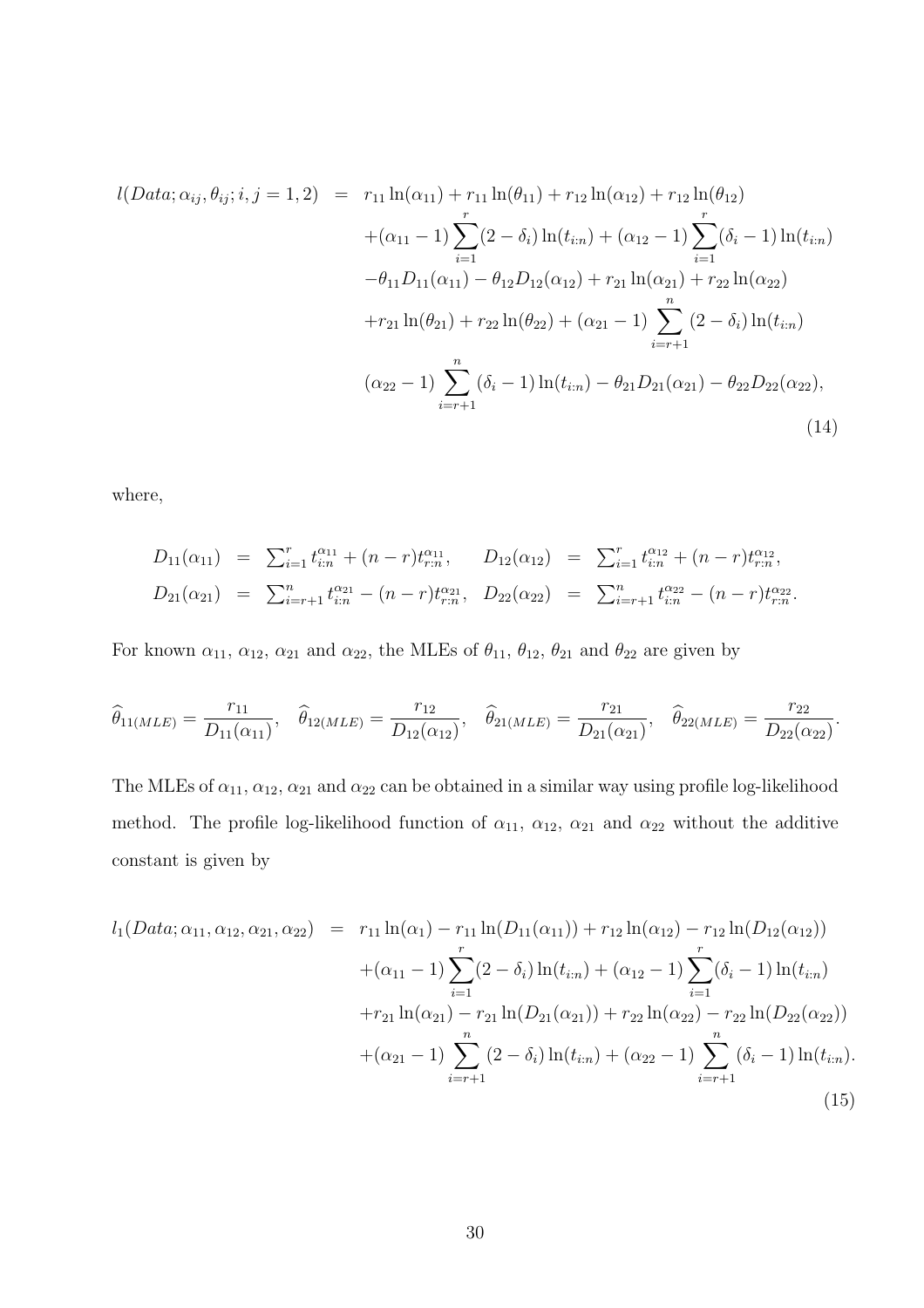Therefore, the MLEs of  $\alpha_{11}$ ,  $\alpha_{12}$ ,  $\alpha_{21}$  and  $\alpha_{22}$  can be obtain by solving the following four nonlinear equations.

$$
\frac{r_{11}}{\alpha_{11}} - \frac{r_{11}(\sum_{i=1}^r t_{i:n}^{\alpha_{11}} \ln(t_{i:n}) + (n-r)t_{r,n}^{\alpha_{11}} \ln(t_{r:n}))}{D_{11}(\alpha_{11})} + \sum_{i=1}^r (2-\delta_i) \ln(t_{i:n}) = 0, \tag{16}
$$

$$
\frac{r_{12}}{\alpha_{12}} - \frac{r_{12}(\sum_{i=1}^r t_{i:n}^{\alpha_{12}} \ln(t_{i:n}) + (n-r)t_{r:n}^{\alpha_{12}} \ln(t_{r:n}))}{D_{12}(\alpha_{12})} + \sum_{i=1}^r (\delta_i - 1) \ln(t_{i:n}) = 0, \tag{17}
$$

$$
\frac{r_{21}}{\alpha_{21}} - \frac{r_{21}(\sum_{i=r+1}^n t_{i:n}^{\alpha_{21}} \ln(t_{i:n}) - (n-r)t_{r:n}^{\alpha_{21}} \ln(t_{r:n}))}{D_{21}(\alpha_{21})} + \sum_{i=r+1}^n (2-\delta_i) \ln(t_{i:n}) = 0, \tag{18}
$$

$$
\frac{r_{22}}{\alpha_{22}} - \frac{r_{22}(\sum_{i=r+1}^{n} t_{i:n}^{\alpha_{22}} \ln(t_{i:n}) - (n-r)t_{r:n}^{\alpha_{22}} \ln(t_{r:n}))}{D_{22}(\alpha_{22})} + \sum_{i=r+1}^{n} (\delta_i - 1) \ln(t_{i:n}) = 0.
$$
 (19)

Clearly, they cannot be obtained in explicit forms. Some iterative procedures like Newton-Raphson or Gauss-Newton are needed to solve these non-linear equations. Asymptotic CIs can be obtained using the observed Fisher information matrix along the same way as before. Details are avoided.

### 8.2 Bayesian Inference

In this subsection we provide the Bayesian inference of the unknown parameters of the above model. The prior distributions of  $\alpha_{11}$ ,  $\alpha_{12}$ ,  $\alpha_{21}$ , and  $\alpha_{22}$  are assumed to be  $Gamma(a_0, b_0)$ ,  $Gamma(a_1, b_1)$ ,  $Gamma(a_4, b_4)$ ,  $Gamma(a_5, b_5)$ , respectively. The priors on  $(\theta_{11}, \theta_{12})$  and  $(\theta_{21}, \theta_{22})$  are  $GD(a_2, b_2, a_3, b_3)$  and  $GD(a_6, b_6, a_7, b_7)$ , respectively. Moreover, the prior distributions of  $\alpha_{11}$ ,  $\alpha_{12}$ ,  $\alpha_{21}$ ,  $\alpha_{22}$ ,  $(\theta_{11}, \theta_{12})$  and  $(\theta_{21}, \theta_{22})$  are independent. Hence the joint prior distribution is given by

$$
\widetilde{\pi}(\alpha_{ij}, \theta_{ij}; i, j = 1, 2) \propto e^{-a_0 \alpha_{11}} \alpha_{11}^{b_0 - 1} e^{-a_1 \alpha_{12}} \alpha_{12}^{b_1 - 1} (\theta_{11} + \theta_{12})^{a_2 - a_3 - b_3} e^{-b_2 \theta_{11}} \theta_{11}^{a_3 - 1} e^{-b_2 \theta_{12}} \theta_{12}^{b_3 - 1}
$$
\n
$$
e^{-a_4 \alpha_{21}} \alpha_{21}^{b_4 - 1} e^{-a_5 \alpha_{22}} \alpha_{22}^{b_5 - 1} (\theta_{21} + \theta_{22})^{a_6 - a_7 - b_7} e^{-b_6 \theta_{21}} \theta_{21}^{a_7 - 1} e^{-b_6 \theta_{22}} \theta_{22}^{b_7 - 1}.
$$
\n(20)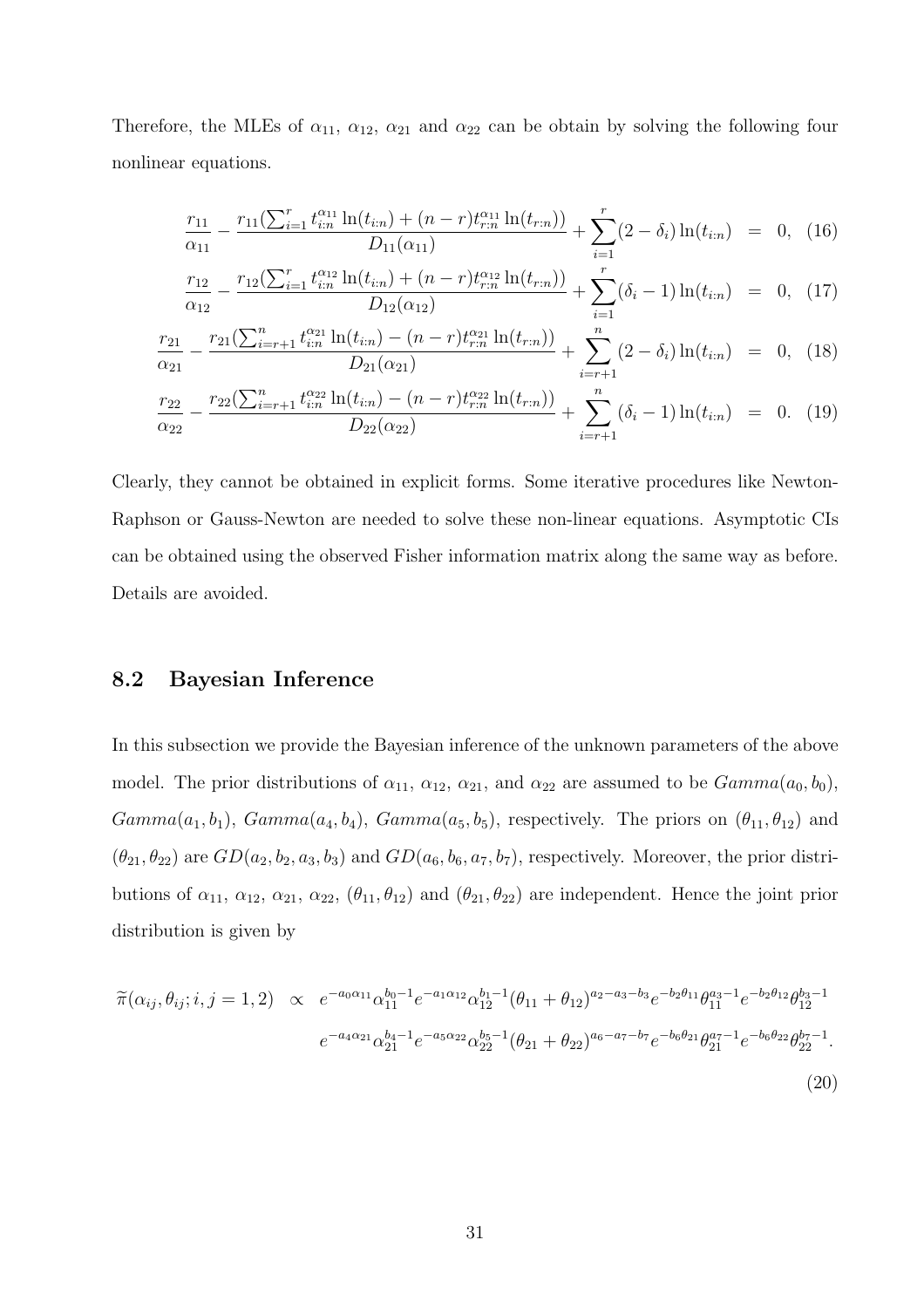As before we will not be able to obtain the Bayes estimates in explicit form. Note that the joint posterior distribution of parameters can be written as

$$
\pi(\alpha_{ij}, \theta_{ij}; i, j = 1, 2 | data) \propto \pi_1(\alpha_{11}) \pi_2(\alpha_{12}) \pi_3(\theta_{11} | \alpha_{11}) \pi_4(\theta_{12} | \alpha_{12})
$$

$$
\times \pi_5(\alpha_{21}) \pi_6(\alpha_{22}) \pi_7(\theta_{21} | \alpha_{21}) \pi_7(\theta_{22} | \alpha_{22}),
$$

where

$$
\pi_1(\alpha_{11}) \qquad \propto e^{-a_0\alpha_{11}}\alpha_{11}^{r_{11}+b_0-1} \left[b_2 + D_{11}(\alpha_{11})\right]^{-(a_3+r_{11})} \left(\prod_{i=1}^r t_{i:n}^{(2-\delta_i)}\right)^{\alpha_{11}-1},
$$
\n
$$
\pi_2(\alpha_{12}) \qquad \propto e^{-a_1\alpha_{12}}\alpha_{12}^{r_{12}+b_1-1} \left[b_2 + D_{12}(\alpha_{12})\right]^{-(b_3+r_{12})} \left(\prod_{i=1}^r t_{i:n}^{(\delta_i-1)}\right)^{\alpha_{12}-1},
$$

$$
\pi_3(\theta_{11}|\alpha_{11}) \propto \frac{\left[b_2 + D_{11}(\alpha_{11})\right]^{a_3 + r_{11}}}{\Gamma(a_3 + r_{11})} e^{-\theta_{11}(b_2 + D_{11}(\alpha_{11}))} \theta_{11}^{a_3 + r_{11} - 1},
$$
\n
$$
\left[b_2 + D_{12}(\alpha_{12})\right]^{b_3 + r_{12}} - \theta_{12}(b_2 + D_{12}(\alpha_{12})) \theta_{23} + r_{12} - 1}
$$

$$
\pi_4(\theta_{12}|\alpha_{12}) \propto \frac{\left[\frac{b_2+D_{12}(\alpha_{12})\right]}{\Gamma(b_3+r_{12})}e^{-\theta_{12}(b_2+D_{12}(\alpha_{12}))}\theta_{12}^{b_3+r_{12}-1},\right.\\ \left.\pi_5(\alpha_{21}) \propto e^{-a_4\alpha_{21}}\alpha_{21}^{r_{21}+b_4-1}\left[b_6+D_{21}(\alpha_{21})\right]^{- (a_7+r_{21})}\left(\prod_{i=r+1}^n t_{i:n}^{(2-\delta_i)}\right)^{\alpha_{21}-1},
$$

$$
\pi_6(\alpha_{22}) \qquad \qquad \alpha \quad e^{-a_5 \alpha_{22}} \alpha_{22}^{r_{22} + b_5 - 1} \left[ b_6 + D_{22}(\alpha_{22}) \right]^{-(b_7 + r_{22})} \left( \prod_{i=1}^r t_{i:n}^{(\delta_i - 1)} \right)^{\alpha_{22} - 1},
$$
\n
$$
\left[ b_6 + D_{21}(\alpha_{21}) \right]^{a_7 + r_{21}} \qquad \qquad -\theta_{21}(b_6 + D_{21}(\alpha_{21})) \, a_7 + r_{21} - 1
$$

$$
\pi_7(\theta_{21}|\alpha_{21}) \propto \frac{\left[\frac{b_6+D_{21}(\alpha_{21})\right]}{\Gamma(\alpha_7+r_{21})}e^{-\theta_{21}(b_6+D_{21}(\alpha_{21}))}\theta_{21}^{\alpha_7+r_{21}-1},\right.\\ \left.\left(\frac{b_6+D_{21}(\alpha_{21})\right)^{b_7+r_{22}}}{\Gamma(\alpha_7+r_{21})}e^{-\theta_{21}(b_6+D_{21}(\alpha_{21}))}\theta_{21}^{\alpha_7+r_{21}-1},\right.
$$

$$
\pi_8(\theta_{22}|\alpha_{22}) \propto \frac{\left[b_6 + D_{22}(\alpha_{22})\right]^{1/2}}{\Gamma(b_7 + r_{22})} e^{-\theta_{22}(b_6 + D_{22}(\alpha_{22}))} \theta_{22}^{b_7 + r_{22} - 1},
$$

$$
w(\alpha_{ij}, \theta_{ij}; i, j = 1, 2) = (\theta_{11} + \theta_{12})^{a_2 - a_3 - b_3} (\theta_{21} + \theta_{22})^{a_6 - a_7 - b_7}.
$$

Similar to Lemmas 3 and 4 it can be shown that  $\pi_1(\alpha_{11}), \pi_2(\alpha_{12})$  and under certain conditions  $\pi_5(\alpha_{21})$  and  $\pi_6(\alpha_{22})$  are also log-concave density functions. Therefore, we can use importance sampling technique as before to compute Bayes estimates and to construct associated credible intervals. Note that if  $a_2 = a_3 + b_3$  and  $a_6 = a_7 + b_7$ , i.e., if we assume independent gamma prior for  $(\theta_{11}, \theta_{12})$  and  $(\theta_{21}, \theta_{22})$  then the Bayes estimates and the CRIs of unknown parameters can be obtained using Gibbs sampling technique.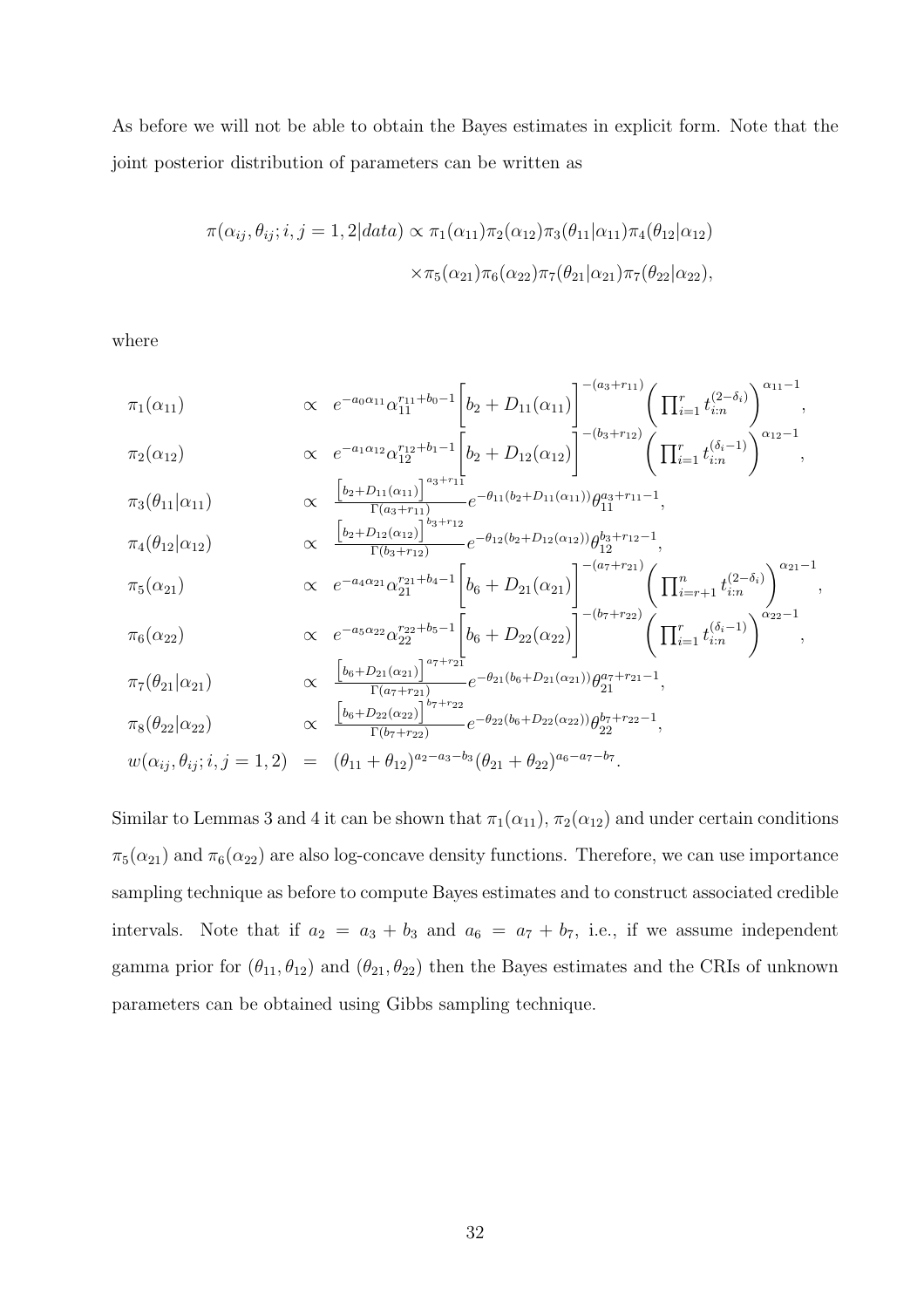#### 8.3 INFERENCE FOR TYPE-I CENSORING

Observe that the log-likelihood function without the additive constant, based on the Type-I censored data is given by

$$
l(Data; \alpha_{ij}, \theta_{ij}; i, j = 1, 2) = r_{11} \ln(\alpha_{11}) + r_{11} \ln(\theta_{11}) + r_{12} \ln(\alpha_{12}) + r_{12} \ln(\theta_{12})
$$
  
+  $(\alpha_{11} - 1) \sum_{i=1}^{r} (2 - \delta_i) \ln(t_{i:n}) + (\alpha_{12} - 1) \sum_{i=1}^{r} (\delta_i - 1) \ln(t_{i:n})$   
-  $\theta_{11} D_{11}(\alpha_{11}) - \theta_{12} D_{12}(\alpha_{12}) + r_{21} \ln(\alpha_{21}) + r_{22} \ln(\alpha_{22})$   
+  $r_{21} \ln(\theta_{21}) + r_{22} \ln(\theta_{22}) + (\alpha_{21} - 1) \sum_{i=r+1}^{r_{00}} (2 - \delta_i) \ln(t_{i:n})$   
 $(\alpha_{22} - 1) \sum_{i=r+1}^{r_{00}} (\delta_i - 1) \ln(t_{i:n}) - \theta_{21} D_{21}^*(\alpha_{21}) - \theta_{22} D_{22}^*(\alpha_{22}),$  (21)

where,  $D_{21}^*(\alpha_{21}) = \sum_{i=r+1}^{r_{00}} t_{i:n}^{\alpha_{21}} - (n-r)t_{r,n}^{\alpha_{21}} + (n-r_{00})T^{\alpha_{21}}$  and  $D_{22}^*(\alpha_{22}) = \sum_{i=r+1}^{r_{00}} t_{i:n}^{\alpha_{22}} (n-r)t_{r:n}^{\alpha_{22}} + (n-r_{00})T^{\alpha_{22}}.$ 

Since the log-likelihood function (21) is quite similar to the complete data log-likelihood function (14), the classical and the Bayesian inferences can be carried out along the same line as before.

# 9 CONCLUSION

In this article we provide a method of analyzing competing risk failure data under SSLT experiment. We assume two independent competing risks acting simultaneously on the units under consideration. Also we consider that the lifetime of experimental units for a given cause follow Weibull distribution. To connect the distribution under two stress levels we assume generalized KH model. We provide MLEs and Bayes estimates of model parameters. The performance of asymptotic confidence intervals, symmetric credible intervals and HPD credible intervals are assessed by extensive simulation study. From the simulation results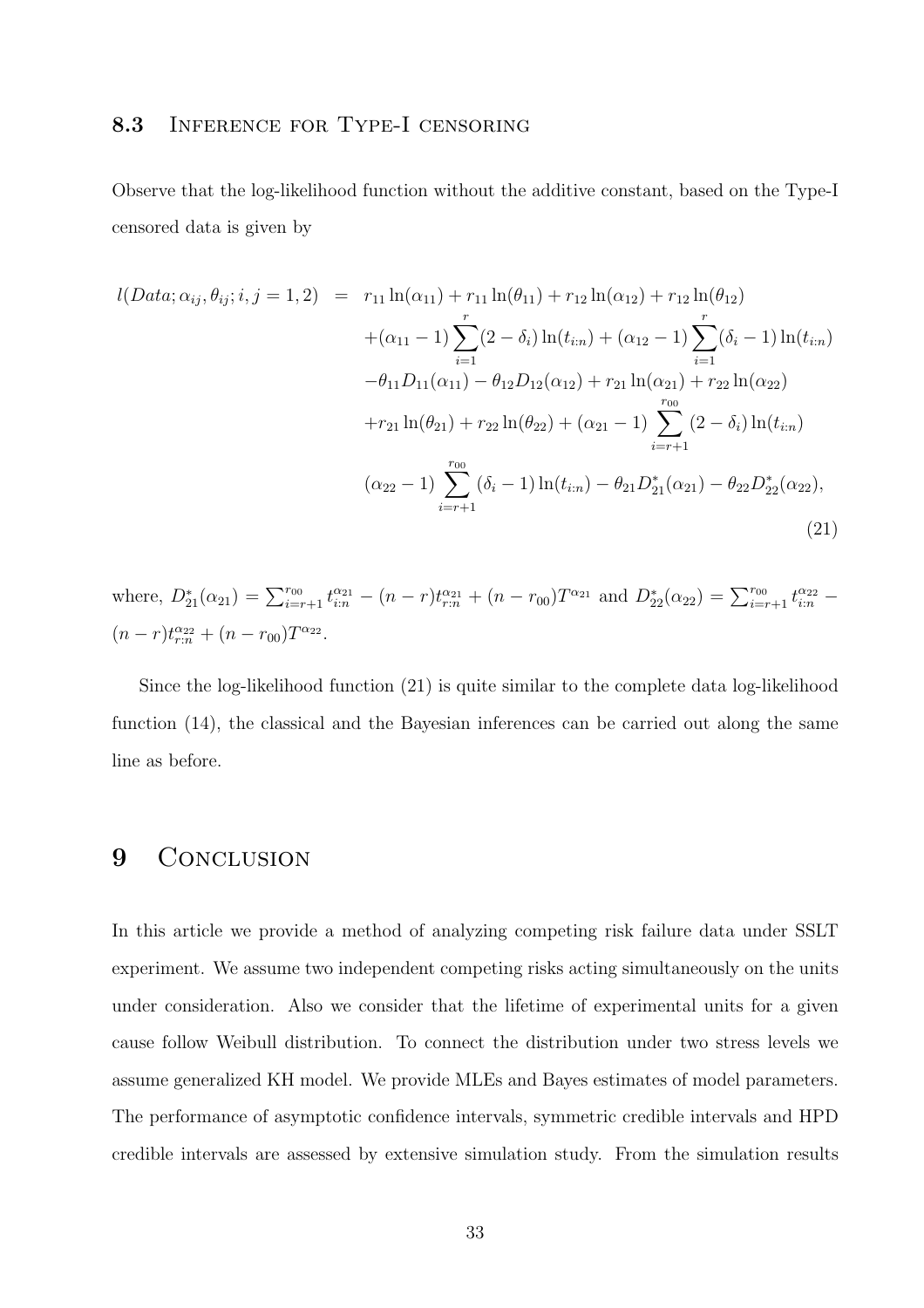it has been observed that performance of MLEs and Bayes estimates are quite satisfactory even if we consider the almost non-informative prior for Bayesian analysis. Asymptotic confidence intervals and different credible intervals are performing very well. We also provide the analysis under Type-I censoring scheme. We define three optimality criteria for the choice of stress changing time and it has been seen that an unique optimal stress changing time exists. The main objective of a step-stress experiment is to increase the stress level for rapid failures of the experimental units. Therefore, it is expected that the lifetime is lower in the higher stress level, although we have not incorporated this information here. It would be interesting to provide some order restricted inference on model parameters similarly as in Samanta and Kundu [36]. More work is needed along that direction.

### Acknowledgements:

The authors would like to thank three reviewers and the Associate Editor Prof. Katerina Goseva-Popstojanova for their constructive comments which have helped to improve the manuscript considerably.

# References

- [1] Alhadeed, A. A. and Yang, S. Optimal simple step stress plan for cumulative exposure model using log-normal distribution. IEEE Transactions on Reliability, 54:64–68, 2005.
- [2] Bagdonavicius, V. B. and Nikulin, M. Accelerated life models: modeling and statistical analysis. Chapman and Hall CRC Press, Boca Raton, Florida, 2002.
- [3] Bai, D. S., Kim, M. S., and Lee, S. H. Optimum simple step stress accelerated life test with censoring. IEEE Transactions on Reliability, 38:528–532, 1989.
- [4] Balakrishan, N., Kamps, U., and Kateri, M. A sequential order statistics approach to step-stress testing. Annals of the Institute of Statistical Mathematics, 64:303–318, 2012.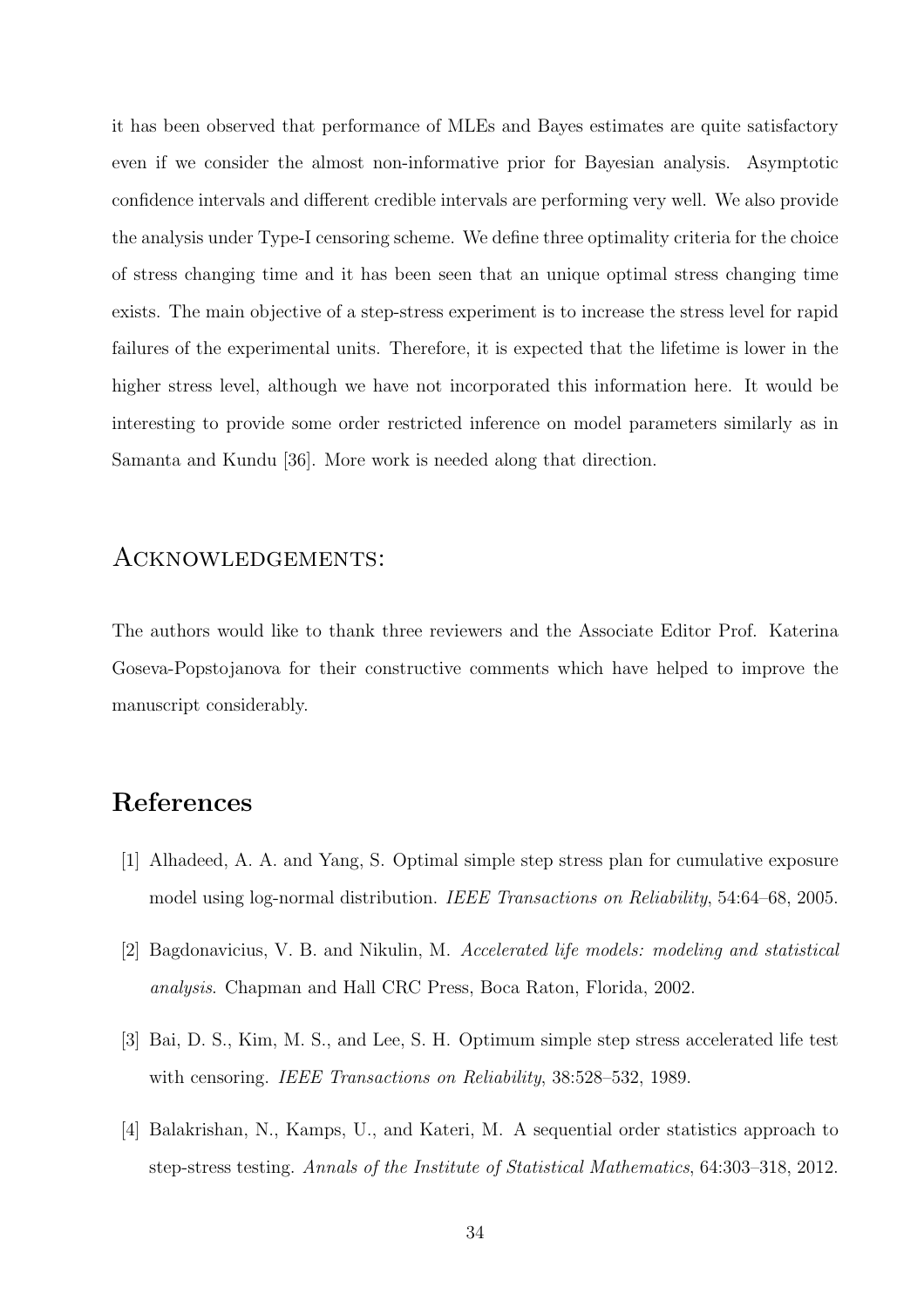- [5] Balakrishnan, N. A synthesis of exact inferential results for exponential step stress models and associated optimal accelerated life-tests. Metrika, 69:351–396, 2009.
- [6] Balakrishnan, N. and Han, D. Exact inference for a simple step stress model with competing risks for failure from exponential distribution under Type-II censoring. Journal of Statistical Planning and Inference, 138:4172–4186, 2008.
- [7] Balakrishnan, N. and Han, D. Optimal step stress testing for progressively Type-I censored data from exponential distribution. Journal of Statistical Planning and Inference, 139:1782–1798, 2008.
- [8] Balakrishnan, N. and Xie, Q. Exact inference for a simple step stress model with Type-I hybrid censored data from the exponential distribution. Journal of Statistical Planning and Inference, 137:3268–3290, 2007.
- [9] Balakrishnan, N. and Xie, Q. Exact inference for a simple step stress model with Type-II hybrid censored data from the exponential distribution. Journal of Statistical Planning and Inference, 137:2543–2563, 2007.
- [10] Beltrami, J. Exponential competing risk step-stress model with lagged effect. International Journal of Mathematics and Statistics, 16:1–24, 2015.
- [11] Beltrami, J. Weibull lagged effect step-stress model with competing risks. Communication in Statistics - Theory and Methods, 46:5419–5442, 2017.
- [12] Congdon, P. Applied Bayesian Modeling. John Wiley and Sons, New York, 2003.
- [13] Cox, D. R. The analysis of exponentially distributed lifetimes with two types of failure. Journal of the Royal Statistical Society, Ser. B, 21:411–421, 1959.
- [14] Crowder, M. J. Classical competing risks. London: Chapman and Hall, 2001.
- [15] David, H. A. and Moeschberger, M. L. The theory of competing risks. London: Griffin, 1978.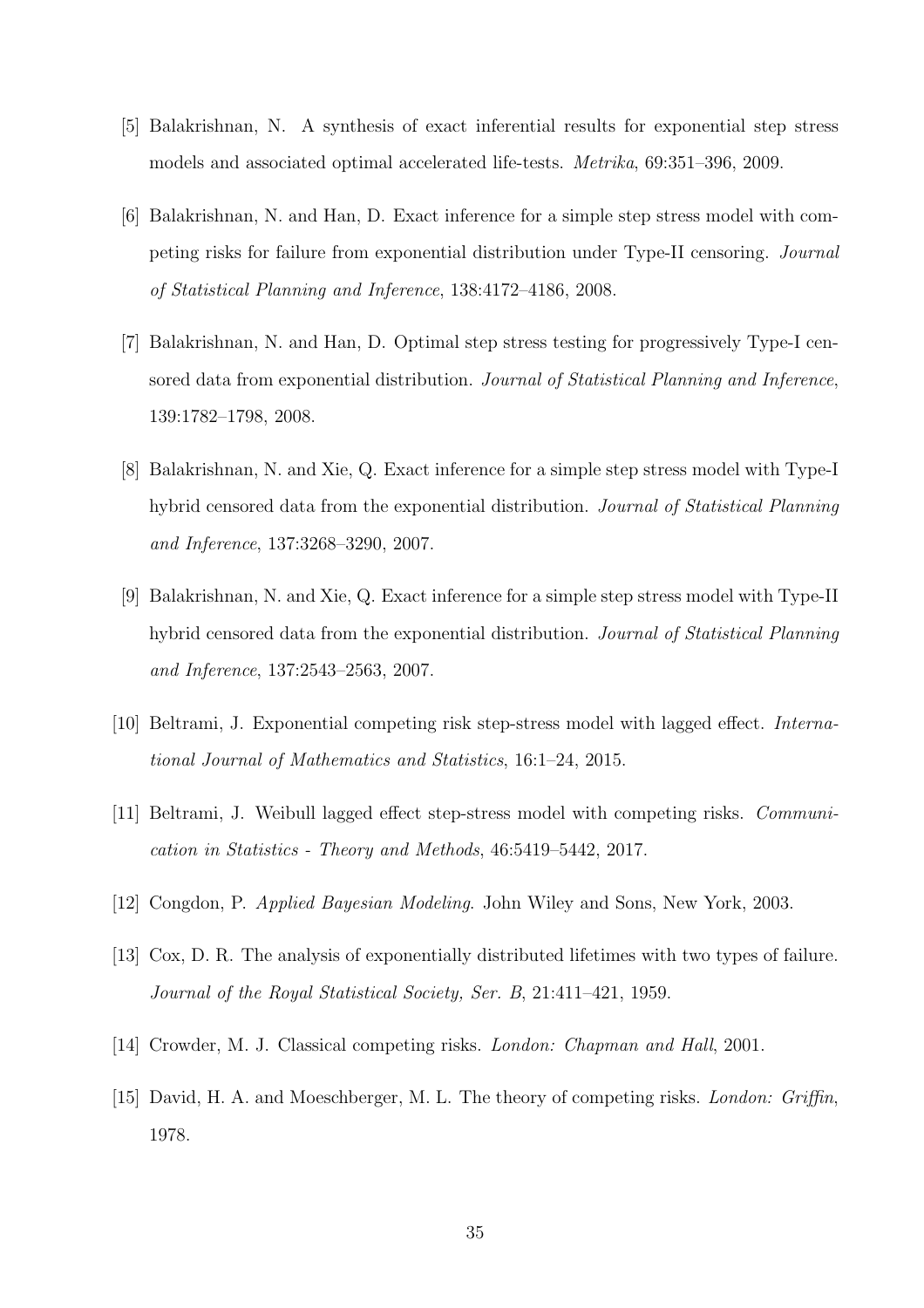- [16] Devroye, L. A simple algorithm for generating random variables with log-concave density. Computing, 33:247–257, 1984.
- [17] Ganguly, A. and Kundu, D. Analysis of simple step stress model in presence of competing risks. Journal of Statistical Computation and Simulation, 86:1989–2006, 2016.
- [18] Han, D. and Kundu, D. Inference for a step stress model with competing risks for failure from the generalized exponential distribution under Type-I censoring. IEEE Transactions on Reliability, 64:31–43, 2015.
- [19] Ismail, A. A. Inference in the generalized exponential distribution under partially accelerated tests with progressive Type-II censoring. Theoretical and Applied Fracture Mechanics, 59:49–56, 2012.
- [20] Ismail, A. A. Inference for step-stress partially accelerated life test model with an adaptive Type-II progressively hybrid censored data from Weibull distribution. Journal of Computational and Applied Mathematics, 260:533–542, 2014.
- [21] Ismail, A. A. Statistical inference for a step stress partially accelerated life test model with an adaptive Type-I progressively hybrid censored data from Weibull distribution. Statistical Papers, 57:271–301, 2016.
- [22] Kateri, M. and Kamps, U. Inference in step stress model based on failure rates. Statistical Papers, 56:639–660, 2015.
- [23] Khamis, I. H. and Higgins, J. J. A new model for step stress testing. IEEE Transactions on Reliability, 47:131–134, 1998.
- [24] Kinderman, A. J. and Monahan, F. J. Computer generation of random variables using the ratio of uniform deviates. ACM Trans. Math. Software, 3(3):257–260, 1977.
- [25] Kundu, D. Bayesian inference and life testing plan for Weibull distribution in presence of progressive censoring. Technometrics, 50:144–154, 2008.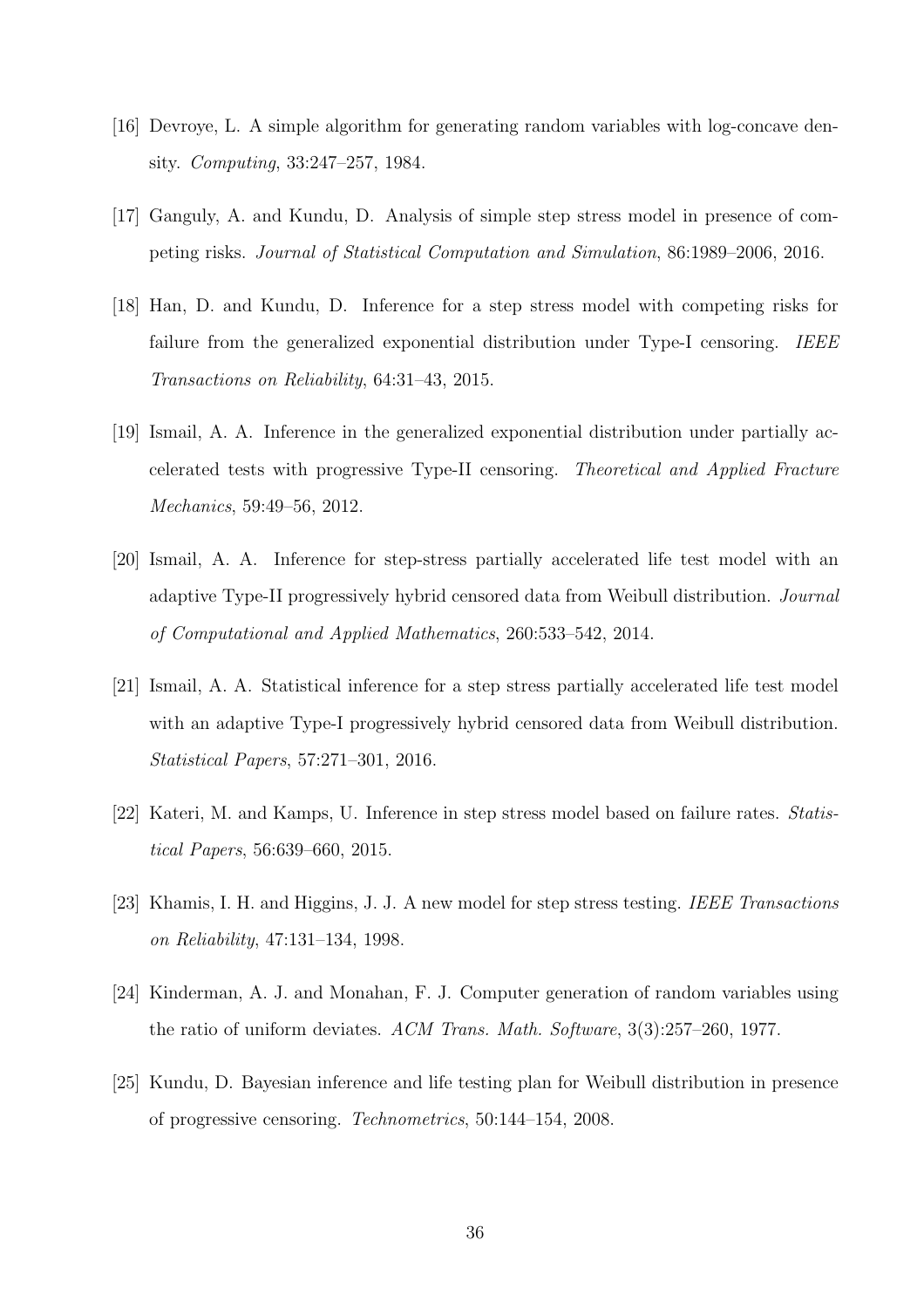- [26] Kundu, D. and Balakrishnan, N. Point and interval estimation for a simple step stress model with random stress-change time. Journal of Probability and Statistical Science, 7:113–126, 2009.
- [27] Kundu, D., Mitra, D., and Ganguly, A. Analysis of left truncated right censored competing risks data. Computational Statistics and Data Analysis, 108:12–26, 2017.
- [28] Kundu, D. and Pradhan, B. Bayesian analysis of progressively censored competing risk data. Sankhya, Ser. B, 73:276–296, 2011.
- [29] Kundu, D. and Ganguly, A. Analysis of Step-Stress Models: existing methods and recent developments. Elsevier/ Academic Press, London, U.K, 2017.
- [30] Liu, F. and Shi, Y. Inference for a simple step-stress model with progressively censored competing risks data from Weibull distribution. Communication in Statistics - Theory and Methods, 46:7238–7255, 2017.
- [31] Liu, X. and Qiu, W. S. Modeling and planning of step stress accelerated life test with independent competing risks. IEEE Transactions on Reliability, 60:712–720, 2011.
- [32] Miyakawa, M. Analysis of incomplete data in competing risks model. IEEE Transactions on Reliability, 33:293–296, 1984.
- [33] Nelson, W. B. Accelerated life testing: step stress models and data analysis. IEEE Transactions on Reliability, 29:103–108, 1980.
- [34] Pena, E. A. and Gupta, A. K. Bayes estimation for the Marshall-Olkin exponential distribution. Journal of the Royal Statistical Society, Ser. B, 52:379–389, 1990.
- [35] Roy, S. and Mukhopadhyay, C. Bayesian accelerated life testing under competing weibull causes of failure. Communication in Statistics - Theory and Methods, 43:2429–2451, 2014.
- [36] Samanta, D. and Kundu, D. Order restricted inference of a multiple step-stress model. Computational Statistics and Data Analysis, 117:62–75, 2018.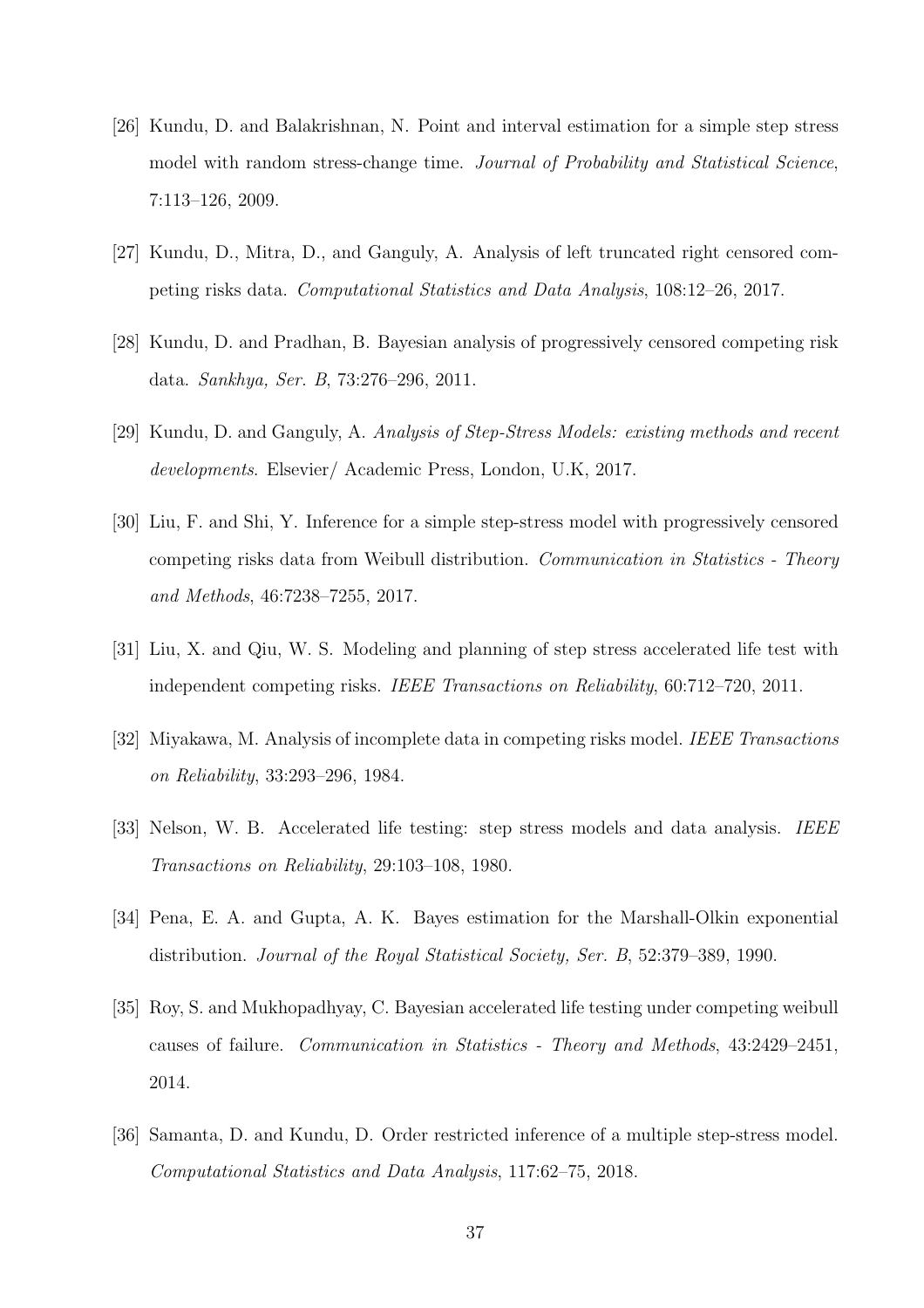- [37] Samanta, D., Kundu, D., and Ganguly, A. Order restricted Bayesian analysis of a simple step stress model. Sankhya, Ser. B, 2017.
- [38] Sediakin, N. M. On one physical principle in reliability theory. Technical Cybernetics, 3:80–87, 1966.
- [39] Srivastava, P. and Sharma, D. Optimum time-censored step-stress paltsp with competing causes of failure using tampered failure rate model. Journal of Performability and Engineering, 11:71–80, 2015.
- [40] Xiong, C. and Milliken, G. A. Step stress life testing with random stress changing times for exponential data. IEEE Transactions on Reliability, 48:141–148, 1999.
- [41] Xu, A., Tang, Y., and Guan, Q. Bayesian analysis of masked data in step-stress accelerated life testing. Communication in Statistics - Simulation and Computation, 43: 2016–2030, 2014.
- [42] Zhang, C., Shi, Y., and Wu, M. Statistical inference for competing risks model in stepstress partially accelerated life test with progressively Type-I hybrid censored Weibull life data. Journal of Computational and Applied Mathematics, 297:65–74, 2016.

# A Appendix

A.1 PROOF OF LEMMA 1

$$
\frac{\delta^2 l_1(Data; \alpha_1, \alpha_2)}{\delta \alpha_1^2} = -\frac{r}{\alpha_1^2} - \frac{r A_1(\alpha_1)}{[D_1(\alpha_1)]^2}
$$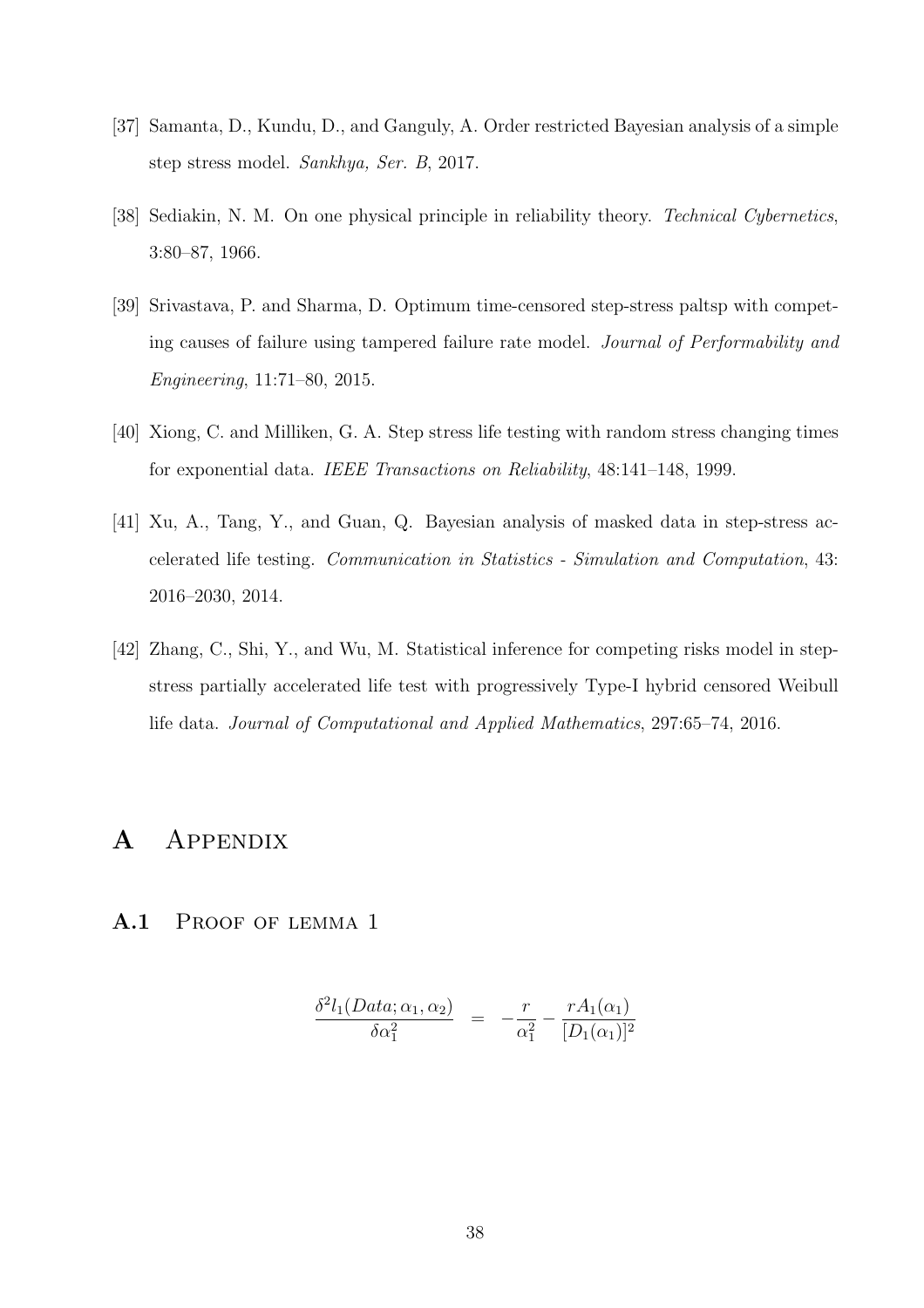where

$$
A_1(\alpha_1) = \left[ \sum_{i=1}^r t_{i:n}^{\alpha_1} + (n-r)t_{r:n}^{\alpha_1} \right] \times \left[ \sum_{i=1}^r t_{i:n}^{\alpha_1} (ln(t_{i:n}))^2 + (n-r)t_{r:n}^{\alpha_1} (ln(t_{r:n}))^2 \right]
$$
  
\n
$$
- \left[ \sum_{i=1}^r t_{i:n}^{\alpha_1} ln(t_{i:n}) + (n-r)t_{r:n}^{\alpha_1} ln(t_{r:n}) \right]^2
$$
  
\n
$$
= \sum_{i=1}^r t_{i:n}^{\alpha_1} \sum_{i=1}^r t_{i:n}^{\alpha_1} (ln(t_{i:n}))^2 - \left( \sum_{i=1}^r t_{i:n}^{\alpha_1} ln(t_{i:n}) \right)^2
$$
  
\n
$$
+ (n-r)t_{r:n}^{\alpha_1} \left[ (ln(t_{r:n}))^2 \sum_{i=1}^r t_{i:n}^{\alpha_1} - 2ln(t_{r:n}) \sum_{i=1}^r t_{i:n}^{\alpha_1} ln(t_{i:n}) + \sum_{i=1}^r t_{i:n}^{\alpha_1} (ln(t_{i:n}))^2 \right]
$$
  
\n
$$
= \sum_{i=1}^r t_{i:n}^{\alpha_1} \sum_{i=1}^r t_{i:n}^{\alpha_1} (ln(t_{i:n}))^2 - \left( \sum_{i=1}^r t_{i:n}^{\alpha_1} ln(t_{i:n}) \right)^2 + (n-r)t_{r:n}^{\alpha_1} \sum_{i=1}^{r-1} t_{i:n}^{\alpha_1} (ln(t_{r:n}) - ln(t_{i:n}))^2
$$
  
\n
$$
\geq 0.
$$

Since by Cauchy-Schwartz inequality,  $\sum_{i=1}^r t_{i:n}^{\alpha_1} \sum_{i=1}^r t_{i:n}^{\alpha_1} (ln(t_{i:n}))^2 - \left( \sum_{i=1}^r t_{i:n}^{\alpha_1} ln(t_{i:n}) \right)$  $\setminus^2$  $\geq 0$ .

Therefore

$$
\frac{\delta^2 l_1(Data; \alpha_1, \alpha_2)}{\delta \alpha_1^2} \le 0.
$$

Hence unique solution of equation (7) exists which maximize (6) with respect to  $\alpha_1$ .

#### A.2 PROOF OF LEMMA 2

$$
\frac{\delta^2 l_1(Data; \alpha_1, \alpha_2)}{\delta \alpha_2^2} = -\frac{n-r}{\alpha_2^2} - \frac{(n-r)A_2(\alpha_2)}{[D_2(\alpha_2)]^2} \n= -(n-r)u(\alpha_2)
$$

Now if  $u(\alpha_2) \geq 0$  then

$$
\frac{\delta^2 l_1(Data; \alpha_1, \alpha_2)}{\delta \alpha_2^2} \le 0.
$$

Hence for all  $u(\alpha_2) > 0$  unique solution of equation (8) exists which maximize (6) with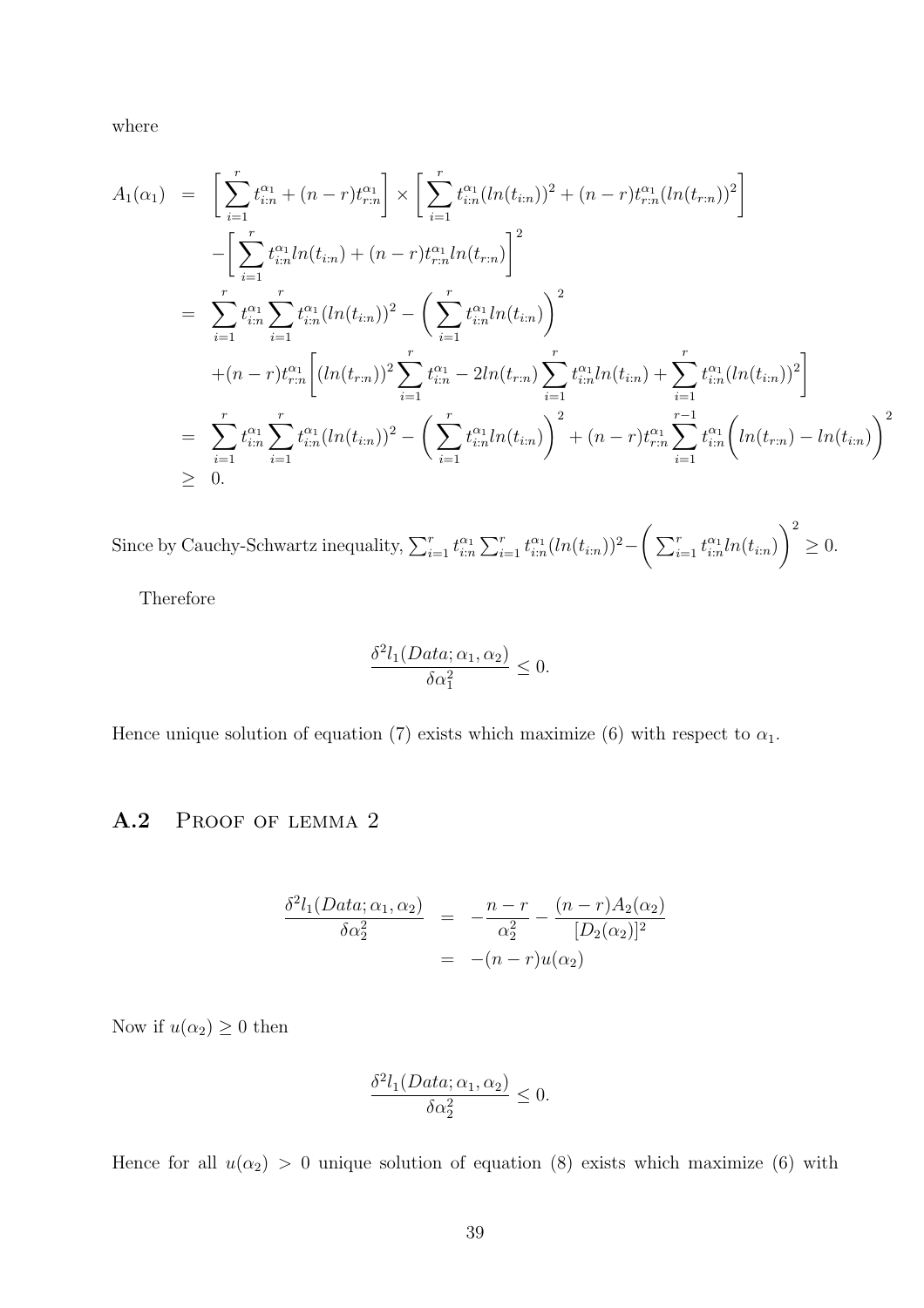respect to  $\alpha_2$ .

#### A.3 Elements of Fisher information Matrix

$$
\frac{\delta^{2}l}{\delta\theta_{ij}^{2}} = -\frac{r_{ij}}{\theta_{ij}^{2}}, \qquad i = 1, 2; j = 1, 2,
$$
\n
$$
\frac{\delta^{2}l}{\delta\alpha_{1}^{2}} = -\frac{r}{\alpha_{1}^{2}} - (\theta_{11} + \theta_{12}) \bigg[ \sum_{i=1}^{r} t_{i:n}^{\alpha_{1}} (ln(t_{i:n}))^{2} + (n-r)t_{r:n}^{\alpha_{1}} (ln(t_{r:n}))^{2} \bigg],
$$
\n
$$
\frac{\delta^{2}l}{\delta\alpha_{2}^{2}} = -\frac{n-r}{\alpha_{2}^{2}} - (\theta_{21} + \theta_{22}) \bigg[ \sum_{i=r+1}^{n} t_{i:n}^{\alpha_{2}} (ln(t_{i:n}))^{2} - (n-r)t_{r:n}^{\alpha_{2}} (ln(t_{r:n}))^{2} \bigg],
$$
\n
$$
\frac{\delta^{2}l}{\delta\theta_{ij}\delta\theta_{kl}} = 0, \qquad (ij) \neq (kl); i = 1, 2; j = 1, 2,
$$
\n
$$
\frac{\delta^{2}l}{\delta\theta_{11}\delta\alpha_{1}} = \frac{\delta^{2}l}{\delta\theta_{12}\delta\alpha_{1}} = -\sum_{i=1}^{r} t_{i:n}^{\alpha_{1}} ln(t_{i:n}) - (n-r)t_{r:n}^{\alpha_{1}} ln(t_{r:n}),
$$
\n
$$
\frac{\delta^{2}l}{\delta\theta_{21}\delta\alpha_{2}} = \frac{\delta^{2}l}{\delta\theta_{22}\delta\alpha_{2}} = -\sum_{i=r+1}^{n} t_{i:n}^{\alpha_{2}} ln(t_{i:n}) + (n-r)t_{r:n}^{\alpha_{2}} ln(t_{r:n}),
$$
\n
$$
\frac{\delta^{2}l}{\delta\theta_{11}\delta\alpha_{2}} = \frac{\delta^{2}l}{\delta\theta_{12}\delta\alpha_{2}} = \frac{\delta^{2}l}{\delta\theta_{21}\delta\alpha_{1}} = \frac{\delta^{2}l}{\delta\theta_{22}\delta\alpha_{1}} = \frac{\delta^{2}l}{\delta\alpha_{1}\delta\alpha_{2}} = 0.
$$

# A.4 Proof of lemma 3

$$
ln(\pi_1(\alpha_1)) = -\alpha_1 a_0 + (\alpha_1 - 1) \left( \sum_{i=1}^r ln(t_{i:n}) \right) + (r + b_0 - 1) ln(\alpha_1)
$$
  
\n
$$
- (a_1 + r_{11} + r_{12}) ln(b_1 + D_1(\alpha_1)),
$$
  
\n
$$
\frac{\delta^2 ln(\pi_1(\alpha_1))}{\delta \alpha_1^2} = -\frac{r + b_0 - 1}{\alpha_1^2} - \frac{(a_1 + r_{11} + r_{12}) \left[ g_1(\alpha_1) g_1''(\alpha_1) - [g_1'(\alpha_1)]^2 \right]}{[g_1(\alpha_1)]^2}, \quad \text{where}
$$
  
\n
$$
g_1(\alpha_1) = b_1 + \sum_{i=1}^r t_{i:n}^{\alpha_1} + (n - r) t_{r:n}^{\alpha_1},
$$
  
\n
$$
g_1'(\alpha_1) = \sum_{i=1}^r t_{i:n}^{\alpha_1} ln(t_{i:n}) + (n - r) t_{r:n}^{\alpha_1} ln(t_{r:n}),
$$
  
\n
$$
g_1''(\alpha_1) = \sum_{i=1}^r t_{i:n}^{\alpha_1} (ln(t_{i:n}))^2 + (n - r) t_{r:n}^{\alpha_1} (ln(t_{r:n}))^2.
$$

Now

$$
g_1(\alpha_1)g_1''(\alpha_1) - [g_1'(\alpha_1)]^2 = b_1g''(\alpha_1) + A_1(\alpha_1) \ge 0.
$$

Since  $g''_1(\alpha_1) \geq 0$  and in appendix (A.1) we have shown that  $A_1(\alpha_1) \geq 0$ . Therefore  $\delta^2 ln(\pi_1(\alpha_1))$  $\frac{(\pi_1(\alpha_1))}{\delta \alpha_1^2} \leq 0$ . Hence  $\pi_1(\alpha_1)$  is log-concave.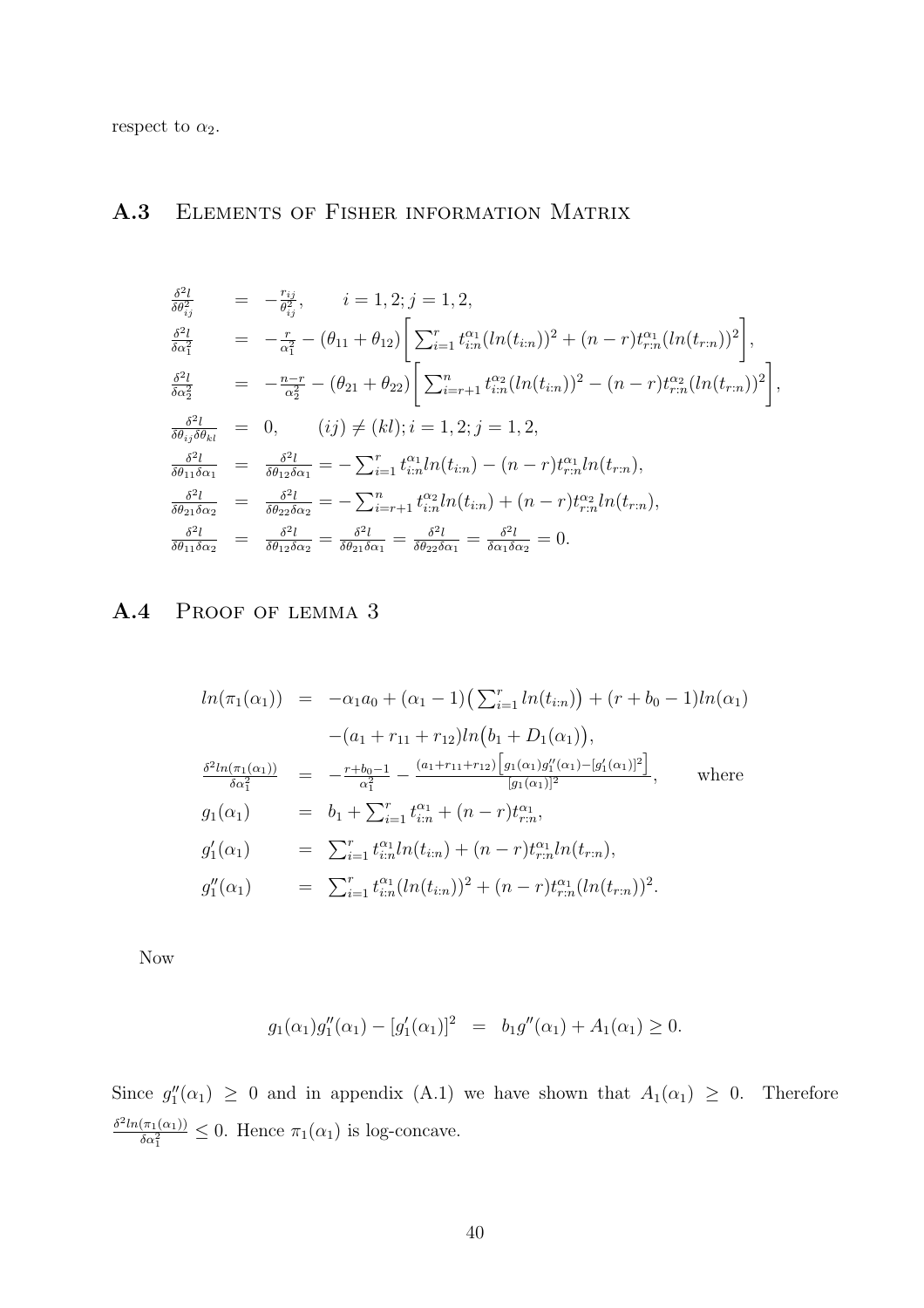#### A.5 PROOF OF LEMMA 4

$$
ln(\pi_3(\alpha_2)) = -\alpha_2 a_3 + (\alpha_2 - 1) \left( \sum_{i=r+1}^n ln(t_{i:n}) \right) + (n - r + b_3 - 1)ln(\alpha_2)
$$
  

$$
-(a_4 + r_{21} + r_{22})ln\left(b_4 + D_2(\alpha_2)\right),
$$
  

$$
\frac{\delta^2 ln(\pi_3(\alpha_2))}{\delta \alpha_2^2} = -u_2(\alpha_2).
$$

Therefore if  $u_2(\alpha_2) \geq 0$  then  $\frac{\delta^2 ln(\pi_3(\alpha_2))}{\delta \alpha_2^2}$  $\frac{(\pi_3(\alpha_2))}{\delta \alpha_2^2} \leq 0$ . Hence  $\pi_3(\alpha_2)$  is log-concave.

### A.6 DETERMINANT OF FISHER INFORMATION MATRIX

Consider the partition of Fisher information matrix as

$$
F = \begin{bmatrix} F_{11} & F_{12} \\ F'_{12} & F_{22} \end{bmatrix},
$$

where  $F_{11} = Diag(f_{11}, f_{22}, f_{33}, f_{44}), F_{22} = Diag(f_{55}, f_{66}),$ 

$$
F_{12} = \begin{bmatrix} f_{15} & 0 \\ f_{25} & 0 \\ 0 & f_{36} \\ 0 & f_{46} \end{bmatrix} = \begin{bmatrix} x & 0 \\ x & 0 \\ 0 & y \\ 0 & y \end{bmatrix} \text{ (say)} \text{ [ Since } f_{15} = f_{25} \text{ and } f_{36} = f_{46} \text{].}
$$

Now  $Det(F) = Det(F_{11})Det(F_{22} - F'_{12}F_{11}^{-1}F_{12}).$ 

$$
F_{22} - F'_{12}F_{11}^{-1}F_{12} = \begin{bmatrix} f_{55} - x^2(\frac{1}{f_{11}} + \frac{1}{f_{22}}) & 0 \\ 0 & f_{66} - y^2(\frac{1}{f_{33}} + \frac{1}{f_{44}}) \end{bmatrix}.
$$

Therefore,  $Det(F) = f_{11} \times f_{22} \times f_{33} \times f_{44} \times [f_{55} - x^2(\frac{1}{f_{1}})]$  $\frac{1}{f_{11}} + \frac{1}{f_2}$  $\frac{1}{f_{22}}$ )]  $\times$  [ $f_{66} - y^2$ ( $\frac{1}{f_3}$  $\frac{1}{f_{33}} + \frac{1}{f_4}$  $\frac{1}{f_{44}}\big)\big].$ 

Putting the values of  $f_{ij}$ , x and y we have the expression for  $\phi_D(r)$ .